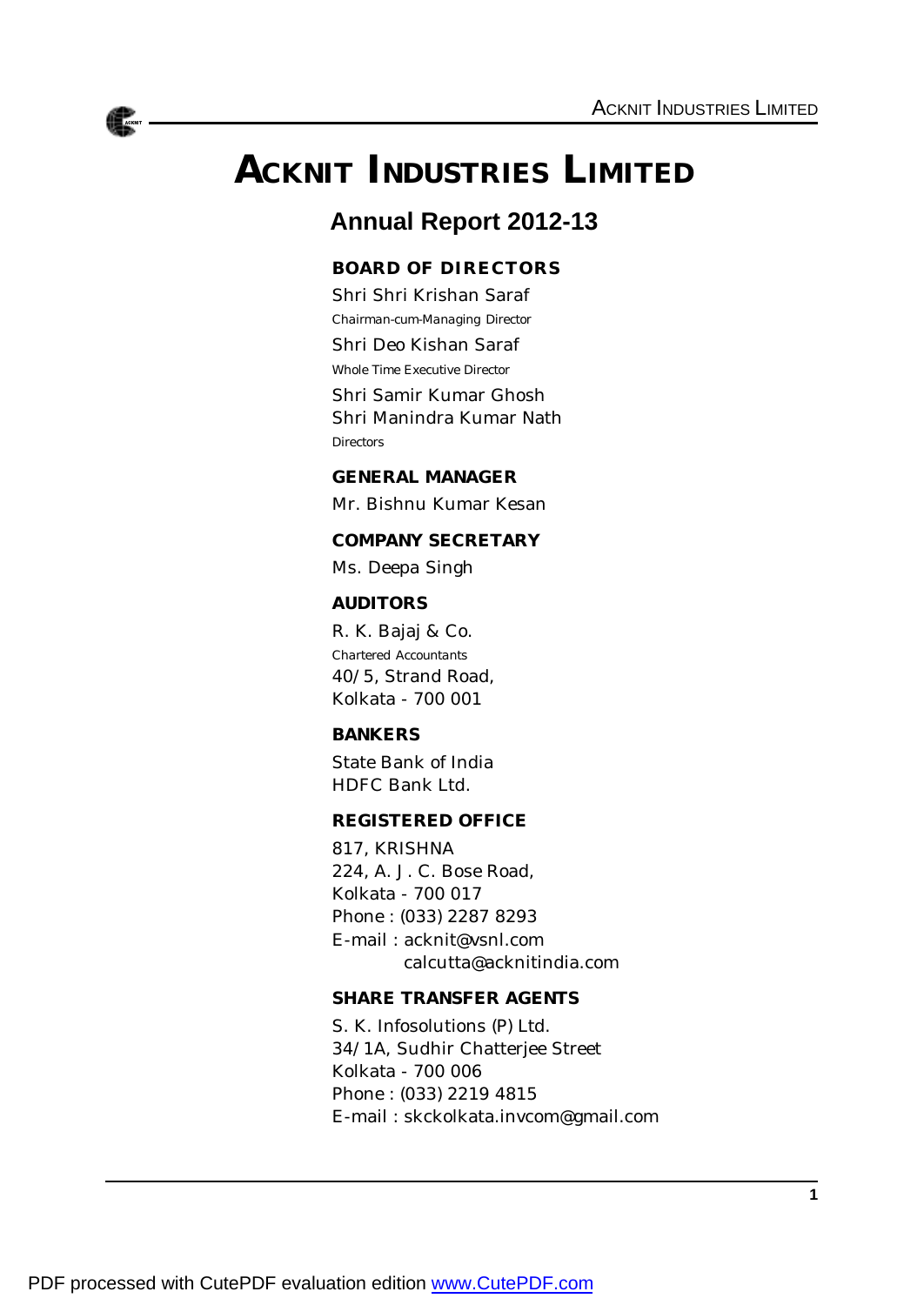

# **CONTENTS**

| <b>Notice</b>                                     | 3                       |
|---------------------------------------------------|-------------------------|
| <b>Director's Report</b>                          | $\overline{\mathbf{4}}$ |
| <b>Management Discussion &amp; Analysis</b>       | $5\overline{)}$         |
| <b>Report on Corporate Governance</b>             | $\tau$                  |
| Whole Time Executive Director & CFO Certification | 14                      |
| <b>Independent Auditor's Report</b>               | 15                      |
| <b>Balance Sheet</b>                              | 18                      |
| <b>Statement of Profit &amp; Loss</b>             | 19                      |
| <b>Cash Flow Statement</b>                        | 20                      |
| Notes to the Financial Statements                 | 21                      |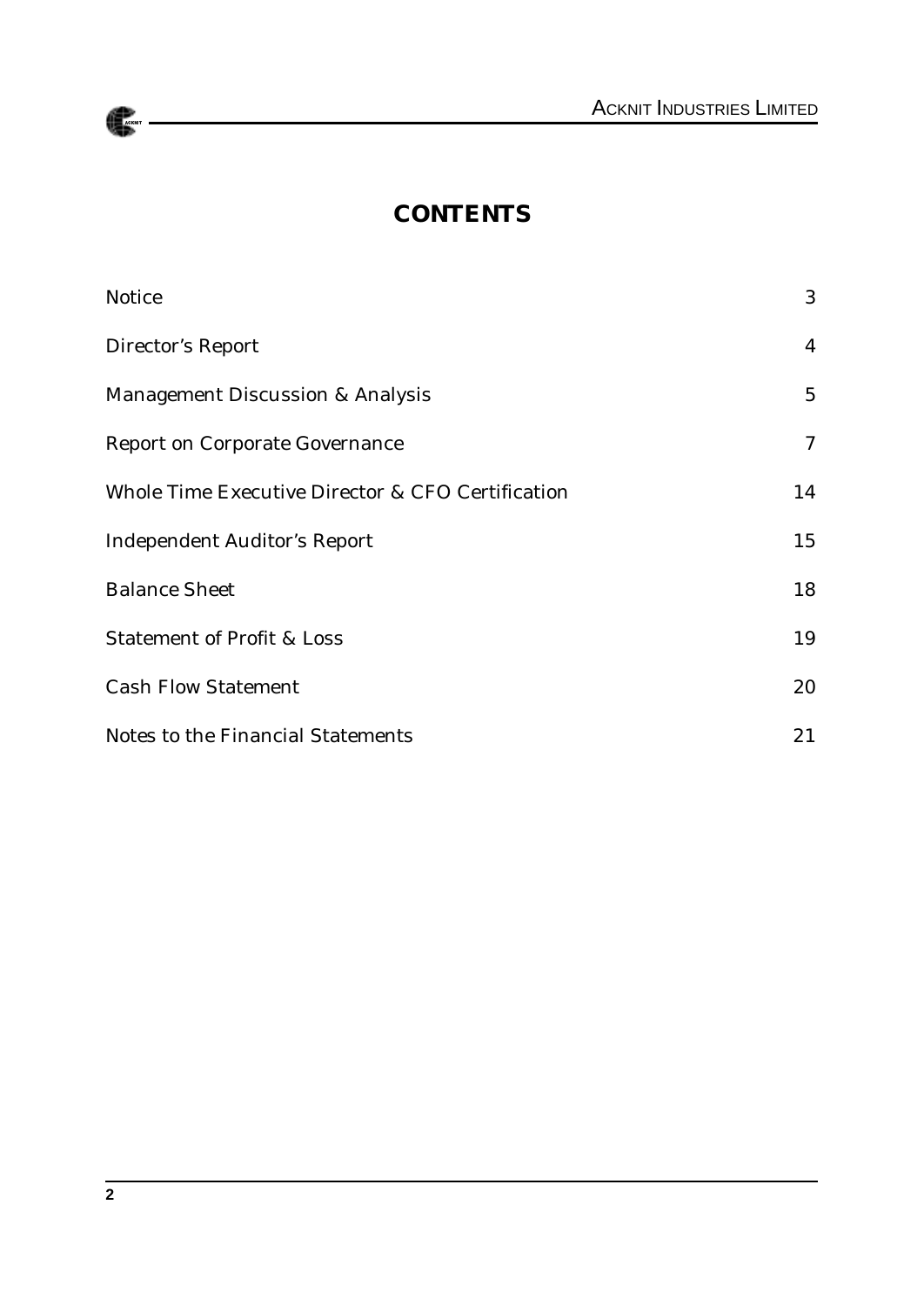

### **NOTICE**

To

THE SHAREHOLDERS,

Notice is hereby given that the Twenty Third Annual General Meeting of the Shareholders of ACKNIT INDUSTRIES LIMITED, will be held on Saturday, the 21st day of September, 2013 at 11.00 A.M at 'Bharatiya Bhasha Parishad' Auditorium at 36A Shakespeare Sarani,Kolkata- 700 017 to transact the following business:-

#### **ORDINARY BUSINESS**

- 1. To receive, consider and adopt the Audited Balance Sheet of the Company as at 31<sup>st</sup> March 2013 and the Audited Statement of Profit & Loss for the Financial year ended on that date together with the Reports of the Directors and Auditors there on.
- 2. To declare Dividend.
- 3. To appoint a Director in place of Mr. Manindra Kumar Nath, who retires by rotation and being eligible offers himself for re-appointment.
- 4. To appoint Auditors and to fix their remuneration.

By Order of the Board For **Acknit Industries Limited**

| Place: Kolkata                    | D. K. Saraf                          |
|-----------------------------------|--------------------------------------|
| Date: The $30th$ day of May, 2013 | <b>Whole Time Executive Director</b> |

### **Notes**

- 1. A SHAREHOLDER ENTITLED TO ATTEND AND VOTE AT THE MEETING IS ALSO ENTITLED TO APPOINT A PROXY/ PROXIES TO ATTEND AND VOTE INSTEAD OF HIMSELF/HERSELF AND A PROXY NEED NOT BE A MEMBER. THE INSTRUMENT APPOINTING A PROXY IN ORDER TO BE EFFECTIVE MUST REACH THE REGISTERED OFFICE OF THE COMPANY NOT LATER THAN 48 HOURS BEFORE THE MEETING
- 2. The Register of Members and Share Transfer Books of the company shall remain closed from Tuesday 17th September, 2013 to Saturday, 21<sup>st</sup> September, 2013 (both days inclusive)
- 3. The payment of Dividend as recommended by the Board, if approved by the Shareholders, will be paid after 21<sup>st</sup> September,2013 to those:
	- a. Whose names appear as Beneficial Owners as at the beginning of the business hours on the 17th September, 2013 in the list of Beneficial Owners to be furnished by National Securities Depositories Limited (NSDL) and Central Depository Services (India) Limited (CDSL); and
	- b. Whose names appear as Shareholders in the Register of Members of the Company on the 21st September,2013 after giving effect to valid share transfers in physical form lodged with the company/ RTA of the company on or before 16<sup>th</sup> September, 2013.
- 4. Shareholders desiring any information on the Accounts for the year ended 31<sup>st</sup> March, 2013 are requested to write to the company at least 10 days in advance, so that the management is enabled to keep the information ready at the meeting.
- 5. Shareholders are requested to bring the admission slip(s) alongwith their copy of Annual Report to the meeting.
- 6. Any Change in address and/or Bank A/c No. of any shareholder holding shares in physical mode, may please be notified to the RTA of the Company quoting their registered folio well before the book closing date to enable the company to send their dividend to the correct address / Bank A/c.
- 7. Shareholders holding shares in physical mode are requested to furnish their bank particulars to the RTA of the company to enable the company to pay the dividend direct to their Bank A/c on ECS to avoid any Loss/ misplacement in transit.
- 8. Shareholders are informed that Dividend which remains unclaimed/un-encashed over a period of 7 (seven) years, is required to be transferred to 'The Investors Education & Protection Fund' as per the provisions of section 205 C of the Companies Act,1956 and once the dividend is so transferred no claim in respect thereof shall lie. Hence the shareholders who have not encashed their Dividend for the year 2005-06 and thereafter are requested to forward the same for revalidation and/or seek issue of duplicate warrant immediately to the company or its RTA Quoting their respective Folio/Client ID No.
- 9. Members who are desirous of getting the notice & other documents covered under sec.219 read with Sec.53 of the Companies Act,1956 by electronic mode are requested to update their e-mail id with respective depository participants (DP) in case they hold their shares in electronic mode and in case they hold their shares in physical mode to the RTA of the company.

### **(Annexure to the Notice)**

INFORMATION REQUIRED TO BE FURNISHED UNDER CLAUSE 49 OF THE LISTING AGREEMENTS IN RESPECT OF DIRECTORS SEEKING APPOINTMENT/RE-APPOINTMENT.

| Name of Director                                            |                | Mr.Manindra Kumar Nath                              |
|-------------------------------------------------------------|----------------|-----------------------------------------------------|
| Date of Birth                                               |                | $-20.10.1939$                                       |
| Date of Appointment                                         |                | 30.04.2009                                          |
| Qualification                                               | $\sim$         | B.COM, LLB, MBA                                     |
| <b>Experience in Specific</b><br><b>Functional Areas</b>    |                | <b>HRD EXECUTIVE &amp;</b><br><b>ADMINISTRATION</b> |
| Directorship in other<br>Companies                          | $\blacksquare$ | <b>NIL</b>                                          |
| Chairmanship/membership of<br>Committees in other companies | $\sim$         | <b>NIL</b>                                          |
| Shareholdings as on<br>31st March, 2013                     |                | <b>NIL</b>                                          |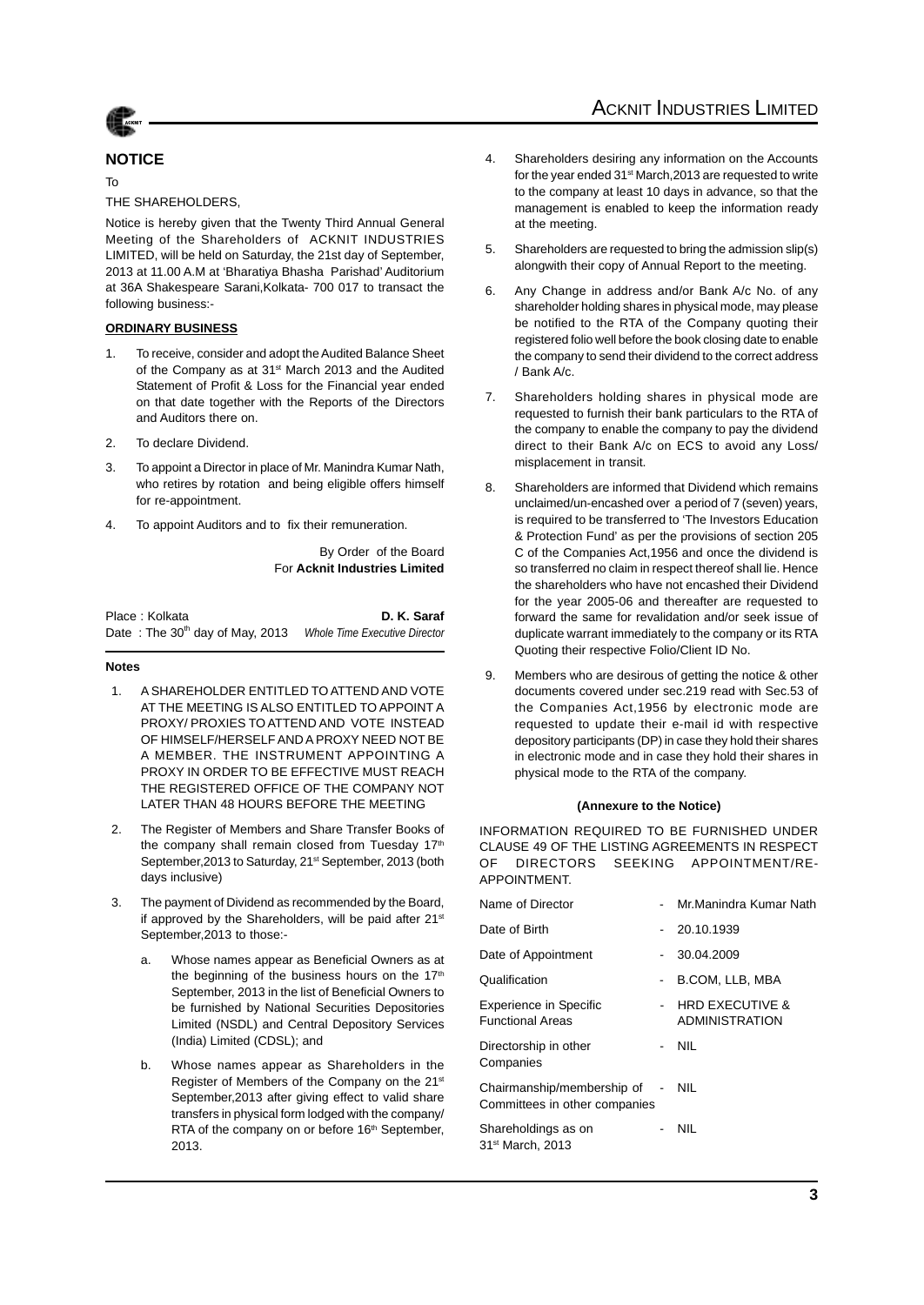

### **DIRECTORS' REPORT**

Your Directors have pleasure in presenting the 23rd Annual Reports of your company alongwith the operating and financial results for the year ended 31<sup>st</sup> March, 2013.

| <b>FINANCIAL RESULTS</b>             | (` in Lacs) |                                                          |  |
|--------------------------------------|-------------|----------------------------------------------------------|--|
|                                      | 2013        | Year Ended Year Ended<br>31st March, 31st March,<br>2012 |  |
| Gross Sales                          | 9660        | 8904                                                     |  |
| Other Income                         | 84          | 23                                                       |  |
| <b>Total Revenue</b>                 | 9744        | 8927                                                     |  |
| Less: Total Expenditure              | 9020        | 8247                                                     |  |
| <b>Gross Profit</b>                  | 724         | 680                                                      |  |
| (before Depreciation & Finance Cost) |             |                                                          |  |
| Less: Depreciation                   | 171         | 162                                                      |  |
| : Finance Cost                       | 308         | 297                                                      |  |
| Profit before Extraordinary item     | 245         | 221                                                      |  |
| Less: Extraordinary Item             |             |                                                          |  |
| Profit before Tax (PBT)              | 245         | 221                                                      |  |
| Less: Provision for Income Tax       | 104         | 71                                                       |  |
| : Deferred Tax                       | (12)        | 2                                                        |  |
| Profit after Tax (PAT)               | 153         | 148                                                      |  |
| Balance B/F                          | 124         | 120                                                      |  |
| Balance available for appropriation  | 277         | 268                                                      |  |
| Less: Dividend & Dividend Tax        | 44          | 44                                                       |  |
| Less: Transfer to General Reserve    | 100         | 100                                                      |  |
| Balance transfer to Balance Sheet    | 133         | 124                                                      |  |

#### **Review of Performance**

During the year under review the Indian Economy has passed through a continued slow down of growth rates, overall runaway inflation, high interest rates, falling industrial output, depreciating rupee and last but not the least the global uncertainty causing reduction in Export Orders severely hurting the economic activities. This had a major adverse impact on the expansion programme of the company.

Inspite of so many obstacles, your directors with the support of its Management team and other stakeholders of the company succeeded in steering the company to a commendable performance of the company as compared to the last financial year.

The company reported income from operation amounting to

` 96.60 crores during the year under review as compared to 89.04 Crores during the previous year, that is a growth of 8.5% which is more than the average growth rate of the country. The net profit after Tax during the year ended 31<sup>st</sup> March,2013 was ` 1.53 Crores as against ` 1.48 Crores in the previous year inspite of alround increase in cost of operation caused by

#### **DIVIDEND**

galloping inflation in the country.

Your Directors have recommended a dividend of 15% on equity shares i.e. ` 1.50 per share which together with dividend tax is expected to absorb ` 0.44 Crores.

#### **DIRECTORS**

In accordance with the statutory provisions Mr.M.K Nath, an Independent, Non-Executive Director retires by rotation at the ensuing Annual General Meeting of the Company, and being eligible offers himself for re-appointment.

The Particulars of the Director seeking appointment/reappointment has duly been furnished as part of the notes to the notice convening the ensuing Annual General Meeting pursuant to clause 49 of the Listing Agreement.

None of the Directors of the Company is disqualified in terms of section 274 (I) (g) of the Companies Act 1956, as amended.

#### **AUDITORS**

The Auditors of the company, M/S. R.K. Bajaj & Co., Chartered Accountants, retires at the forthcoming Annual General meeting and have given their consent for re-appointment and also notified that if appointed, such re-appointment will be within the prescribed limits u/s 224 (IB) of the Companies Act,1956 and they are duly qualified to accept such assignment.

#### **TRANSFER TO INVESTOR EDUCATION & PROTECTION FUND**

In terms of Section 205A & 205C of the companies Act,1956 the company has since transferred during the year a sum of ` 70,344/- (Rupees Seventy Thousand Three Hundred Forty Four Only) to the Investor Education & Protection Fund created by Central Government, since these dividends remained unclaimed for 7 years.

#### **LISTING**

The Equity Shares of the company are listed at the Bombay Stock Exchange Ltd.(BSE) and the Calcutta Stock Exchange Ltd. (CSE)

#### **CORPORATE GOVERNANCE**

The Company believes that Corporate Governance is a way of business life rather than a legal compulsion. Although the provisions u/s 292 A of the Companies Act,1956 and/or the provisions of clause 49 of the Listing Agreement corresponding to the legal obligation for corporate governance, are not attracted to the company, your directors being committed to best management practices and adhering to the policy of full transparency, enclose herewith a Report on Corporate Governance as at 31st March, 2013 and a Report on Management Discussion and Analysis as annexure A & B and forming part of this Report.

#### **COST COMPLIANCE / COST AUDIT**

Your company has appointed M/s Patangi & Co. Cost Accountants to furnish cost compliance certificate for the financial year ended 31st March, 2012. In respect of the financial year ended 31st March, 2013, your company has appointed M/s. Patangi & Co., Cost Accountants, as a Cost Auditor for audit of cost records maintained by the Garment Div. The due date for filing the Cost Audit Report is 27th September, 2013.

#### **PUBLIC DEPOSITS**

The company has not accepted or renewed any Public Deposits as defined under section 58A of the Companies Act,1956 during the year .

#### **PARTICULARS OF CONSERVATION OF ENERGY TEHNOLOGY ABSORPTION AND FOREIGN EARNINGS & OUTGO**

The Information on particulars of conservation of Energy, technology absorption and foreign Exchange earnings & outgo as required under section 217 (I) (e) of the Companies Act,1956 read with the Companies (Disclosure of Particulars in the Report of the Board of Directors) rules,1988 forms a part of this Report as Annexure C.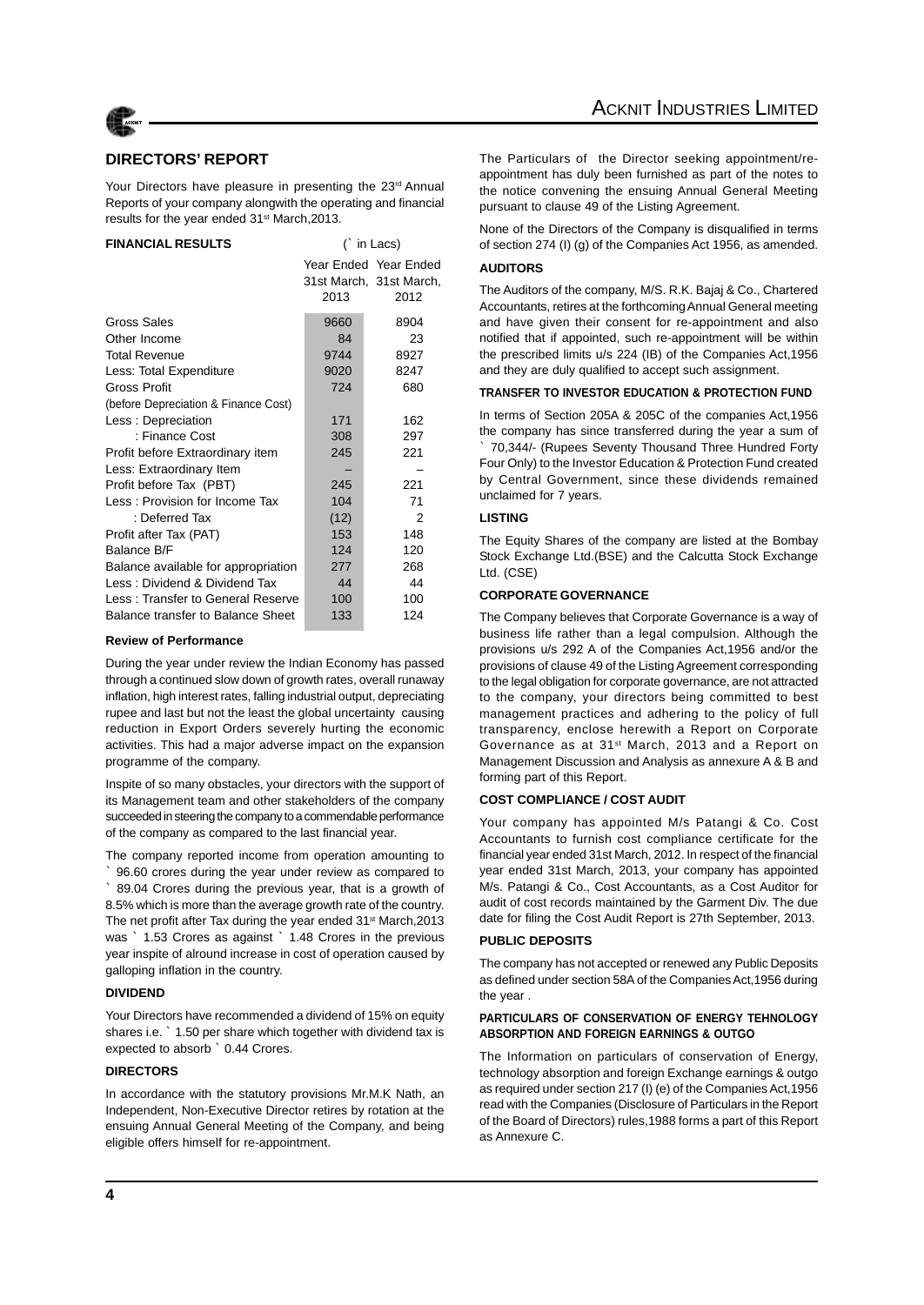

#### **Particulars of Employees**

The information on Particulars of Employees as required under section 217 (2A) of the Companies Act,1956 read with the Companies (Particulars of Employees) Rules,1975 in respect of the Company is not attracted to the company.

#### **Directors' Responsibility Statement**

As required u/s 217(2AA) of the Companies Act,1956, Your Directors confirm having :

- a) Followed in the preparation of the Annual Accounts, the applicable Accounting Standards with proper explanation relating to material departures, if any;
- b) Selected such accounting policies and applied them consistently and made judgments and estimates that are reasonable and prudent so as to give a true and fair view of the state of affairs of the Company at the end of the financial year and of the Profit of the company for that year;
- c) Taken proper and sufficient care for maintenance of adequate accounting records in accordance with the provisions of the Act for safeguarding the assets of the company and for preventing and detecting fraud and other irregularities; and
- d) Prepared the Annual Accounts on a going concern basis.

#### **COMPLIANCE CERTIFICATE**

The provisions u/s 383A of the Companies Act,1956 regarding obtaining compliance certificate from practicing Company Secretary, have since been extended to companies having a paid-up Capital upto ` 5.00 Crores. Accordingly, your company has since obtained such Compliance Certificate for the year ended 31.03.2013 from Mr. Rajarshi Ghosh, a Company Secretary in practice, a copy thereof is annexed hereto as part of the Director's Report as Annexure 'D'.

#### **ANNEXURE - 'A'**

#### **MANAGEMENT DISCUSSION AND ANALYSIS**

The Management Discussion and Analysis has been included in the Directors Report in adherence to the spirit enunciated in the code of Corporate Governance approved by the Securities and Exchange Board of India (SEBI). The Report herein presents a brief discussion on the Industry structure and Development, Company's Performance and outlook, SWOT analysis, Internal control systems and their adequacy, financial performance and Human Resource Development. This discussion is based on the assessment of the current environment which may vary due to future economic and other developments in the universal arena.

#### **INDUSTRY STRUCTURE AND DEVELOPMENT**

Industrial Safety measures has been made mandatory all over the world; And as part of the Industrial safety measures different variants of Industrial Gloves and other safety gears are in increasing demands corresponding to further increases in Industrial activities across the world. On the other hand, increased cost of production in the Industrialised Developed countries of West, have resulted to close their own production units for safety gears in favour of job outsourcing to low cost

#### **PERSONNEL AND INDUSTRIAL RELATION**

All along, the Company maintained a cordial and harmonious relationship with its employees at all level. Your directors put on record their appreciation of the hard work and efficiency of its employees which enabled the Company to achieve its objectives.

#### **CAUTIONARY STATEMENT**

The statements made in this report describing Company's estimates, expectations or predictions may be forward looking statements within the meaning of applicable securities laws and regulations. Actual results could differ materially from those expressed or implied. Important factors that would make a difference to the Company's operations include demand supply conditions, raw material prices, changes in Government regulations, tax regimes, economic developments of the country and other factors like litigations and labour negotiations, etc.

#### **CONCLUSION**

Your Directors place on record their appreciation of the cooperation and support received from investors, customers, shareholders, bankers, vendors and statutory and Regulatory Authorities. Your Directors also thank the employees for their significant contribution in Company's performance. Your Directors now look forward to the future with confidence and optimism.

> For and on behalf of the Board of Directors **Acknit Industries Limited**

|                                 | D. K. Saraf                   |
|---------------------------------|-------------------------------|
|                                 | Whole Time Executive Director |
| Place: Kolkata                  | S. K. Ghosh                   |
| Dated: The 30th day of May 2013 | Director                      |

Developing countries like India and other countries of the East with a view to cut down their own cost without compromising with the safety requirements. In this arena India with its abundant supply of raw materials and cheap labour associated with most advanced Technology and expertise occupies comparatively favoured position. Added to this the recent steps taken in liberalizing the Indian economy and overall improvement in business environment and a steady improvement in infrastructure developments across the country has given a positive impact to the growth of all types of business and manufacturing activities and export promotions.

Under this background, the future of production and Export of Industrial Safety Gloves in the country is extremely bright and in this arena 'Acknit' enjoys a privileged position because of its maintenance of Quality Standard confirming to ISO 9001-2008 and strict adherence to time schedules at the most competitive price over the decades.

#### **COMPANY'S PERFORMANCE & OUTLOOK**

Your company's products cover wide range of Industrial safety requirements with different types of coatings, dottings , rubberized and of such materials as per specific requirements of the consumers. The company's products have received wide acceptance across the world and your company is flooded with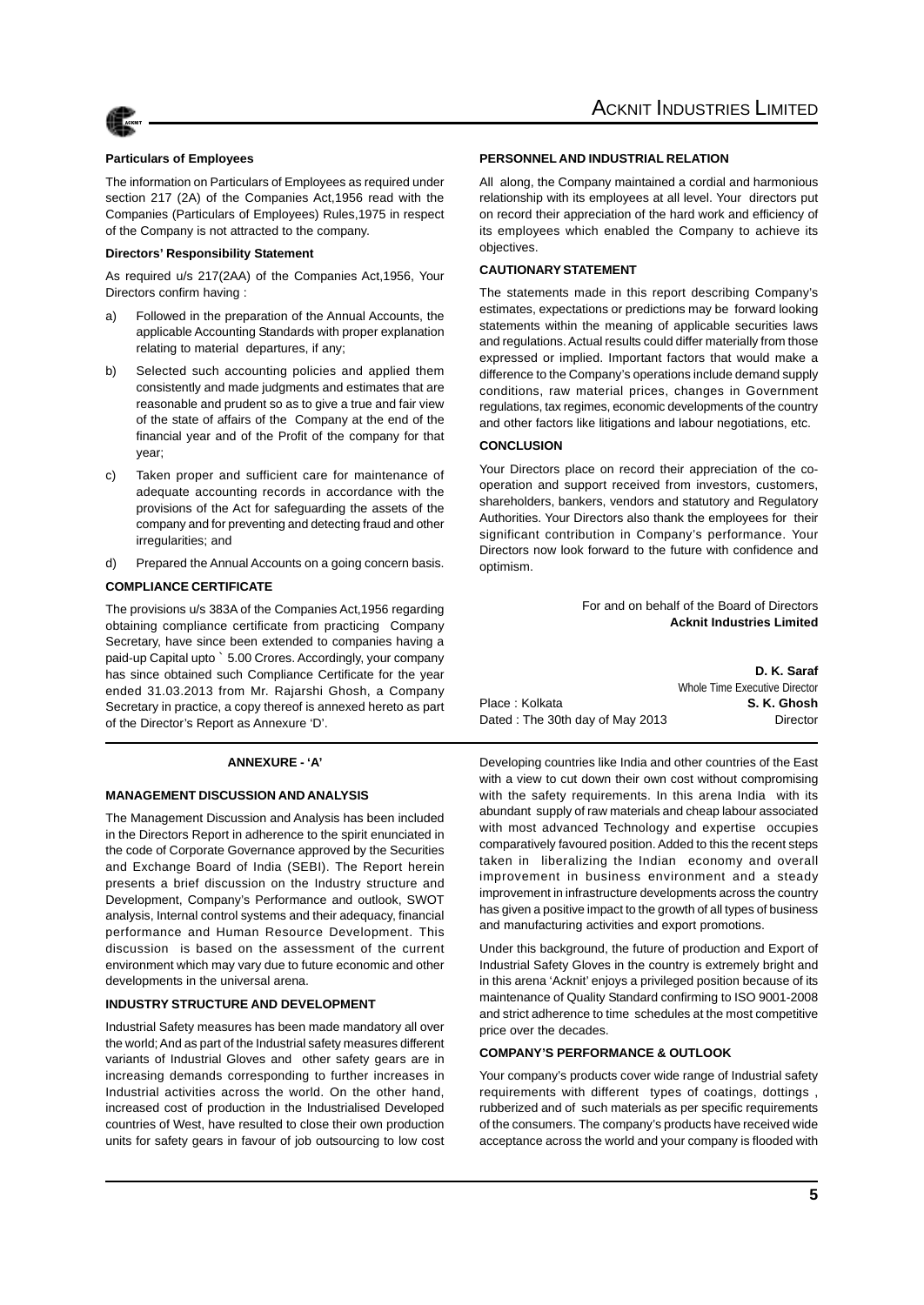

various trade enquiries from various types of Industries of the Developed countries. The booming Indian economy, the growth in infrastructure facilities and added to it the increased amount of Industrial Investments in the country has added to the growing needs of safety gears directly in conformity with the increasing pollution control measures. Your Company's products are well established in the market and its brand name 'Acknit' has a substantial recall value creating an edge over other competitors.

There had been an all round increase in production during the year under review, the inflationary trend in Indian Economy and with continued fluctuation of Indian currency as against US Dollars and Euros resulted in a favourable impact on your company's turnover. On the other hand, the Indian Economic because of its failure to maintain its progress in every directions has lost its competitive position amongst the fastest growing economic of the present day world. However, the International connections and Economic interactions would not allow the Indian Economy to be quarantined against the recessionary effect of the global Economy.

Inspite of all such restraints the demand for Industrial Safety can not be compromised at any cost. International demand for Industrial safety wears will continue increasing directly in proportion to increased activities in Industrial restructuring efforts in the west. 'Acknit' being exclusively engaged in the production and supply of Industrial Safety wears, its activities are directly responsive to Industrial Activities of Developed countries.

The strength of the brand name 'Acknit', the enhanced product range, excellent distribution network and market relations, projected booming conditions after the anticipated by-gone recession in European market- all these factors are expected to act as synergies having potential propelling the workings of your company in the immediate future.

#### **SWOT ANALYSIS**

#### **1. Strengths**

- Your Company has most strategically located production units having varied and advanced Technologies and sophisticated Machineries installed adequately;
- Your company's products having been well established in the market over the years with commandable reputation, further increases in sales is foreseen;
- Your company has an excellent customer base with efficient Distribution network supplemented by continued liaison.;
- Maintenance of Quality Standard confirming to ISO 9001-2008 and strict adherence to supply schedules at the most competitive price are the basic strength of your company.

#### **2. Weakness**

- Your company being basically a Export Unit is dependant on the inflow of Export orders which has become subjected to increased propagation against outsourcing by the European union may cause concern for the Future
- The profitability is generally dependant on the Government policy decision particularly with reference to GATT and WTO resolutions.

 $\triangleright$  Increasing trend of price war introduced by the new entrants in the market from other low cost Asian Countries may cause ultimate concern in the future.

#### **3. Opportunities**

- ¾ Due to expansion of manufacturing base and development of Diverse types of protective safetywears as per the customers requirements and industrial safety specifications, substantial increase of demand for your company's products is foreseen.
- ¾ There are opportunities to explore geographical insights of the global market.
- $\triangleright$  There are opportunities to develop and increase Distribution network across the global markets in Developing countries.
- $\triangleright$  There are opportunities to increase sale of different range of products through tie ups with retail outlets and other brand owners of the West.

#### **4. Threats**

- $\triangleright$  Stiff competition from other low- cost countries of the East and the increasing price wars are continuously reducing the returns on sale;
- $\triangleright$  The unprecedented global recession caused substantial decrease in International demand which is, though, of temporary nature.
- ¾ Prolonged Financial crisis in European Countries causing fluctuations in Exchange rates have since been neutralized by the devaluation of Indian Currency.
- ¾ Propagation against outsourcing in the European Countries may cause further shrinkage in the demand for your company's products.

#### **INTERNAL CONTROL SYSTEM AND THEIR ADEQUACY**

Your company has established a well defined organization structure having an extensive system of internal control to ensure optimum utilisation of resources, accurate reporting of financial transactions and strict compliance of applicable statutory laws and regulations at all times. Your company has adequate system to ensure that the assets of the company are safeguarded against loss from unauthorized use or depreciation and that all transactions are properly authorized, recorded and reported correctly.

An audit committee of the Board of Directors regularly reviews the audit plans, significant audit findings, adequacy of internal control, compliances with Applicable Accounting Standard and particularly reasons for changes in Accounting policies and practices, if any.

#### **DISCUSSION ON FINANCIAL PERFORMANCE WITH RESPECTS TO OPERATIONAL PERFORMANCE.**

The financial Statements have been prepared in compliance with the requirements of the Companies Act,1956 and Generally Accepted Accounting Policies (GAAP) in India.

#### **HUMAN RESOURCE DEVELOPMENT**

Your Company is built around people. The Spirit of Trust, Transparency and Team Work has enabled your company to build a tradition and harmonious relation.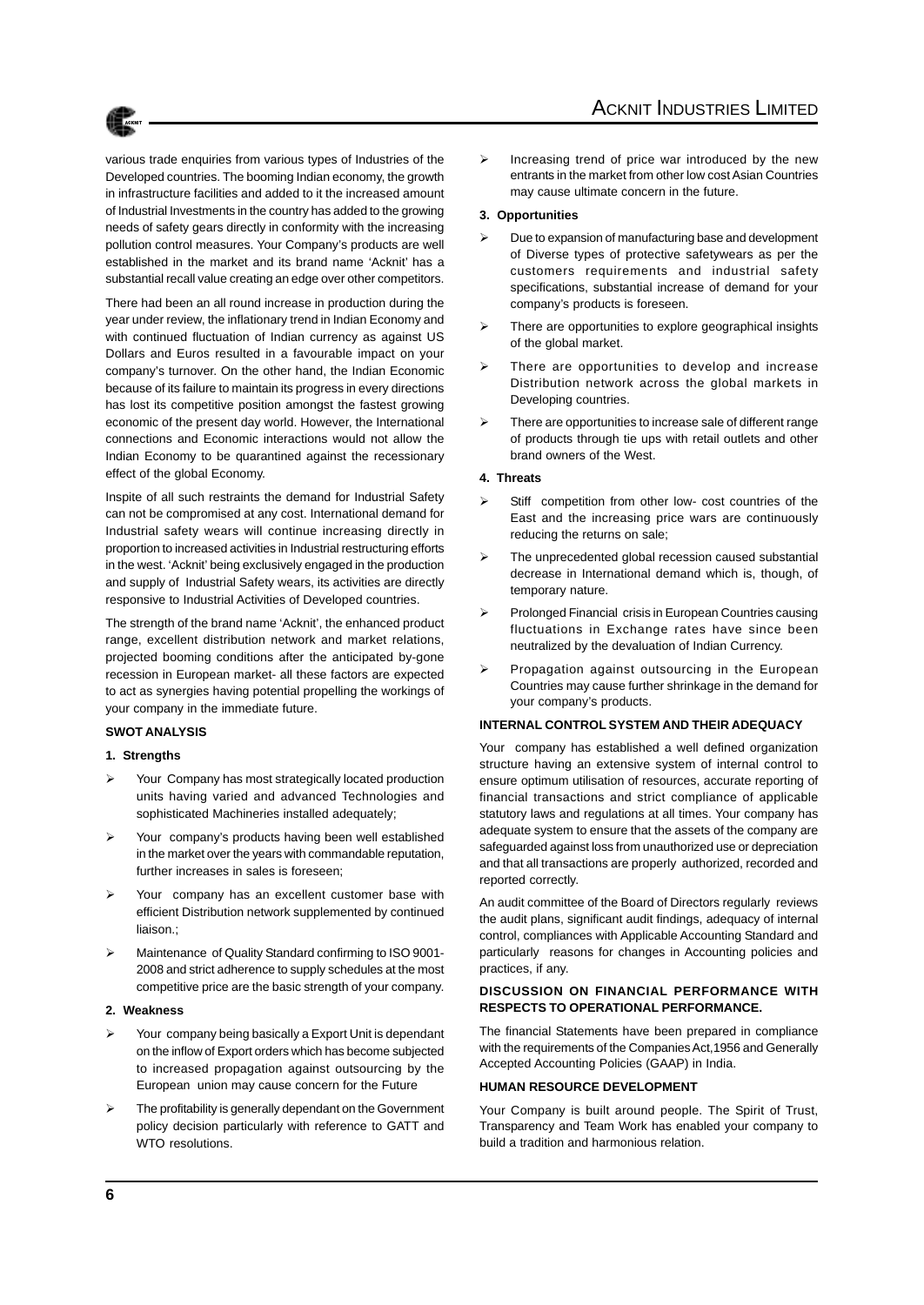



Your company has a systems of annual appraisal of its employees. It believes that in order to unleash 100% potential, it is necessary to empower Talent and prepare its people with the necessary skill to exploit their own potential. System of succession planning has commenced and it is expected to ensure that performances have a fast career growth.

#### **ANNEXURE- 'B'**

#### **REPORT ON CORPORATE GOVERNANCE**

#### **1. Philosophy on Corporate Governance :**

The company believes that the Directors are the trustees of the Investors' capital and are obliged to maximise shareholders values over the long run while protecting the interests of all stakeholders such as employees, customers, business partners, suppliers and the society at large. It is committed to a high degree of transparency. The Company's Corporate Governance is based on two core principles.

- Management focus should be on Executive freedom to drive the enterprise forward without undue restraints; and
- Such freedom must be exercised within a framework of effective accountability.

The above belief and core principles of Corporate governance adopted by ACKNIT leads the company's corporate Governance Philosophy, trusteeship, transparency, and accountability which in turn is the basis of public confidence in corporate system.

A Report in line with the requirements of clause 49 of the Listing Agreements with the Stock Exchanges for the year ended 31st March, 2013 is given below.

#### **2. Board of Directors**

#### **Composition, Category & Independence**

The Board of Directors of the company represents an appropriate mix of Executive and Independent Directors. The Board consists of 4 (Four) Directors of whom 2 (two) are nonexecutive Independent Directors while one is Promoter whole time Executive Director and one promoter is Chairman-cum-Managing Director.

As mandated by clause 49 of the Listing Agreement, the Nonexecutive Independent directors of the company,

- i. Apart from receiving sitting fees do not have any material pecuniary relationship or transactions with the company, its promoters, its directors, its senior management or its associates which may affect independence of the Director;
- ii. are not related to promoters or persons occupying management positions at the Board level or any one level below the Board;
- iii. have not been executive of the company in the immediately preceding three years;
- iv. are not partners or executives or were not partners or executives during preceding 3 financial years of the
	- a) Statutory Audit Firm or Internal Audit Firm of the company;
	- b) Legal Firm or Consulting Firm that have a material associations with the Company;
	- c) Are not material suppliers, service providers, customers, lessors or lessees of the company;
- v. are not substantial shareholders i.e. do not hold 2% or more of the block of voting shares/rights;
- vi. are not less than 21 year of age, and
- vii. as mandated by clause 49, none of the Directors are members of more than 10 Board Committees nor are they chairman of 5 Board Committees across all companies in which they occupy the position of a director.

The Chairman-cum-Managing Director and also the whole time Executive Director have been appointed by the shareholders on such terms and conditions including remuneration on the recommendation of the Board of Directors. The details of remuneration received by them during the year 2012-13 are given else where in this Report.

The following Table indicates the composition of the Board of Directors of the company and the number of other Boards and Board Committees served by them as members/chairman.

| Name of<br><b>Director</b> | Category                                        | No.of<br>Directorship<br>in other<br>Pub Cos. | No.of<br>Comm.<br>Membership | No.of<br>B.M<br>attended | Attendance<br>at last<br>AGM |
|----------------------------|-------------------------------------------------|-----------------------------------------------|------------------------------|--------------------------|------------------------------|
| S.K Saraf                  | Promoter/<br>Executive CMD                      |                                               |                              | 10 <sup>10</sup>         | <b>Yes</b>                   |
| D.K Saraf                  | Promoter/Executive<br><b>Wholetime Director</b> | One                                           |                              | 10 <sup>10</sup>         | Yes                          |
| S.K Ghosh                  | Non Executive<br>Independent Director           | One                                           |                              | 10 <sup>10</sup>         | Yes                          |
| M.K Nath                   | Non Executive<br>Independent Director           |                                               |                              | 10 <sup>10</sup>         | Yes                          |

#### **3. MEETINGS AND ATTENDANCE RECORD OF BOARD**

During the year under review, there were 10 (Ten) meetings of the Board of Directors held on 30.04.2012, 02.05.2012, 11.05.2012, 14.05.2012 , 05.06.2012 , 14.08.2012 ,22.08.2012, 12.11.2012,13.02.2013 & 25.03.2013 with a maximum gap between two consecutive meetings of not more than 4 (four) months and the information as required were made available to the Board members for discussion. The dates and venue of each meeting was decided well in advance and the Directors were duly communicated of the same alongwith the supporting papers and notes on the agenda of the meeting enabling them to deliberate in the meetings with full knowledge of the issues under discussion.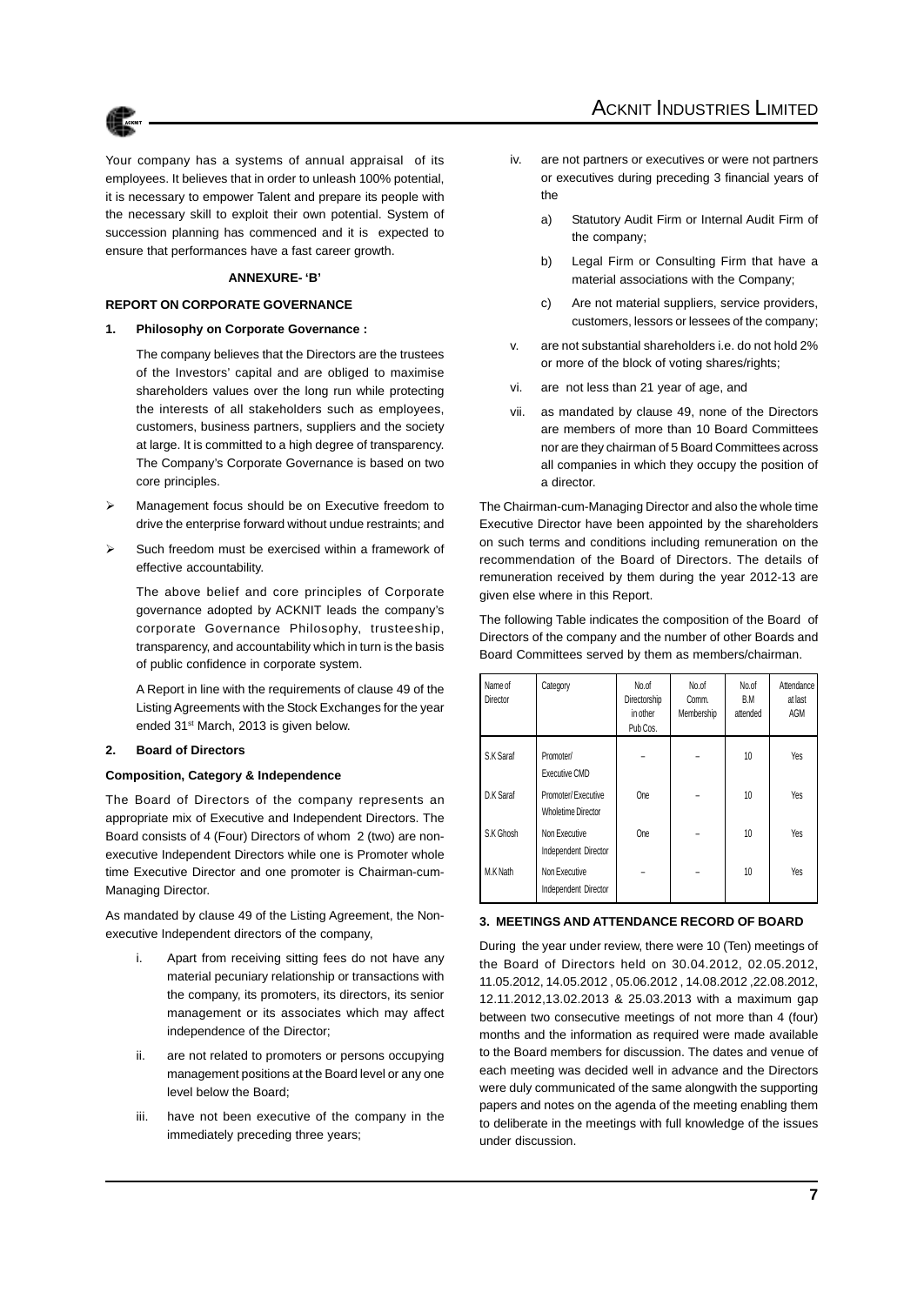

#### **4. Code of Conduct**

The Company's Board of Directors has laid down a code of conduct for all Board members and senior Management personnel for avoidance of conflict of interest. This code,inter alia, requires the Board Members and Senior Management personnel also to comply with the code of conduct for Insider Trading as laid down by Securities and Exchange Board of India (SEBI). The Company has received necessary confirmations affirming compliance of the code from all of them during the year ended 31<sup>st</sup> March, 2013. A declaration to this effect, duly signed by the Whole Time Executive Director and Chief Financial Officer of the Company is given in Whole Time Executive Director & CFO's certificate as annexed hereto and forms part of this Report.

#### **5. BOARD COMMITTEES**

The Board has constituted 3 (Three) Committees of Directors to assist the Board in discharging its responsibilities in strategic supervision.

#### **(I) AUDIT COMMITTEE**

The Board has formed an Audit Committee in due compliance of the Provisions of Section 292A of the Companies Act,1956 and the Clause 49 of the Listing Agreements, comprising of 3 (three) directors with Mr.S.K Ghosh an Independent Non Executive Director as its Chairman. Mr. Ghosh is a qualified Cost Accountant with an extensive exposures in financial Management over a period of 40 years is assisted by Mr.M.K Nath, an Independent Non Executive Director with commercial and business exposures for 3 (three) decades and Mr.D.K Saraf, the Executive whole time Director as its members.

The Audit committee provides, inter alia, assurance to the Board on the adequacy or otherwise of internal Control System, Financial disclosures and ensure due observation of the statutory Accountings Standards. It provides the management the necessary guidance for preparation of periodic and Annual Financial statements before they are placed before the Board for its review and approval and at the same time, liaisons between the Internal Audit and the statutory Auditor. The functions of the Committee includes reviewing the adequacy of Internal Audit system, its structures and discussion with Internal Audit team on any significant finding and follow up therewith. In short, the role of the committee is more or less the same as one laid down in the Listing Agreement and in Sec.292A of the Companies Act,1956.

During the year, the Audit Committee met 5 (Five) times on 14.05.2012, 14.08.2012, 22.08.2012 , 12.11.2012 & 13.02.2013

Audit Committee :

| SL.<br>NO. | NAME OF<br><b>MEMBER</b> | <b>STATUS</b>                          | NO OF<br><b>MEETINGS</b><br><b>ATTENDED</b> |
|------------|--------------------------|----------------------------------------|---------------------------------------------|
|            | Mr.S.K GHOSH             | Independent<br>Non-Executive Director  | 5                                           |
| 2          | Mr. M.K NATH             | - DO-                                  | 5                                           |
| 3          | Mr. D.K SARAF            | Wholetime<br><b>Executive Director</b> | 5                                           |

The matter dealt with by the committee includes, inter alia, analysis of financial conditions and operating results, statement submitted by the management relating to significant related party transaction, review of management discussion forming part of the Director Report, Internal audit report, particularly in relation to control the weakness in operating system, etc.

#### **(II) SHARE TRANSFER-CUM-INVESTORS GRIEVANCE COMMITTEE**

The Share Transfer committee of the Board was comprised of Mr.M.K Nath, Mr. S.K Ghosh and Mr.D.K Saraf. The share Transfer committee approves the Transfer of Shares, Consolidation/Sub division of shares, issue of duplicate share certificates and related matters.

The Committee holds periodical meetings for approving requests for Transfer/ Transmission of shares and also for issue/ splitting of share certificates.

| The under noted Table, shows attendance of the members in |  |  |  |
|-----------------------------------------------------------|--|--|--|
| such meetings.                                            |  |  |  |

| SL.<br>NO. | <b>NAME OF</b><br><b>MEMBER</b> | <b>STATUS</b>                         | NO OF<br><b>MEETINGS</b><br><b>ATTENDED</b> |
|------------|---------------------------------|---------------------------------------|---------------------------------------------|
|            | Mr. M.K NATH                    | Independent<br>Non-Executive Director | 5                                           |
| 2          | Mr.S.K GHOSH                    | $- DO-$                               | 5                                           |
| 3          | Mr. D.K SARAF                   | Wholetime<br>Executive Director       | 5                                           |

The committee met 5 (five) times during the year on 14.05.2012, 14.08.2012, 22.08.2012, 12.11.2012 & 13.02.2013 also to dispose of Grievances received from shareholders.

#### **(III) REMUNERATION COMMITTEE**

There was no meeting held for the financial year ending 31.03.2013.

#### **6. PAYMENTS MADE TO DIRECTORS**

i) Payments made to the Chairman-cum-Managing Director and the whole time Executive Director during the year under review are given as hereunder.

| Name of Director           | Salary &<br>Perquisites (`) | Total<br>$($ ) | Service Contract/<br>Notice Period     |
|----------------------------|-----------------------------|----------------|----------------------------------------|
| 1. Shri Shri Krishan Saraf | 1,612,800                   | 1,612,800      | Severance Fees<br>As per Service       |
| 2. Shri Deo Kishan Saraf   | 1,344,,000                  | 1,344,000      | Contract<br>As per Service<br>Contract |

ii) Details of sitting fees paid to the Non-Executive Directors for the year ended 31.03.2013 alongwith Shares held by them are given below :-

| Name of         | No. of        | Sitting fees | Other    | Service Contract/  |
|-----------------|---------------|--------------|----------|--------------------|
| <b>Director</b> | <b>Shares</b> | Paid         | Payments | Notice Period/     |
|                 | held          |              |          | Severance Fees     |
| Mr.S.K Ghosh    | 1500          | 30.000       | NIL.     | Retire by rotation |
| Mr.M.K Nath     | NIL           | 30.000       | NIL.     | Retire by rotation |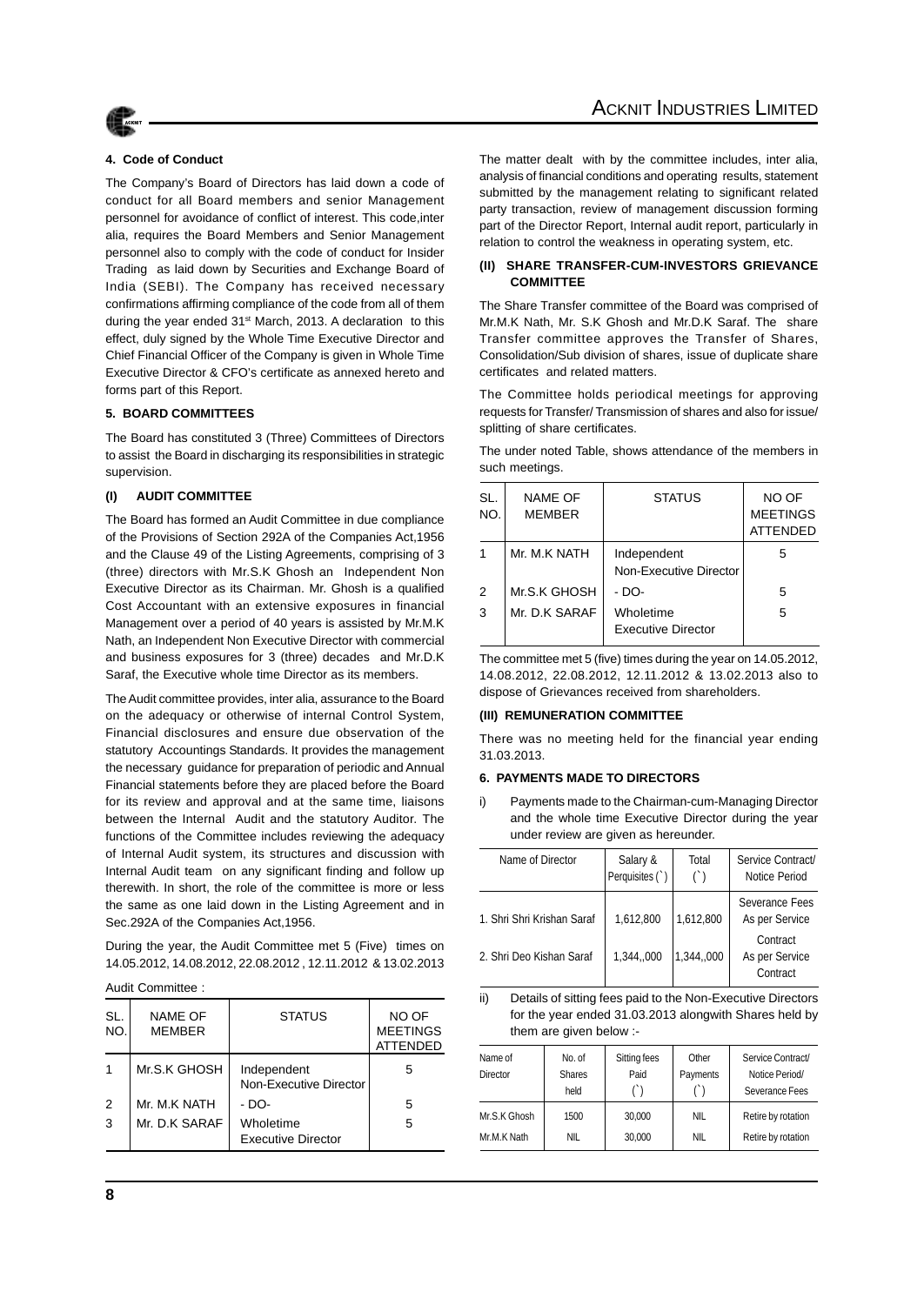

### **7. MANAGEMENT COMMITTEE**

Management Committee consists of the following members :

- 1. Mr. Deo Kishan Saraf, Whole Time Executive Director, Chairman of the Committee,
- 2. Mr. Abhishek Saraf, Senior Executive and Production in charge.
- 3. Mr. Bishnu Kumar Kesan, General Manager and Compliance Officer & Chief Financial Officer

The terms of Reference of the committee comprises of matters generally of routine nature such as opening and closure of Bank Accounts, investments/borrowing of short term Loans and Advances, selection and appointment of suppliers, and service providers, filling of forms and statutory returns, Insurance and other claims, etc, subject to supervision and guidelines of the Board. The Compliance Officer acts as the Secretary to the committee. The Committee generally meets once in a fortnight by way of informal meetings from time to time as and when it is so required.

#### **8. Disclosures**

- a) Materially significant Related Party Transactions The company has not entered into any transactions of material nature with its promoters, Directors or the Management, its associates or with the Directors' relatives, etc., that may have potential conflict with the interest at large, other than those in the normal course of business. The transactions undertaken during the year have been appropriately disclosed in the Notes to the Financial Statements for the year ended 31st March, 2013. The Company's major related party transactions are entered into based on various business exigencies,synergy in operation, legal requirements, liquidity and capital resources of the Associates. All related Party transactions are negotiated at arms length basis and in the interest of the company.
- b) Details of compliances : The company is regular in complying with the requirements of the regulatory authorities on the matters relating to the Capital Market and no penalties/structures have been imposed on the company by Stock Exchanges, SEBI or any regulatory authority, during the year.
- c) Whistle Blower Policy : The company has a whistle Blower policy and appropriate mechanism in place. Employees can directly report to the Top Management any concern about any unethical behaviour, actual or suspected fraud or violation of Company's code of conduct or Ethic Policy. Management on its turn is responsible for establishing a fearless atmosphere where the reporting employee does not fear of being harassed or threatened in any way. No personnel of the company have been denied access to the Audit Committee during the year under review.

d) Non Mandatory Requirement : Although the company is not mandatorily obliged to comply with the provisions of section 292A of the Companies Act,1956 and/or clause 49 of the Listing Agreement, the company has voluntarily complied with the requirements of clause 49 of the Listing Agreements and has adopted some of the mandatory requirements defined therein.

#### **9. MEANS OF COMMUNICATION**

- (1) Quarterly Results are published in one of the prominent business dailies in English and a Local Language Newspaper. The Annual Results are posted to every share holder of the company.
- (2) Official News Releases are given directly to the Stock Exchanges concerned and then to the press.
- (3) All Notices of General Shareholders Meetings are posted to every shareholder in due compliance of the provisions of the Companies Act 1956.

#### **10. General Shareholders Information**

a) Annual General Meeting

|    | Date & Time              | : Saturday, the 21 <sup>st</sup> September,<br>2013 at 11.00 a.m                                                                              |
|----|--------------------------|-----------------------------------------------------------------------------------------------------------------------------------------------|
|    | Venue                    | : Bharatiya Bhasha Parisad<br>Auditorium 36A Shakespear<br>Sarani, Kolkata-700017                                                             |
| b) | Financial Year           | $\frac{1}{2}$ 12 months from 1 <sup>st</sup> April 2012<br>to $31st$ March, 2013                                                              |
| C) | <b>Book Closure Date</b> | : Tuesday, the 17 <sup>th</sup> day of<br>September, 2013 to Saturday<br>the 21 <sup>st</sup> day of September,<br>2013 (both days inclusive) |
| d) | Dividend Payment         | : On or before 20th day of<br>October, 2013                                                                                                   |

e) Particulars in respect of unclaimed Dividend declared by the company for the financial year 2005-06 and thereafter is given below :-

| Financial<br>Year | Date of declaration<br>of Dividend | Last date of claiming<br>Unpaid Dividend |
|-------------------|------------------------------------|------------------------------------------|
| 2005-06           | 27.09.2006                         | 27.09.2013                               |
| 2006-07           | 27.09.2007                         | 27.09.2014                               |
| 2007-08           | 26.09.2008                         | 26.09.2015                               |
| 2008-09           | 24.09.2009                         | 24.09.2016                               |
| 2009-10           | 20.09.2010                         | 20.09.2017                               |
| 2010-11           | 19.09.2011                         | 19.09.2018                               |
| 2011-12           | 25.09.2012                         | 25.09.2019                               |
|                   |                                    |                                          |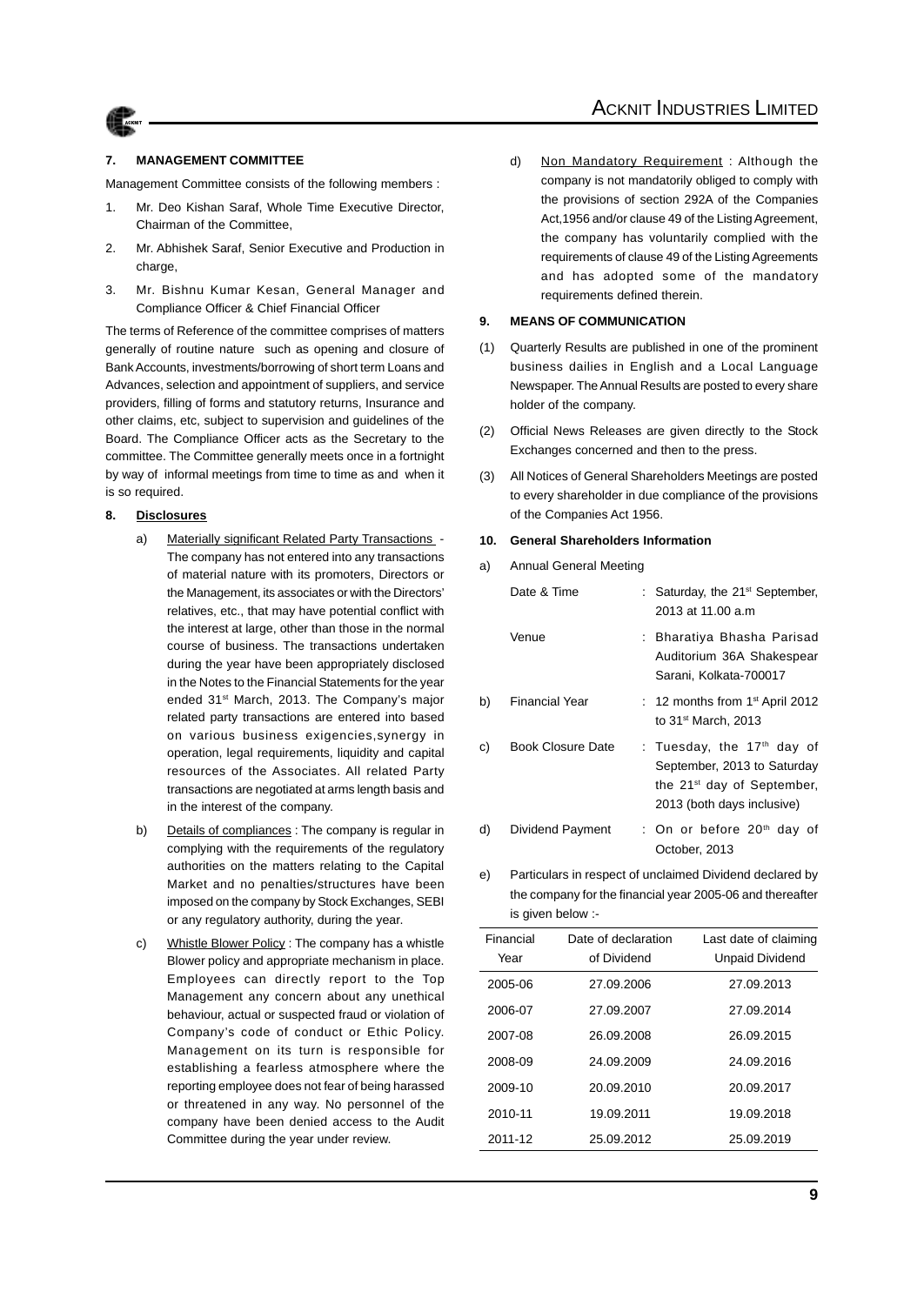

ACKNIT INDUSTRIES LIMITED

- Listing of Equity Shares on Stock Exchanges
	- i) Bombay Stock Exchange Ltd.- P.J Towers, Dalal Street, Fort, Mumbai-400001
	- ii) Calcutta Stock Exchange Ltd.- 7, Lyons Range, Kolkata- 700 001
- g) Listing Fees

Annual Listing Fees for the year 2013-14 have already been paid to both the Exchanges. The Company also paid the Annual Custody fees to both the Depositories for the year 2013-14.

- h) Depositories
	- i. National Securities Depository Ltd. Trade World, Kamala Mills Compound Senapati Bapat Marg, Lower Parel, Mumbai-400013
	- ii. Central Depository Services (India) Ltd. P.J.Towers, 17<sup>th</sup> Floor, Dalal Street, Fort, Mumbai-400001
- i) Stock Code

|                                       |          | Stock Exchanges: Stock Code: ISIN of Equity Shares |
|---------------------------------------|----------|----------------------------------------------------|
| <b>Bombay Stock</b><br>Exchange (BSE) | 530043   | INE 326C01017                                      |
| Calcutta Stock<br>Exchange (CSE)      | 10011078 | INE 326C01017                                      |

j) Market Price Data

The Market Price of Equity Shares of the Company During the year 2012-13 is given below :

| <b>Months</b> | <b>BSE</b>     | Volume |
|---------------|----------------|--------|
|               | High/Low $($ ) |        |
| April, 2012   | 28.00/23.10    | 24,811 |
| May, 2012     | 29.25/25.60    | 2,441  |
| June, 2012    | 30.95/27.95    | 8      |
| July, 2012    | 32.40/25.35    | 2,135  |
| Aug, 2012     | 32.40/24.90    | 6,836  |
| Sept, 2012    | 30.00/25.40    | 3,905  |
| Oct, 2012     | 31.85/25.85    | 574    |
| Nov, 2012     | 31.40/25.20    | 5.441  |
| Dec, 2012     | 28.75/25.10    | 8,477  |
| Jan, 2013     | 30.00/25.00    | 5,055  |
| Feb, 2013     | 29.70/24.15    | 24,358 |
| Mar, 2013     | 28.45/23.40    | 2,461  |
|               |                |        |

Note : There was no trading in CSE

Share Transfer Requests valid and complete in all respects are normally processed within 15 days. Power has been delegated to Share Transfer Committee and the Registrar & Share Transfer Agents for expediting Transfers.Valid requests for Dematerialisation of shares are completed within 10 days. The company's shares are compulsiorily traded in dematerialized mode. The ISIN No. allotted to the company is ISIN No.326C 01017.

#### **l) SHAREHOLDING PATTERN AS ON 31.03.2013**

| <b>CATEGORY</b>                   | NO.OF<br><b>SHARES</b> | <b>PERCENTAGE</b><br>OF TOTAL |
|-----------------------------------|------------------------|-------------------------------|
| <b>Promoter Group</b>             |                        |                               |
| Indian Promoters                  | 746,290                | 29.61                         |
| Persons Acting in concert         | 422,059                | 16.75                         |
| <b>Foreign Promoters</b>          |                        |                               |
| <b>Total: Promoter Group</b>      | 1,168,349              | 46.36                         |
| <b>Non Promoter Group</b>         |                        |                               |
| NRI/OCB                           | 8,245                  | 0.33                          |
| <b>Other Bodies Corporate</b>     | 632,543                | 25.10                         |
| Resident Individual               | 710,863                | 28.21                         |
| Institutional Investors (Bank)    |                        |                               |
| <b>Total: Non-Promoters Group</b> | 1,351,651              | 53.64                         |
| <b>Grand Total</b>                | 25,20,000              | 100.00                        |

#### **m) DISTRIBUTION OF SHARE HOLDINGS AS ON 31.03.2013**

| Range of           | No. of  | %      | No. of        | %      |
|--------------------|---------|--------|---------------|--------|
| <b>Shares</b>      | holders |        | <b>Shares</b> |        |
| 1 to 500           | 810     | 77.51  | 135,195       | 5.36   |
| 501 to 1000        | 111     | 10.62  | 87,726        | 3.48   |
| 1001 to 2000       | 57      | 5.45   | 85,694        | 3.40   |
| 2001 to 3000       | 16      | 1.53   | 41,250        | 1.64   |
| 3001 to 4000       | 10      | 0.96   | 35,707        | 1.42   |
| 4001 to 5000       | 11      | 1.05   | 52,645        | 2.09   |
| 5001 to 10,000     | 7       | 0.67   | 48.636        | 1.93   |
| 10,001 to 50,000   | 11      | 1.05   | 264,888       | 10.51  |
| 50,001 to 1,00,000 | 2       | 0.20   | 170,983       | 6.79   |
| 1,00,001 and above | 10      | 0.96   | 1,597,276     | 63.38  |
| <b>Grand Total</b> | 1045    | 100.00 | 2,520,000     | 100.00 |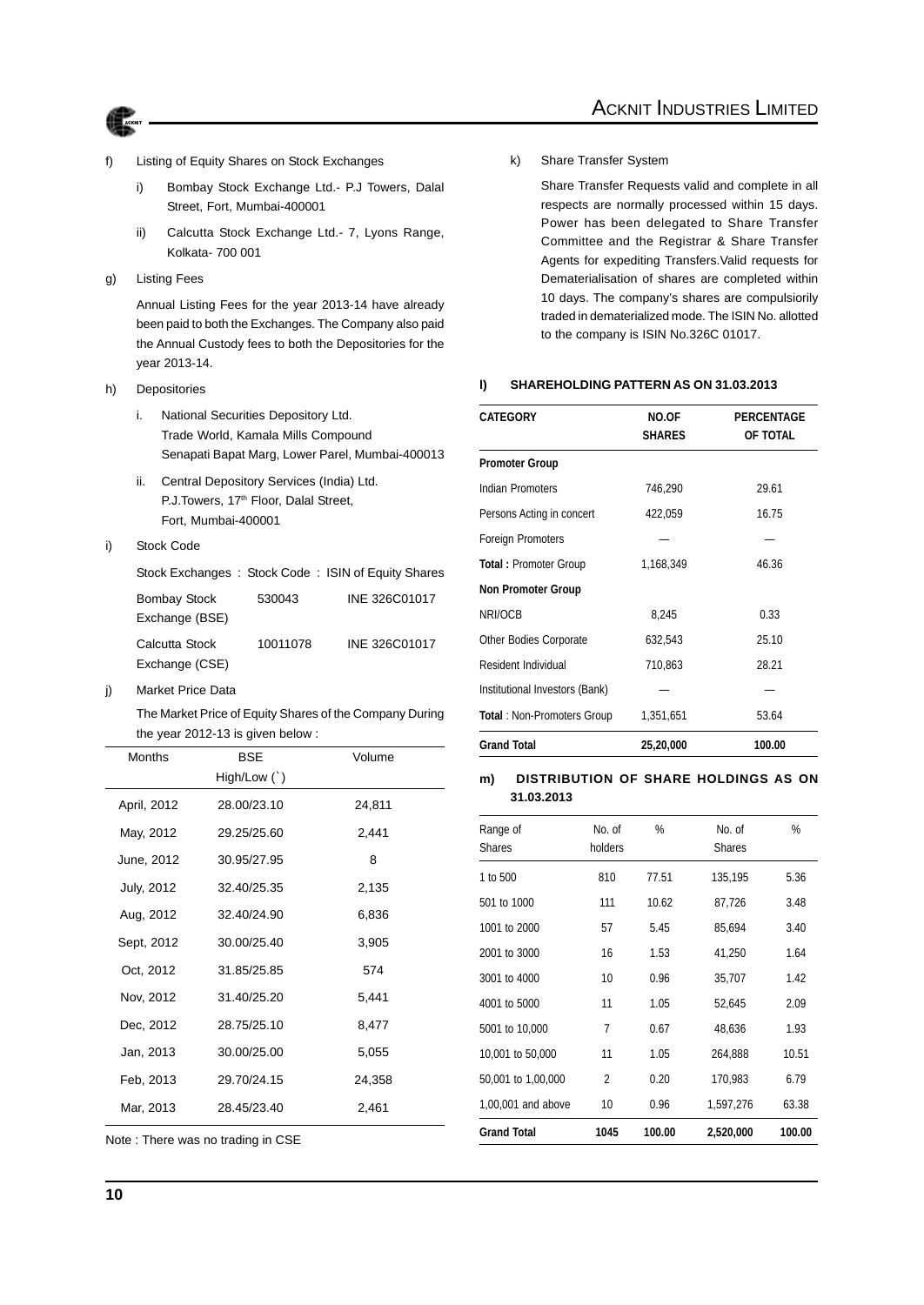

n) Dematerialisation of Shares and Liquidity

Approximately 88.85% of the Company's Shares have been dematerialised as on 31.03.2013. The Equity Shares of the company are actively trade in Bombay Stock Exchange.

- o) Plant Loaction
	- 1. Falta Special Economic Zone, Sector-I, Falta, South 24 Parganas, West Bengal
	- 2. Falta Special Economic Zone, Sector-II, Falta, South 24 Parganas, West Bengal
	- 3. 144, Old Jessore Road, Ganganagar, Madhyamgram,Kolkata-700 132
	- 4. Kantakhal, Vill + Post Ganganagar, Madhyamgram, Kolkata -700 132

#### **p) DIVIDEND PAYMENT RECORD**

The Company always maintained a commendable dividend paying records since the commencement of its commercial production. The rates of Dividend paid during last 7 years are :-

| Year      | Rate of Dividend<br>per share) | Amount Disbursed     |
|-----------|--------------------------------|----------------------|
| 2005-2006 | 2.00                           | $50.40$ L acs        |
| 2006-2007 | 2.00                           | 50.40 Lacs           |
| 2007-2008 | 2.00                           | $\degree$ 50.40 Lacs |
| 2008-2009 | 1.50                           | $\degree$ 37.80 Lacs |
| 2009-2010 | 1.50                           | $\degree$ 37.80 Lacs |
| 2010-2011 | 1.50                           | $\degree$ 37.80 Lacs |
| 2011-2012 | 1.50                           | 37.80 Lacs           |

#### **q) Declaration by Whole Time Executive Director pursuant to clause 49(I) (D) (II) of the Listing Agreement.**

As Whole Time Executive Director of Acknit Industries Ltd. and as required by clause 49 (1) (D) (II) of the Listing Agreements, I do hereby declare that all the Board Members and Senior Management personnel of the company have affirmed due compliance with the Company's Code of Business conduct and Ethics during the financial year ending 31.03.2013.

SD/- D. K. Saraf Whole Time Executive Director Date : The 30th day of May 2013

Place : Kolkata

#### **ANNEXURE : C**

**Statement pursuant to Section 217 (1)(e) of the Companies Act, 1956, read with the Company (Disclosure of Particulars in the report of Board of Directors) Rules 1988**

### **1. Conservation of Energy :-**

The Company accords great importance to conservation of energy. The main focuses of the Company during the year were :-

a. Close monitoring on consumption of electricity, diesel and water

- b. Optimisation on electricity consumption by equipment modification and replacement process modification.
- c. Achieving power factor standards nearing unity in all units.
- d. Total energy consumption and energy consumption per unit of productions – Form 'A' enclosed

#### **Form A**

#### **(Form of disclosure of particulars with respect to Conservation of Energy)**

#### **POWER & FUEL CONSUMPTION**

| I)                                                    | Electricity |                                                           | 2012-13    | 2011-12    |
|-------------------------------------------------------|-------------|-----------------------------------------------------------|------------|------------|
|                                                       | a)          | Purchased<br>Unit (Kwh)-in lacs                           | 12.18      | 13.74      |
|                                                       | b)          | <b>Total Amount</b><br>$($ $)$ in lacs                    | 103.60     | 88.21      |
|                                                       |             | Average Rate<br>per unit `                                | 8.51       | 6.42       |
| Through diesel generator<br>units (lakh kwh)          |             | N.A                                                       | N.A        |            |
|                                                       |             | Unit per Iter. of Diesel<br>oil (kwh) cost/unit(lakh kwh) | <b>NIL</b> | <b>NIL</b> |
| Through steam turbine/<br>generator units (lakh kwh)  |             | <b>NIL</b>                                                | <b>NIL</b> |            |
| Unit per ltr. Of LD oil (kwh)<br>cost/unit (lakh kwh) |             | <b>NIL</b>                                                | NIL        |            |

#### **(ii) Technology absorption : as per Form 'B'**

### **A. Research and Development ( R & D)**

Separate account of R & D expenditure is not maintained. The expenses are merged into relevant heads of expenditure. The Company's Research & Development wing is fully geared to absorb and innovate & tie up Imported Technology on a continuing basis. The R & D *wing* has continually developed various customer friendly product ranges and has set up performance Testing mechanism to generate various parameters required by customers.

#### **(iii) FOREIGN EXCHANGE EARNINGS & OUTGO**

Promising Foreign Exchange Reserves, with a low inflation rate and encouraging GDP growth rates during the last couple of years, have presented a unique atmosphere of increased business activities. Your Company is well positioned to take advantage of opportunities and continued to maintain its pace of progression. The company is basically engaged in export oriented manufacturing activities, and is continuing its effort to increasing support to the country's forex Reserves by exploring, creating and developing new markets.

|          | (` in Lacs) |
|----------|-------------|
| 2012-13  | 2011-12     |
| 7.327.41 | 6.932.62    |
| 1,463.26 | 1,614.88    |
|          |             |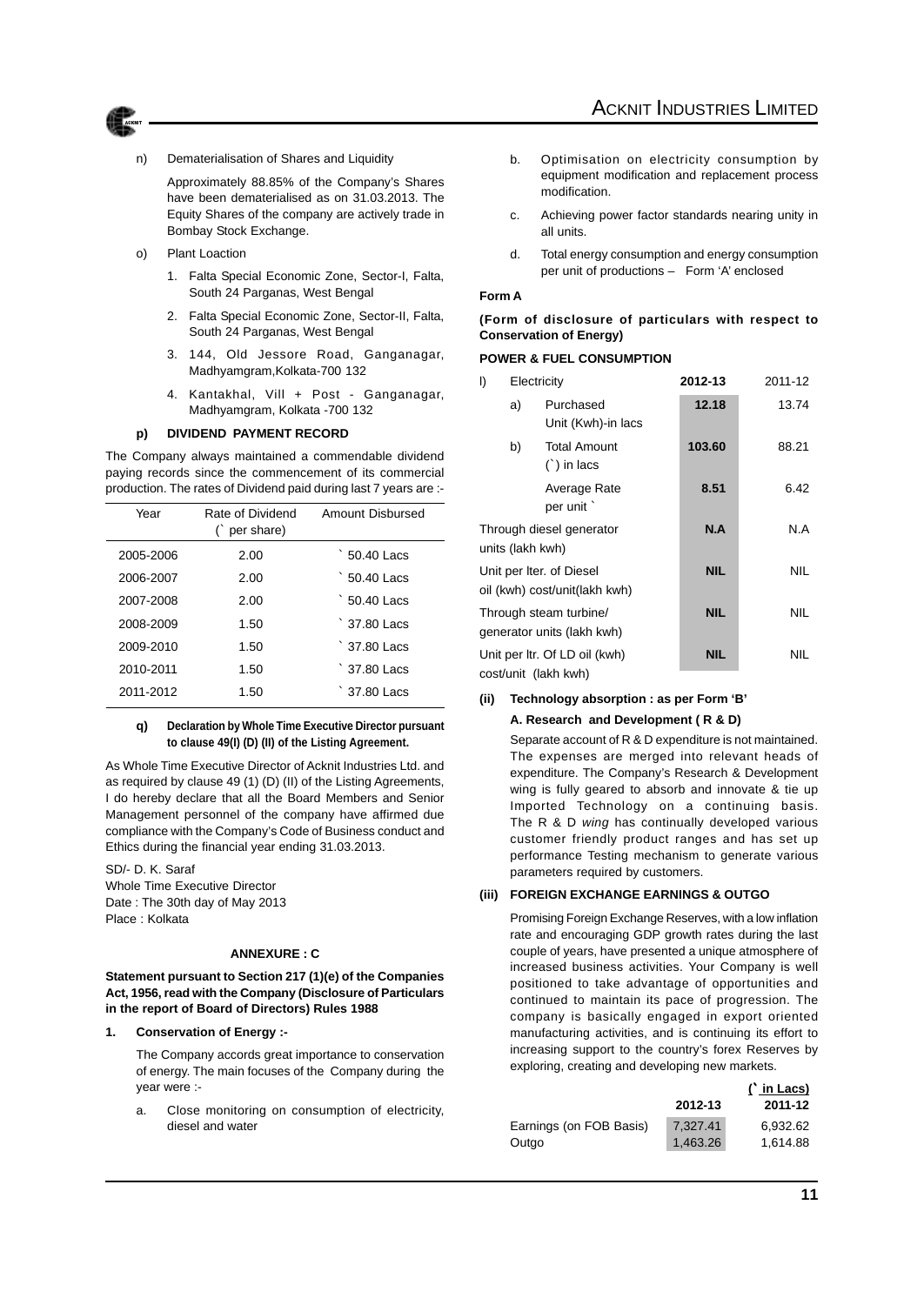

#### **CONSUMPTION PER UNIT OF PRODUCTION PER DOZ PAIRS**

|                         | 2012-13    | 2011-12    |
|-------------------------|------------|------------|
| Electricity             | 1.00 kwh   | $0.94$ kwh |
| Coal                    | <b>NIL</b> | <b>NIL</b> |
| <b>Furnace Oil</b>      | <b>NIL</b> | <b>NIL</b> |
| <b>Light Diesel Oil</b> | <b>NIL</b> | <b>NIL</b> |
| <b>Others</b>           | <b>NIL</b> | <b>NIL</b> |

#### **Form – B**

( Form of disclosure of particulars with respect to Technology Absorption)

| 1. | Specific areas in which<br><b>R &amp; D carried out</b><br>by the Company | <b>NIL</b> | <b>NIL</b> |
|----|---------------------------------------------------------------------------|------------|------------|
| 2. | Benefit derived as a<br>result of the above R & D                         | <b>NIL</b> | <b>NIL</b> |
| 3. | <b>Future Plan of action</b>                                              | <b>NIL</b> | <b>NIL</b> |
| 4. | <b>Expenditure on R &amp; D</b>                                           | <b>NIL</b> | <b>NIL</b> |
|    | Capital                                                                   | <b>NIL</b> | <b>NIL</b> |
|    | Recurring                                                                 | <b>NIL</b> | <b>NIL</b> |
|    | Total                                                                     | <b>NIL</b> | <b>NIL</b> |
|    | <b>Total R &amp; D expenditure</b><br>as % of total turnover              | N.A        | N.A        |

#### **TECHNOLOGY ABSORPTION, ADAPTATION AND INNOVATION :**

- a) Modernization and expansion of Product range to meet the growing market needs
- b) Upgradation of existing products and process by adopting most appropriate options available.
- c) Keeping abreast with new emerging technologies with long term potential

Obtained certification under ISO 9001:2008

Benefits : Launching new products has improved the Company's positive position in the market. Introduction of new designs and material has also yielded significant cost savings.

#### **ANNEXURE: D COMPLIANCE CERTIFICATE (u/s 383A of the Companies Act,1956)**

To The Members of **ACKNIT INDUSTRIES LTD. CIN: L01113WB1990PLC050020** 817, Krishna **Paid-up capital :** ` **25, 200,000/-** 224,AJC Bose Road Kolkata- 700 017

I have examined the registers, records, books and papers of **Acknit Industries Ltd.** as required to be maintained under the Companies Act,1956 and the rules made there under and also the provisions contained in the Memorandum and Articles of Association of the Company for the financial year ended on 31st March, 2013. In my opinion and to the best of my information and according to the examinations carried out by me and explanations furnished to me by the Company, its officers and agents, I certify the following clauses as set out in Form specified under the Companies (Compliance Certificate) Rules, 2001 to the extent relevant to the said Company] in respect of the aforesaid financial year :

- 1. The Company has kept and maintained all registers as stated in Annexure 'A' to this certificate, as per the provisions and the rules made there under and all entries therein have been duly recorded.
- 2. The Company has filed the forms and returns as stated in Annexure 'B' to this certificate, which were required to be filed with the Registrar of Companies generally within the time prescribed under the Act and the rules made there under.
- 3. The Company being a public Limited Company has the minimum prescribed paid up capital.
- 4. The Board of Directors duly met 10 (ten) times on 30.04.2012, 02.05.2012, 11.05.2012, 14.05.2012, 05.06.2012, 14.08.2012, 22.08.2012, 12.11.2012, 13.02.2013 & 25.03.2013 during the year 2012-13 in respect of which meetings, proper notices were given and proceedings were properly recorded and signed in the Minutes Book maintained for the purpose. Resolutions passed thereat were duly recorded in Minutes Book maintained for the purpose.
- 5. The company has closed its register of Members from 18.09.2012 to 25.09.2012 (both days inclusive) during the financial year under scrutiny.
- 6. The Annual General Meeting for the Financial year ended on 31<sup>st</sup> March, 2012 was held on 25<sup>th</sup> September, 2012 after giving due notice to the members of the company and the resolutions passed thereat were duly recorded in Minutes Book maintained for the purpose;
- 7. One extra ordinary general meeting was held during the year.
- 8. No loan of the nature specified in section 295 of the Companies Act, 1956 was made; hence no comments are required on the compliance of the provisions of the said section.
- 9. The company has duly complied with the provisions of section 297 of the Companies Act,1956 in respect of the contracts specified in that section.
- 10. The Company has made necessary entries in the register maintained u/s 301 of the Act.
- 11. The Company was not required to obtain any approval of the Members (pursuant to section 314 of the Act).
- 12. No duplicate share certificates were issued by the Company during year.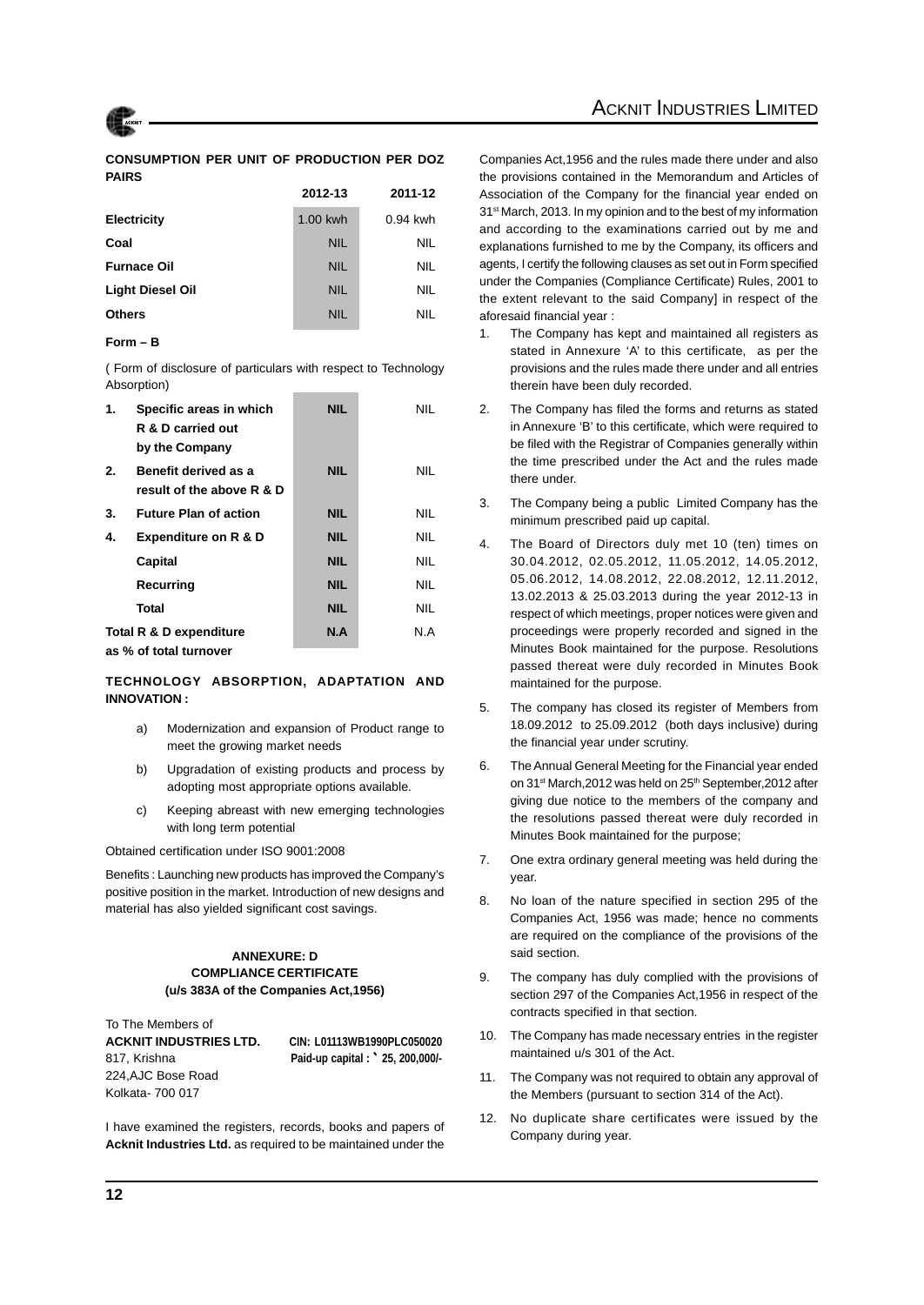

- 13. The Company has :
	- (i) received no cases for allotment/transfer/ transmission of securities during the financial year.
	- (ii) deposited the amount of dividend declared including interim dividend in separate bank account on which is within 5 working days from the date of declaration of such dividend.
	- (iii) paid/posted warrants for dividend to all the members within a period of 30 days from the date of declaration and that all unclaimed/unpaid dividend has been transferred to unpaid dividend account of the Company with HDFC Bank.
	- (iv) transferred the amounts in unpaid dividend account, application money due for refund, matured deposits, matured debentures and the interest accrued thereon which have remained unpaid/unclaimed for a period of 7 years to Investor Education and Protection Fund.
	- (v) duly complied with the requirements of section 217 of the Act;
- 14. The Board of Directors of the Company is duly constituted and the appointments of directors have been duly made. No new appointments of any nature have been made.
- 15. The Company has made appointment of Managing Director/Whole-time Director/Manager in compliance with the provisions of section 269 read with Schedule XIII.
- 16. No appointment of sole-selling agents was made by the company.
- 17. The Company was not required to obtain any specific approval of the Central Government, Company Law Board, Regional Director, Registrar or any other authorities as may be prescribed under any of the provisions of the Act.
- 18. The Directors have disclosed their interest in other firms/ companies to the Board of Directors pursuant to the provisions of the Act and the rules made there under and necessary entries have been made in the register maintained for the purpose.
- 19. The company has not issued any shares, debentures or other securities during the Financial Year.
- 20. The Company has not bought back any shares during the financial year ending 31<sup>st</sup> March 2013.
- 21. The Company does not have any issued preference shares or debentures in its capital structure.
- 22. The Company was not required to keep in abeyance any rights to dividend, rights shares and bonus shares (no bonus or right issue was made by the company during the year under consideration).
- 23. The company has not accepted any deposits as contemplated u/s 58A and 58AA and as such was not required to comply with the provisions of said section read with Companies (Acceptance of Deposit) Rules,1975/the applicable directions issued by the Reserve Bank of India/ any other authority in respect of deposits accepted including unsecured loans taken, or raised by a company.
- 24. The amount borrowed by the Company during the financial year ending 31st March,2013 does not exceed the borrowing limits of the directors under the provisions of section 293(1)(d) of the Act.
- 25. The Company has maintained the register of loans and investments made, guarantees given or securities provided as required under section 372A of the Companies Act,1956.
- 26. The Company has not altered the provisions of the Memorandum with respect to situation of the Company's registered office from one State to another during the year.
- 27. The Company has not altered the provisions of the Memorandum with respect to the objects of the Company during the year.
- 28. The Company has not altered the provisions of the Memorandum with respect to name of the Company during the year.
- 29. The Company has not altered the provisions of the Memorandum with respect to share capital of the Company during the year.
- 30. The Company has not altered its Articles of Association during the year under scrutiny.
- 31. As per information furnished and explanation given to me, no prosecution was initiated against or show cause notice received by the company for any alleged offence under the Act and also no fines and/or penalties or any other punishment were imposed on the company during the year.
- 32. The company has not received any amount as security from its employees during the year under certification requiring deposit as per provisions of section 417(1) of the Act;
- 33. The Company has deposited both employee's and employer's contribution to provident fund with prescribed authorities pursuant to section 418 of the Act.

RAJARSHI GHOSH Company Secretary in Practice C.P.No.8921

Place : Kolkata Date : The 30<sup>th</sup> day of May, 2013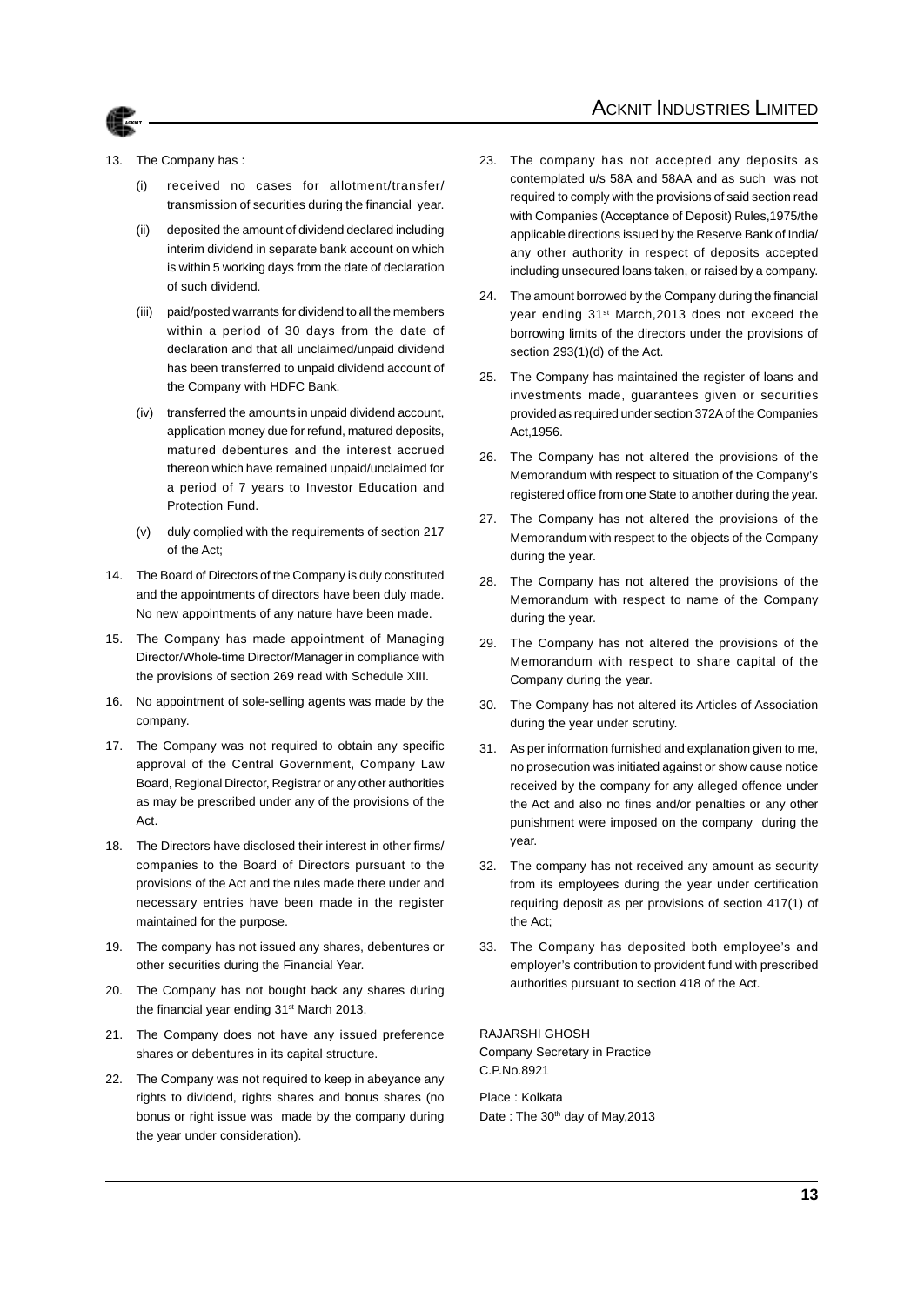## ACKNIT INDUSTRIES LIMITED

#### **Annexure 'A' of Compliance Certificate**

#### **Registers as maintained by the Company**

- 1. Register & Index of Members u/s 150/ 151
- 2. Register of director etc u/s 303
- 3. Register of disclosure u/s 301 (3) read with section 299
- 4. Register of directors' shareholdings u/s 307
- 5. Register of Application & Allotment
- 6. Minutes books for minutes of meetings of the Board & shareholders, separately.
- 7. Register of Contracts u/s 301
- 8. Register of Charges u/s 143
- 9. Books of Accounts u/s 209

#### **Annexure 'B' of Compliance Certificate**

Form and Returns as filed by the Company with Registrar of Companies, Regional Director, Central Government or other authorities during the Financial Year ending on 31<sup>st</sup> March, 2013.

Annual Return filed u/s 159 for the year 2011-2012 on 24.12.12

Balance Sheet filed u/s 220 for the year 2011-2012 on 28.02.13

Compliance certificate u/s 383A for the year 2011-2012 on 08.11.12

For 23B for reappointment of auditor u/s 224 (1B) filed on 03.10.12

Forn 1INV filed on 05.04.2012

Form 5INV filed on 31.07.2012

Form 25C filed u/s 269(2) on 06.07.12 & 11.07.12

Form 23 filed u/s 192 on 27.06.12 & 04.07.12

Form 20A filed u/s 149 (2A) on 05.07.12

#### **ANNEXURE : E**

#### **Whole Time Executive Director and Chief Financial Officer (CFO) Certification**

We, D. K. Saraf, Whole Time Executive Director and B. K. Kesan, Chief Financial Officer of Acknit Industries Limited, do hereby certify that :-

We have reviewed the Balance Sheet of the Company as at 31<sup>st</sup> March, 2013, the Statement of Profit & Loss Accounts and all its Schedules and Notes to the financial statements as well as the Cash Flow Statements and Directors Report for the year ended on that date and to the best of our knowledge and belief;

- a) these statements do not contain any materially untrue statement or omit any material fact or contain statements that might be misleading;
- b) these statements together present a true and fair view of the Company's affairs and and are in compliance with existing Accounting Standards, applicable laws & regulations.
- ii) To the best of our knowledge and belief, no transactions entered into by the company during the year, are fraudulent, illegal or violative of the company's code of conduct;
- iii) We accept responsibility for establishing and maintaining internal controls for financial reporting and we have evaluated the effectiveness of internal control systems of the Company pertaining to financial reporting. Deficiencies in the design or operation of such internal controls, if any, of which we are aware have been disclosed to the auditors and the Audit Committee and steps have been taken to rectify these deficiencies.
- iv) a) There has not been any significant change in internal control over financial reporting during the year under reference.
	- b) There has not been any significant change in accounting policies during the year that required disclosures in the notes to the financial statements.
	- c) We are not aware of any instance of significant fraud during the year with involvement therein of the management or any employees who have significant role in the company's internal control system over financial reporting.
- v) We further declare that all Board members and senior management personnel have affirmed compliance with the code of conduct (since its adoption) during the year under review.

#### For **Acknit Industries Limited**

**D. K. Saraf** *Whole Time Executive Director*

**Bishnu Kumar Kesan** *Chief Financial Officer*

Place : Kolkata Date : The 30th day of May 2013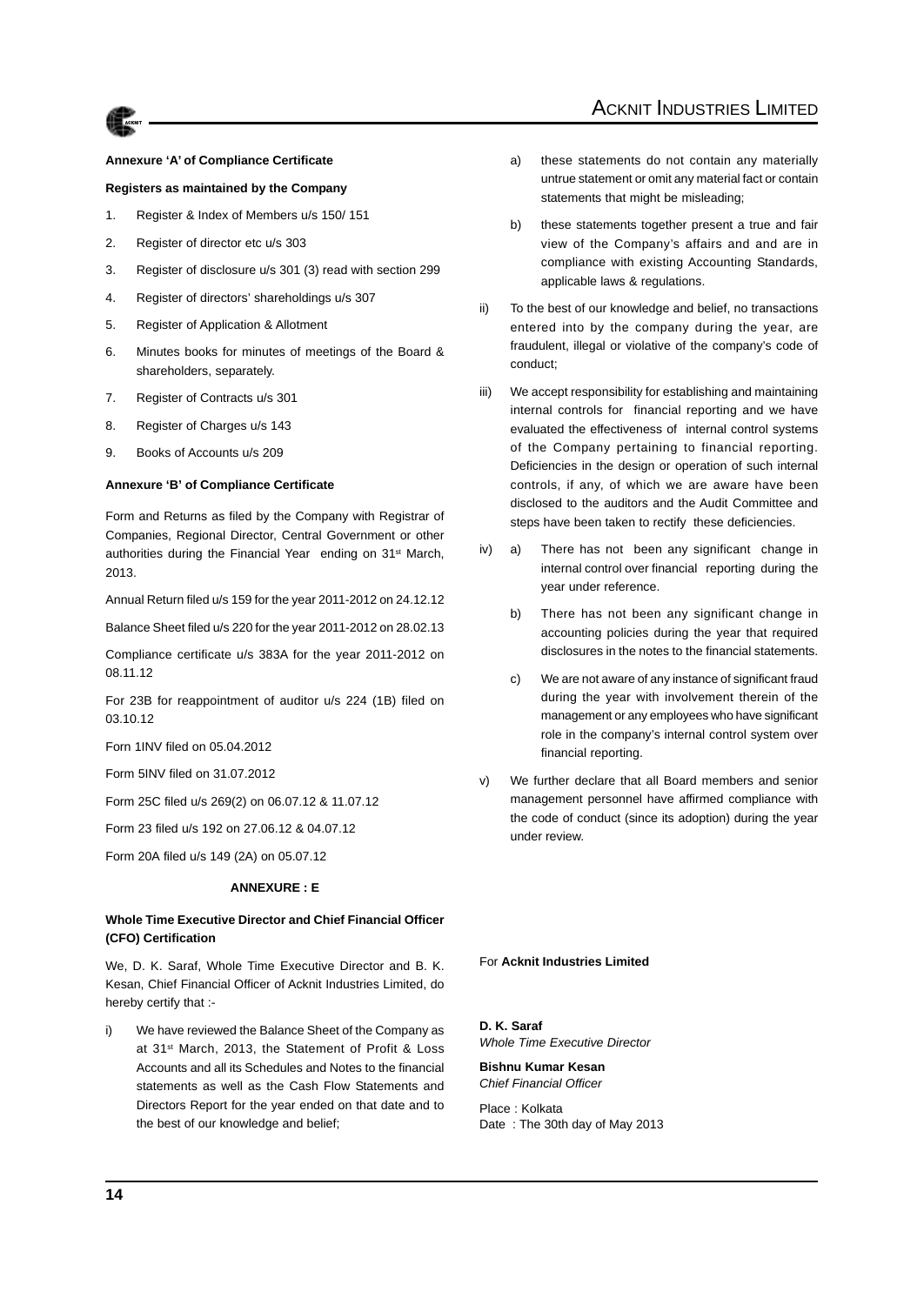

#### **INDEPENDENT AUDITORS' REPORT**

To the Members of Acknit Industries Limited

#### **Report on the Financial Statements**

We have audited the accompanying financial statements of Acknit Industries Limited which comprise the Balance Sheet as at 31 March 2013, the Statement of Profit and Loss and the Cash Flow Statement for the year then ended, and a summary of significant accounting policies and other explanatory information.

#### **Management's Responsibility for the Financial Statements**

Management is responsible for the preparation of these financial statements that give a true and fair view of the financial position, financial performance and cash flows of the Company in accordance with the Accounting Standards referred to in subsection (3C) of section 211 of the Companies Act, 1956 ("the Act"). This responsibility includes the design, implementation and maintenance of internal control relevant to the preparation and presentation of the financial statements that give a true and fair view and are free from material misstatement, whether due to fraud or error.

#### **Auditor's Responsibility**

Our responsibility is to express an opinion on these financial statements based on our audit. We conducted our audit in accordance with the Standards on Auditing issued by the Institute of Chartered Accountants of India. Those Standards require that we comply with ethical requirements and plan and perform the audit to obtain reasonable assurance about whether the financial statements are free from material misstatement.

An audit involves performing procedures to obtain audit evidence about the amounts and disclosures in the financial statements. The procedures selected depend on the auditor's judgment, including the assessment of the risks of material misstatement of the financial statements, whether due to fraud or error. In making those risk assessments, the auditor considers internal control relevant to the Company's preparation and fair presentation of the financial statements in order to design audit procedures that are appropriate in the circumstances. An audit also includes evaluating the appropriateness of accounting policies used and the reasonableness of the accounting estimates made by management, as well as evaluating the overall presentation of the financial statements.

We believe that the audit evidence we have obtained is sufficient and appropriate to provide a basis for our audit opinion.

#### **Opinion**

In our opinion and to the best of our information and according to the explanations given to us, the financial statements give the information required by the Act in the manner so required and give a true and fair view in conformity with the accounting principles generally accepted in India :

- i. in the case of the balance sheet, of the state of affairs of the Company as at 31 March 2013;
- ii. in the case of the statement of profit and loss, of the profit for the year ended on that date; and
- iii. in the case of the cash flow statement, of the cash flows for the year ended on that date.

#### **Report on Other Legal and Regulatory Requirements**

- 1. As required by the Companies (Auditor's Report) Order, 2003 ("the Order"), as amended, issued by the Central Government of India in terms of sub-section (4A) of section 227 of the Act, we give in the Annexure a statement on the matters specified in paragraphs 4 and 5 of the Order.
- 2. As required by section 227(3) of the Act, we report that :
	- a. we have obtained all the information and explanations which to the best of our knowledge and belief were necessary for the purpose of our audit;
	- b. in our opinion proper books of account as required by law have been kept by the Company so far as appears from our examination of those books;
	- c. the Balance Sheet, Statement of Profit and Loss and Cash Flow Statement dealt with by this Report are in agreement with the books of account [and with the returns received from branches not visited by us];
	- d. in our opinion, the Balance Sheet, Statement of Profit and Loss and Cash Flow Statement comply with the Accounting Standards referred to in sub-section (3C) of Section 211 of the Companies Act, 1956; and
	- e. on the basis of written representations received from the directors as on 31 March 2013, and taken on record by the Board of Directors, none of the directors is disqualified as on 31 March 2013, from being appointed as a director in terms of clause (g) of sub-section (1) of Section 274 of the Companies Act, 1956.

For **R. K. Bajaj & Co.** *Chartered Accountants* (Firm Regn. No. 314140E)

#### **R. K. Bajaj** *Proprietor* Membership No. 051715

Place : Kolkata Date : The 30th day of May, 2013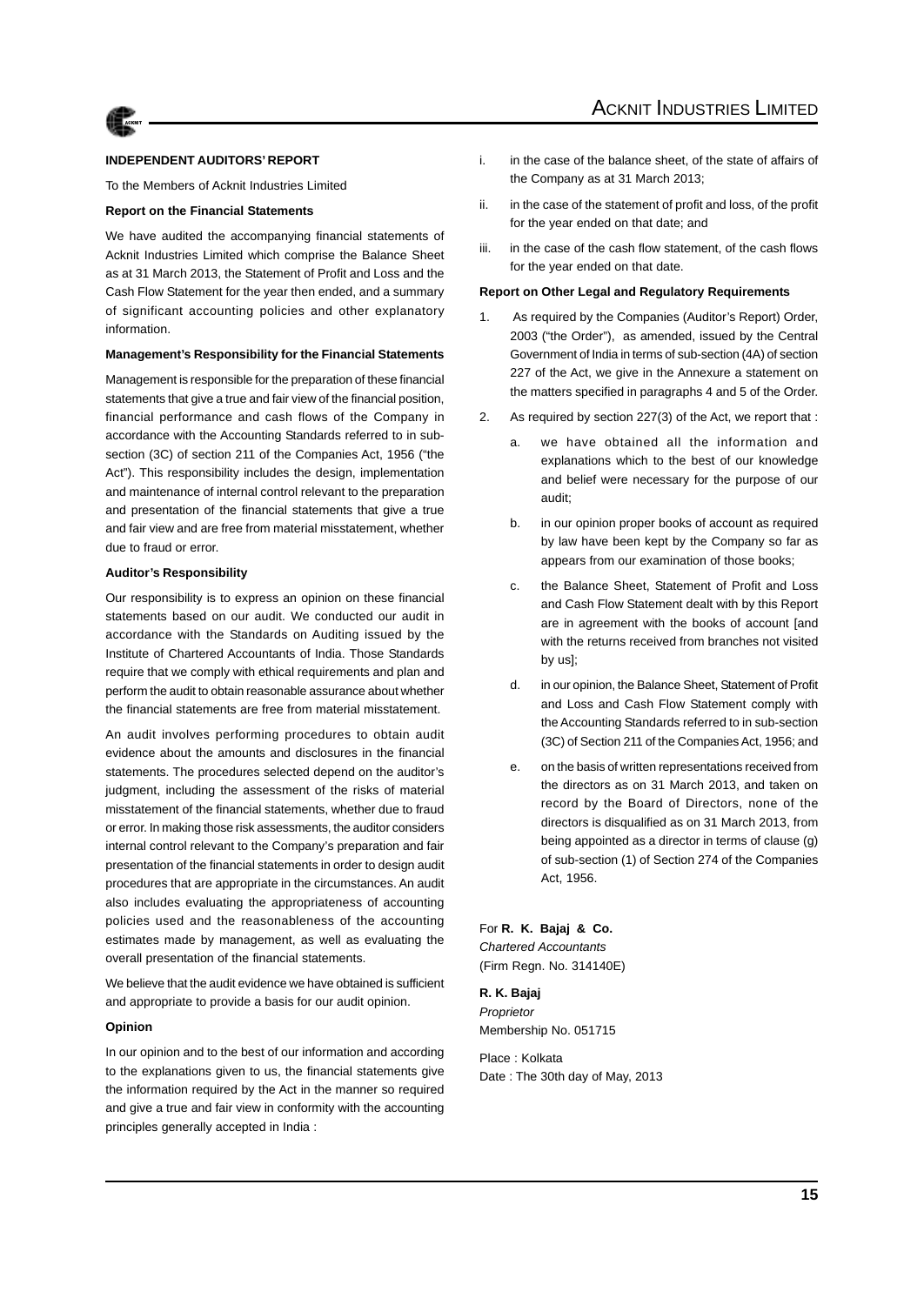#### **Annexure to the Auditors' Report**

The Annexure referred to in our report to the members of Acknit Industries Limited for the year ended 31 March 2013. We report that :

- I. (a) The company is maintaining proper records showing full particulars including quantitative details and situation of fixed assets.
	- (b) In our opinion, the fixed assets have been physically verified by the management at reasonable intervals, having regard to the size of the company and the nature of its assets. No material discrepancies between the book records and the physical inventory were noticed.
	- (c) During the year, in our opinion the company has not disposed of a substantial part of the fixed assets. According to the information and explanations given to us, we are of the opinion that the withdrawal of the fixed assets has not affected the going concern status of the company.
- II. (a) The inventory has been physically verified during the year by the management. In our opinion the frequency of verification is reasonable.
	- (b) In our opinion and according to the information and explanations given to us, the procedures of physical verification of inventory followed by the management were found reasonable and adequate in relation to the size of the company and nature of its business.
	- (c) On the basis of our examination of records of inventory, in our opinion, the company has maintained proper records of inventory and the discrepancies noticed on physical verification between the physical stocks and the book records were not material in relation to the operations of the company.
- III. (a) The company has granted unsecured loans to two Body Corporates covered in the register maintained under section 301 of the Companies Act, 1956. The maximum amount involved during the year aggregate to ` 31,500,000/-
	- (b) In our opinion and according to the information and explanations given to us, the rate of interest and other terms and conditions on which loans have been granted to the company listed in the register maintained under section 301 of the Companies Act, 1956 are not , prima facie, prejudicial to the interest of the company.
	- (c) According to information and explanations given to us, the loan as aforesaid was repayable on demand and Body Corporate is regular in payment of Principal amount and interest as and when demanded by the company.
- (d) According to information and explanations given to us, there is no overdue amount of loans and interest granted to the companies, firms or other parties listed in the register maintained under section 301 of the companies Act, 1956.
- (e) The company has taken unsecured loan from two body corporates covered in the register maintained under section 301 of the companies Act, 1956 and the maximum amount involved in the transaction is  $\degree$  28,600,000/-
- (f) In our opinion and according to the information and explanations given to us, the rate of interest and other terms and conditions on which loans have been received from the company listed in the register maintained under section 301 of the Companies Act, 1956 are not, prima facie, prejudicial to the interest of the company.
- (g) According to information and explanations given to us, there is no overdue amount of loans and interest received from the companies listed in the register maintained under section 301 of the companies Act, 1956.
- IV. In our opinion and according to the information and explanations given to us, there are adequate internal control procedures commensurate with the size of the company and the nature of its business for the purchase of inventory, fixed assets and for the sale of goods and services. Further on the basis of our examination, and according to the information and explanation given to us, we have neither come across nor have we been informed of any instance of major weaknesses in the aforesaid internal control procedures.
- V. (a) In our opinion and according to the information and explanations given to us, we are of the opinion that the contracts or arrangements that need to be entered into the register maintained under section 301 of the Companies Act, 1956 have been so entered.
	- (b) According to the information and explanations given to us and excluding certain transactions of purchases/sale of goods and materials of special nature for which alternate quotations are not available, in our opinions, the transactions have been made at prices which are prima facie reasonable having regard to the prevailing market price at the relevant time.
- VI. In our opinion and according to the information and explanations given to us, the company has not accepted deposits from the public during the year covered by our audit report and therefore the provision of section 58A & 58AA or any other relevant provision of the Companies Act,1956 and Rules there under are not applicable to the company.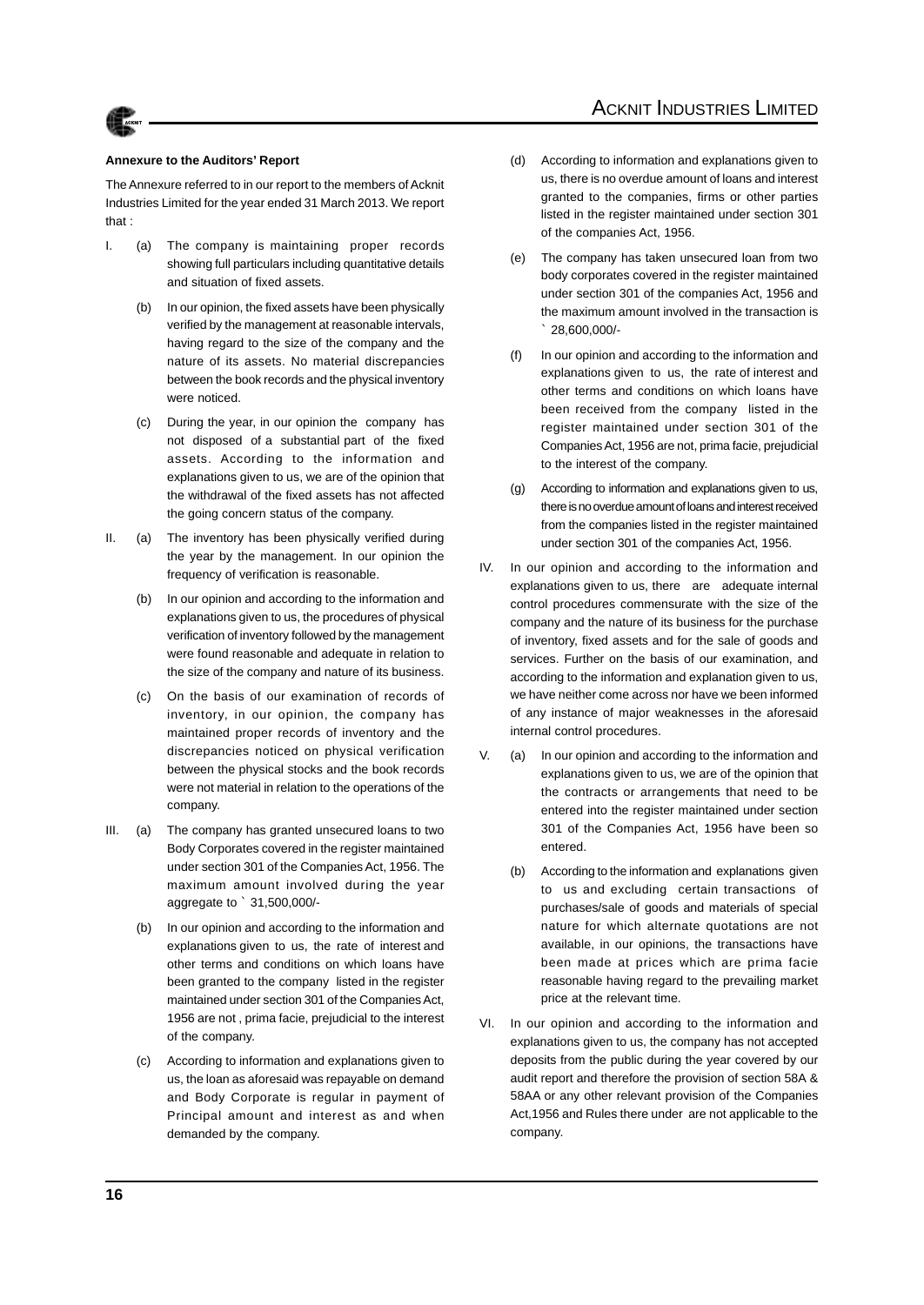

- VII. In our opinion, the company has an internal audit system commensurate with its size and nature of its business.
- VIII. We have broadly reviewed the cost records maintained by the company, as prescribed by the Central Government under Section 209(1)(d) of the Companies Act, 1956 and are of the opinion that prima facie the prescribed cost records have been maintained and are being made of. We have, however, not made a detailed examination of the cost records with a view to determine whether they are accurate or complete.
- IX. (a) According to the information and explanation given to us, and according to the books and records as produced and examined by us, in our opinion, the company is generally regular in depositing undisputed statutory dues including provident fund, Investors Education Protection Fund, employees' state insurance, income tax , sales tax , wealth tax, service tax, custom duty, excise duty, cess and other material statutory dues as applicable with the appropriate authorities.
	- (b) According to the information and explanation given to us and the records of the company examined by us the particulars of dues at income tax, sales tax, wealth tax, service tax, customs duty, excise duty and the Cess as at 31.03.2013 which have not been deposited on accounts of dispute are as follows :

| Name of the<br><b>Statute</b>               | Nature of the<br>dues | Amount<br>$(in^{\cdot})$ | Period to which<br>the amount relates | Forum where pending                                                     |
|---------------------------------------------|-----------------------|--------------------------|---------------------------------------|-------------------------------------------------------------------------|
| West Bengal<br>Sales Tax Act.<br>1994.      | Sales Tax             | 13,200                   | Year 1996-1997                        | Assistant Commissioner,<br>Commercial Taxes.<br>Kolkata South Circle    |
| West Bengal<br>Value Added<br>Tax Act, 2003 | VAT                   | 807.300                  | Year 2007-2008                        | West Bengal Commercial<br>Taxes, Appellate &<br><b>Revisional Board</b> |
| West Bengal<br>Value Added<br>Tax Act, 2003 | VAT                   | 6,542,794                | Year 2008-2009                        | West Bengal Commercial<br>Taxes, Appellate &<br>Revisional Board        |
| <b>Central Sales</b><br>Tax Act, 1956       | CST                   | 266,664                  | Year 2008-2009                        | West Bengal Commercial<br>Taxes, Appellate &<br><b>Revisional Boar</b>  |

- X. The company does not have accumulated losses as at 31<sup>st</sup> March 2013 and has not incurred cash loses during the financial year ended on that date or in the immediately preceding financial year.
- XI. According to information and explanations given to us, the company has not defaulted in re-payment of dues to any financial institution, bank during the year.
- XII. According to information and explanation given to us, the company has not granted any loans and advances on

the basis of security by way of pledge of shares, debenture and other securities.

- XIII. The Provision of any special statute applicable to chit fund/ nidhi /mutual benefit fund/societies are not applicable to the company.
- XIV. In our opinion and according to the information and explanations given to us, the company has maintained proper records of transaction and contracts in respect of dealing or trading in shares, securities, debentures and other investments and timely entries have been made there in. All shares, debentures & other investments have been held by the company in its own name.
- XV. In our opinion and according to the information and explanations given to us, the Company has not given any guarantees for loans taken by other from banks and financial institution.
- XVI. In our opinion, the term loans have been applied for the purpose for which they were raised.
- XVII. According to the information and explanations given to us and on overall examinations of Balance Sheet of the company, in our opinion there are no funds raised on shortterm basis which have been used for long-term investments.
- XVIII.The company has not made any preferential allotment of shares to parties and companies covered in the Register maintained under section 301 of the Companies Act, 1956 during the Year.
- XIX. As the company has no debenture outstanding at any time during the year, paragraph (xix) of the Order is not applicable to the company.
- XX. The company has not raised any money by public issue during the year.
- XXI. In our opinion and according to the information and explanations given to us, no fraud on or by the Company has been notified or reported during the course of our audit.

#### *For* **R. K. Bajaj & Co.**

Chartered Accountants (Firm Regn. No. 314140E)

#### **R. K. Bajaj** *Proprietor*

Membership No. 051715

Place : Kolkata Date : The 30th day of May 2013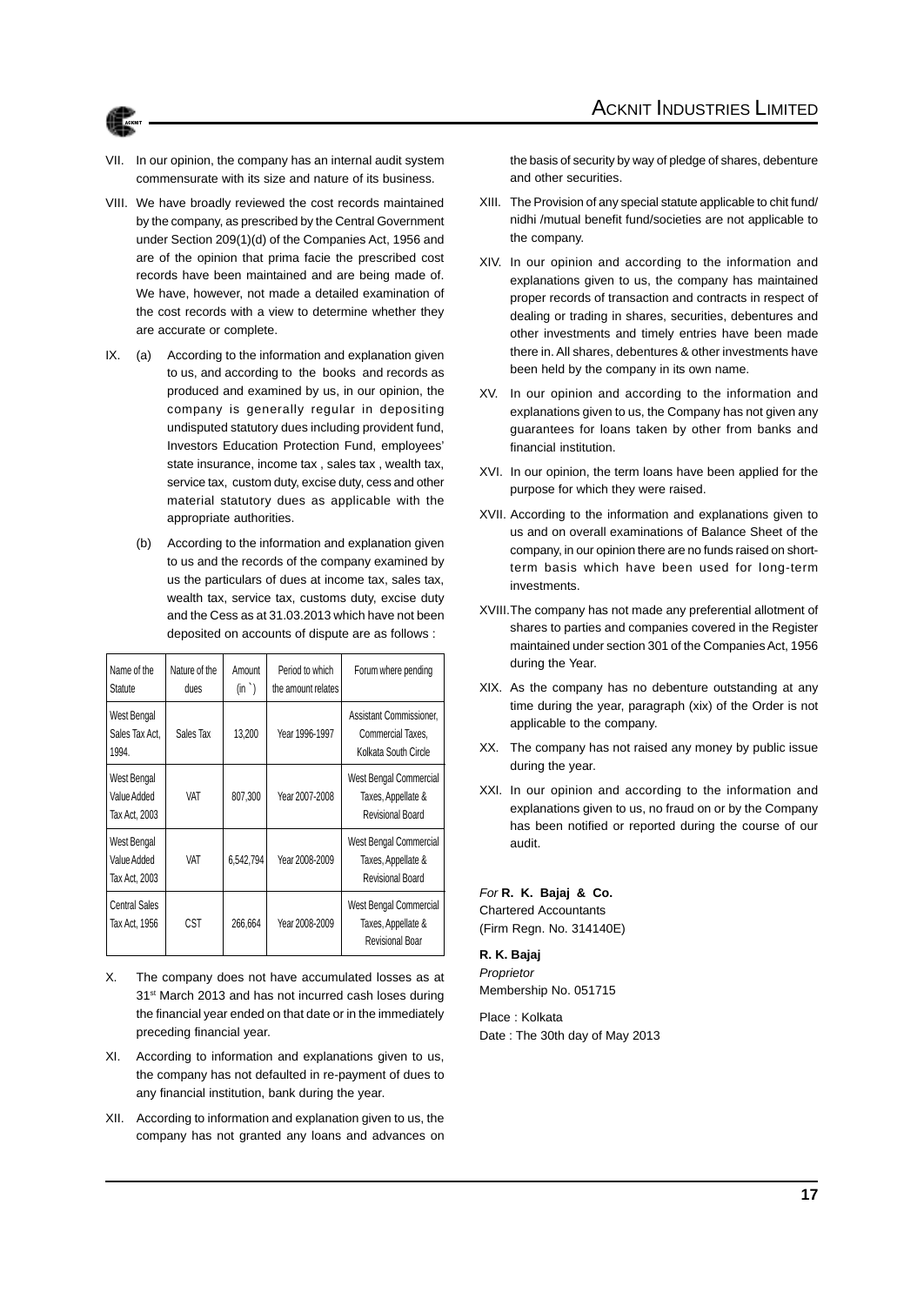

#### **BALANCE SHEET AS AT MARCH 31, 2013 Amount in Amount in Amount in Amount in**

|                                |                | As at       | As at       |
|--------------------------------|----------------|-------------|-------------|
|                                | <b>Notes</b>   | 31.03.2013  | 31.03.2012  |
| <b>EQUITY AND LIABILITIES</b>  |                |             |             |
| <b>Shareholders' Funds</b>     |                |             |             |
| Share capital                  | 2              | 27,577,000  | 27,577,000  |
| Reserves and surplus           | 3              | 198,732,759 | 187,827,656 |
|                                |                | 226,309,759 | 215,404,656 |
| <b>Non-Current Liabilities</b> |                |             |             |
| Long-term borrowings           | 4              | 66,987,000  | 79,783,296  |
| Deferred tax liabilities (net) | 5              | 22,157,400  | 23,352,400  |
|                                |                | 89,144,400  | 103,135,696 |
| <b>Current Liabilities</b>     |                |             |             |
| Short-term borrowings          | 6              | 311,635,112 | 242,463,872 |
| Trade payables                 | $\overline{7}$ | 96,773,117  | 70,994,428  |
| Other current liabilities      | 8              | 34,583,555  | 44,449,514  |
| Short-term provisions          | 9              | 5,733,305   | 4,393,211   |
|                                |                | 448,725,089 | 362,301,025 |
| <b>TOTAL</b>                   |                | 764,179,248 | 680,841,377 |
| <b>ASSETS</b>                  |                |             |             |
| <b>Non-Current Assets</b>      |                |             |             |
| <b>Fixed Assets</b>            | 10             |             |             |
| Tangible assets                |                | 188,402,583 | 198,594,891 |
| Intangible assets              |                | 100,833     | 117,606     |
| Capital work-in-progress       |                | 585,916     | 1,579,098   |
| Non-current investments        | 11             | 1,066,137   | 1,066,137   |
| Long-term loans and advances   | 12             | 7,283,781   | 6,761,591   |
| Other non-current assets       | 13             | 1,024,225   | 833,058     |
|                                |                | 198,463,475 | 208,952,381 |
| <b>Current Assets</b>          |                |             |             |
| <b>Current investments</b>     | 14             |             | 2,235,956   |
| Inventories                    | 15             | 263,414,615 | 208,730,756 |
| Trade receivables              | 16             | 150,077,118 | 141,317,571 |
| Cash and bank balances         | 17             | 7,315,206   | 9,496,948   |
| Short-term loans and advances  | 18             | 141,716,546 | 107,917,766 |
| Other current assets           | 19             | 3,192,288   | 2,189,999   |
|                                |                | 565,715,773 | 471,888,996 |
| <b>TOTAL</b>                   |                | 764,179,248 | 680,841,377 |
|                                |                |             |             |

The accompanying notes 1 - 37 are an integral part of the financial statements As per our report of even date

**R. K. BAJAJ Samir Kumar Ghosh** *Proprietor Director* Membership No. 051715 **Bishnu Kumar Kesan** 40/5, Strand Road, Kolkata - 700 001 *Chief Financial Officer* Dated : The 30th day of May 2013

For **R. K. Bajaj & Co. For R. K. Bajaj & Co. For R. K. Bajaj & Co. For R. K. Bajaj & Co. For R. K. Bajaj & Co. For R. K. Bajaj & Co. For R. K. Bajaj & Co. For R. K. Bajaj & Co. For R. K. Bajaj & Co. For R** *Chartered Accountants* **Deo Kishan Saraf** *(Firm Regn. No. 314140E) Director*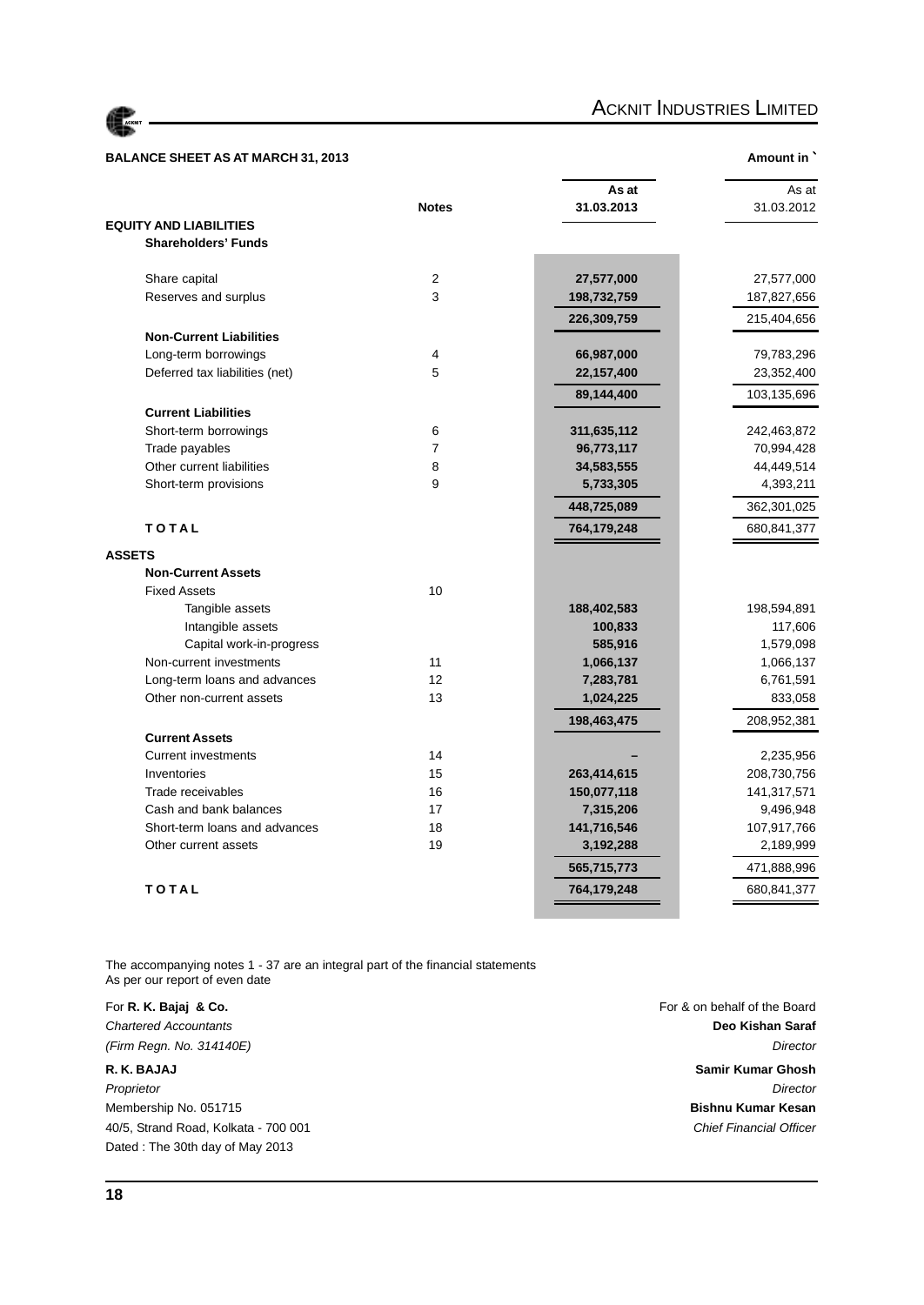

### **STATEMENT OF PROFIT & LOSS FOR THE YEAR ENDED MARCH 31, 2013**

|                                                           |              |                    | Amount in          |
|-----------------------------------------------------------|--------------|--------------------|--------------------|
|                                                           |              | For the year ended | For the year ended |
|                                                           | <b>Notes</b> | 31.03.2013         | 31.03.2012         |
| <b>INCOME</b>                                             |              |                    |                    |
| Gross Revenue From Sale of products                       |              | 906,935,701        | 839,390,606        |
| Less: Excise Duty / Customs Duty                          |              | 13,380,640         | 15,016,885         |
| Net Revenue from sale of products                         |              | 893,555,061        | 824,373,721        |
| Other operating revenue                                   |              | 72,439,307         | 66,040,163         |
| <b>Revenue From Operations</b>                            | 20           | 965,994,368        | 890,413,884        |
| Other Income                                              | 21           | 8,438,046          | 2,251,965          |
| <b>TOTAL REVENUE</b>                                      |              | 974,432,414        | 892,665,849        |
| <b>EXPENSES</b>                                           |              |                    |                    |
| Cost of raw materials Consumed                            | 22           | 693,747,513        | 610,302,165        |
| Purchase of stock-in-trade                                | 23           | 176,231            | 2,402,155          |
| Changes in inventories of finished goods,                 |              |                    |                    |
| work in progress and stock-in-trade                       | 24           | (27, 578, 448)     | (9, 111, 372)      |
| Employee benefits expense                                 | 25           | 19,281,418         | 18,282,707         |
| <b>Finance Costs</b>                                      | 26           | 30,800,751         | 29,748,828         |
| Depreciation and amortisation expense                     | 10<br>27     | 17,086,868         | 16,149,597         |
| Other expenses                                            |              | 216,397,694        | 202,787,628        |
| <b>TOTAL EXPENSES</b>                                     |              | 949,912,027        | 870,561,708        |
| Profit before Exceptional &<br>Extraordinary Item and Tax |              | 24,520,387         | 22,104,141         |
| Tax Expense:                                              |              |                    |                    |
| Current tax                                               | 28           | 10,417,073         | 7,100,000          |
| Deferred tax                                              |              | (1, 195, 000)      | 170,000            |
| PROFIT AFTER TAX                                          |              | 15,298,314         | 14,834,141         |
| Earnings Per Share                                        | 29           | 6.07               | 5.89               |
| (Face Value ` 10/- each)                                  |              |                    |                    |
| <b>Basic and Diluted</b>                                  |              |                    |                    |

The accompanying notes 1 - 37 are an integral part of the financial statements As per our report of even date

*Proprietor Director* Membership No. 051715 **Bishnu Kumar Kesan** 40/5, Strand Road, Kolkata - 700 001 *Chief Financial Officer* Dated : The 30th day of May 2013

For **R. K. Bajaj & Co.** For & on behalf of the Board *Chartered Accountants* **Deo Kishan Saraf** *(Firm Regn. No. 314140E) Director* **R. K. BAJAJ Samir Kumar Ghosh**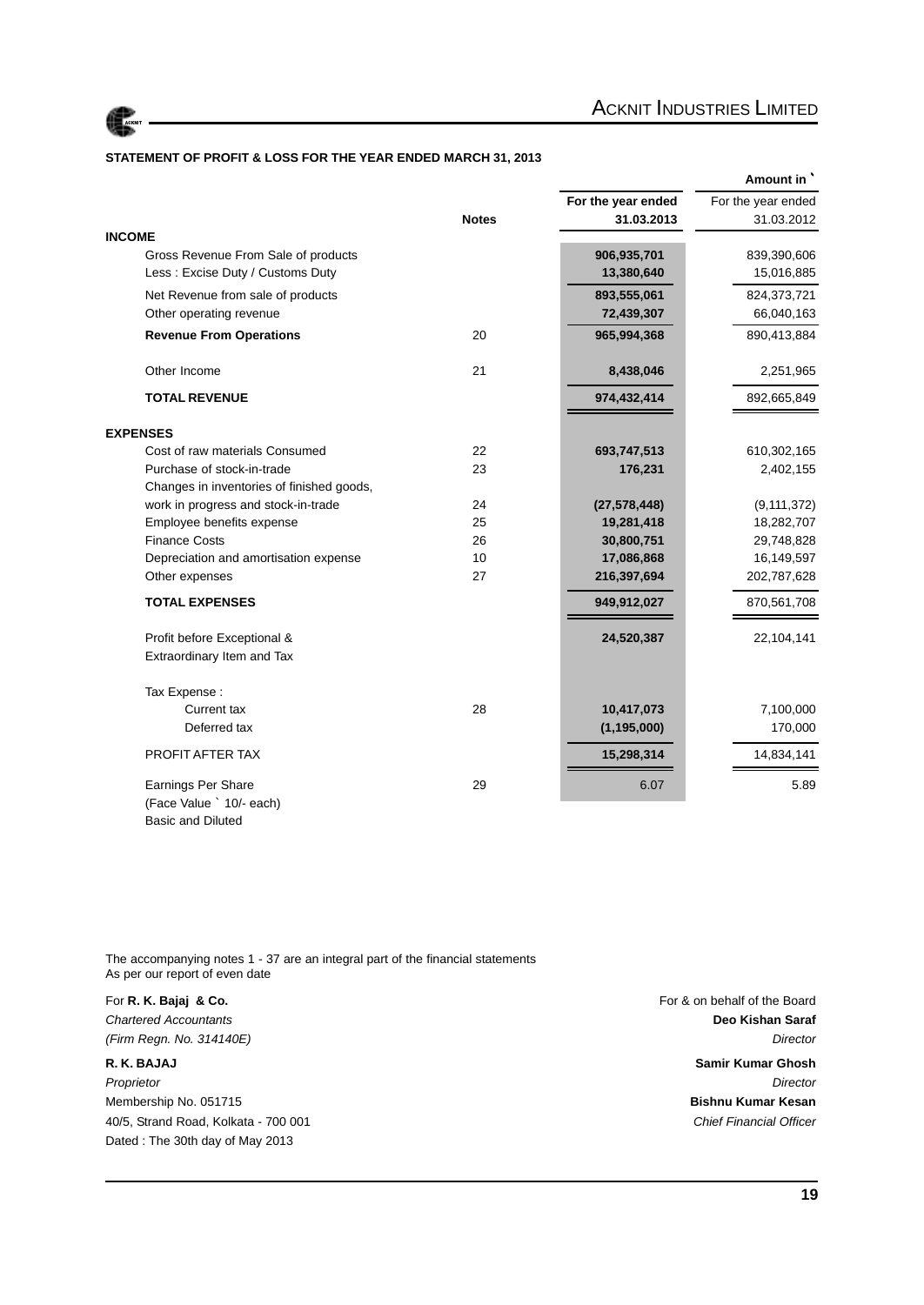

### CASH FLOW STATEMENT FOR THE YEAR ENDED MARCH 31, 2013 **Amount in** ` Amount in `

|                                |                                                                                                                                            | For the year ended | For the year ended |
|--------------------------------|--------------------------------------------------------------------------------------------------------------------------------------------|--------------------|--------------------|
|                                |                                                                                                                                            | 31.03.2013         | 31.03.2012         |
| А.                             | <b>CASH FLOW FROM OPERATING ACTIVITIES</b>                                                                                                 |                    |                    |
| Adjustment for:                | Net Profit before tax & extra ordinary items                                                                                               | 24,520,387         | 22,104,141         |
|                                | Depreciation and amortisation expense                                                                                                      | 17,086,868         | 16,149,597         |
| Finance costs                  |                                                                                                                                            | 30,800,751         | 29,748,828         |
| Interest income                |                                                                                                                                            | (478, 946)         | (722, 142)         |
|                                | Dividend income from long term investments                                                                                                 |                    | (16, 250)          |
|                                | (Profit)/Loss on sale of Fixed Assets/Assets Discarded                                                                                     |                    | 116,047            |
|                                | Net (gain) / loss on sale of current investment                                                                                            | 23,020             | (310, 687)         |
|                                | Net loss on sale of long term investments                                                                                                  | 696,031            |                    |
|                                | Operating profit before working capital changes                                                                                            | 72,648,111         | 67,069,534         |
|                                | Adjustments for changes in working capital                                                                                                 |                    |                    |
|                                | Trade receivables, loans and advances and other assets                                                                                     | (24, 510, 386)     | (28, 937, 512)     |
| Inventories                    |                                                                                                                                            | (54, 683, 859)     | (28, 811, 877)     |
|                                | Trade payables, other liabilities and provisions                                                                                           | 21,213,062         | 12,775,560         |
|                                | Cash generated from operations                                                                                                             | 14,666,928         | 22,095,705         |
|                                | Tax paid (including TDS) (net)                                                                                                             | (7,044,742)        | (7,048,126)        |
|                                | NET CASH FROM/(USED IN) OPERATING ACTIVITIES (A)                                                                                           | 7,622,186          | 15,047,579         |
| В.                             | <b>CASH FLOW FROM INVESTING ACTIVITIES:</b>                                                                                                |                    |                    |
|                                | Purchase of fixed assets                                                                                                                   | (5,884,605)        | (36, 628, 238)     |
| Sale of fixed assets           |                                                                                                                                            |                    | 120,000            |
|                                | Sale/(Purchase) of Investments (net)                                                                                                       | 2,235,956          | (1,235,956)        |
|                                | Intercorporate deposits                                                                                                                    | (21, 014, 362)     | 9,989,839          |
|                                | Payables for capital goods                                                                                                                 | 373,912            | (460, 408)         |
|                                | Movement in loans and advances                                                                                                             | (713, 357)         | (281, 863)         |
| Interest received              |                                                                                                                                            | 381,523            | 666,447            |
|                                | Profit / (loss) on sale of investments & dividend                                                                                          | (719, 051)         | 326,937            |
|                                | <b>NET CASH USED IN INVESTING ACTIVITIES (B)</b>                                                                                           | (25, 339, 984)     | (27, 503, 242)     |
| C.                             | <b>CASH FLOW FROM FINANCING ACTIVITIES :</b>                                                                                               |                    |                    |
|                                | Short term secured loan                                                                                                                    | 44, 171, 240       | 27,886,328         |
|                                | Short term unsecured loan                                                                                                                  | 25,000,000         |                    |
|                                | Proceeds from / (repayment of) unsecured loan                                                                                              | (6,900,000)        | 22,000,000         |
|                                | Repayment of long term loan                                                                                                                | (10, 178, 560)     | (4,494,760)        |
|                                | Interest and financing charges                                                                                                             | (32, 221, 518)     | (26, 867, 551)     |
|                                | Dividend & dividend tax paid                                                                                                               | (4,364,424)        | (4,401,173)        |
|                                | <b>NET CASH FROM FINANCING ACTIVITIES (C)</b>                                                                                              | 15,506,738         | 14,122,844         |
|                                | NET (DECREASE)/INCREASE IN CASH & CASH EQUIVALENTS (A+B+C)                                                                                 | (2,211,060)        | 1,667,181          |
|                                | Cash & Cash Equivalents at the beginning of the year                                                                                       | 8,610,031          | 6,942,850          |
|                                | Cash & Cash Equivalents at the end of the year                                                                                             | 6,398,971          | 8,610,031          |
|                                | Notes to cash flow statement for the year ended March 31, 2013<br>1. Cash and cash equivalents include the following balance sheet amounts |                    |                    |
| Cash on hand                   |                                                                                                                                            | 486,928            | 793,356            |
| <b>Balances with banks</b>     |                                                                                                                                            |                    |                    |
| - In Current Accounts          |                                                                                                                                            | 2,888,697          | 3,537,375          |
| - In Deposit Accounts          |                                                                                                                                            | 3,023,346          | 4,279,300          |
|                                |                                                                                                                                            | 6,398,971          | 8,610,031          |
| As per our report of even date |                                                                                                                                            |                    |                    |

For **R. K. Bajaj & Co. For R. K. Bajaj & Co. For 8** on behalf of the Board Chartered Accountants **For 8** on behalf of the Board Chartered Accountants *(Firm Regn. No. 314140E) Director*

*Proprietor Director* Membership No. 051715 **Bishnu Kumar Kesan** 40/5, Strand Road, Kolkata - 700 001 *Chief Financial Officer* Dated : The 30th day of May 2013

*Chartered Accountants* **Deo Kishan Saraf R. K. BAJAJ Samir Kumar Ghosh**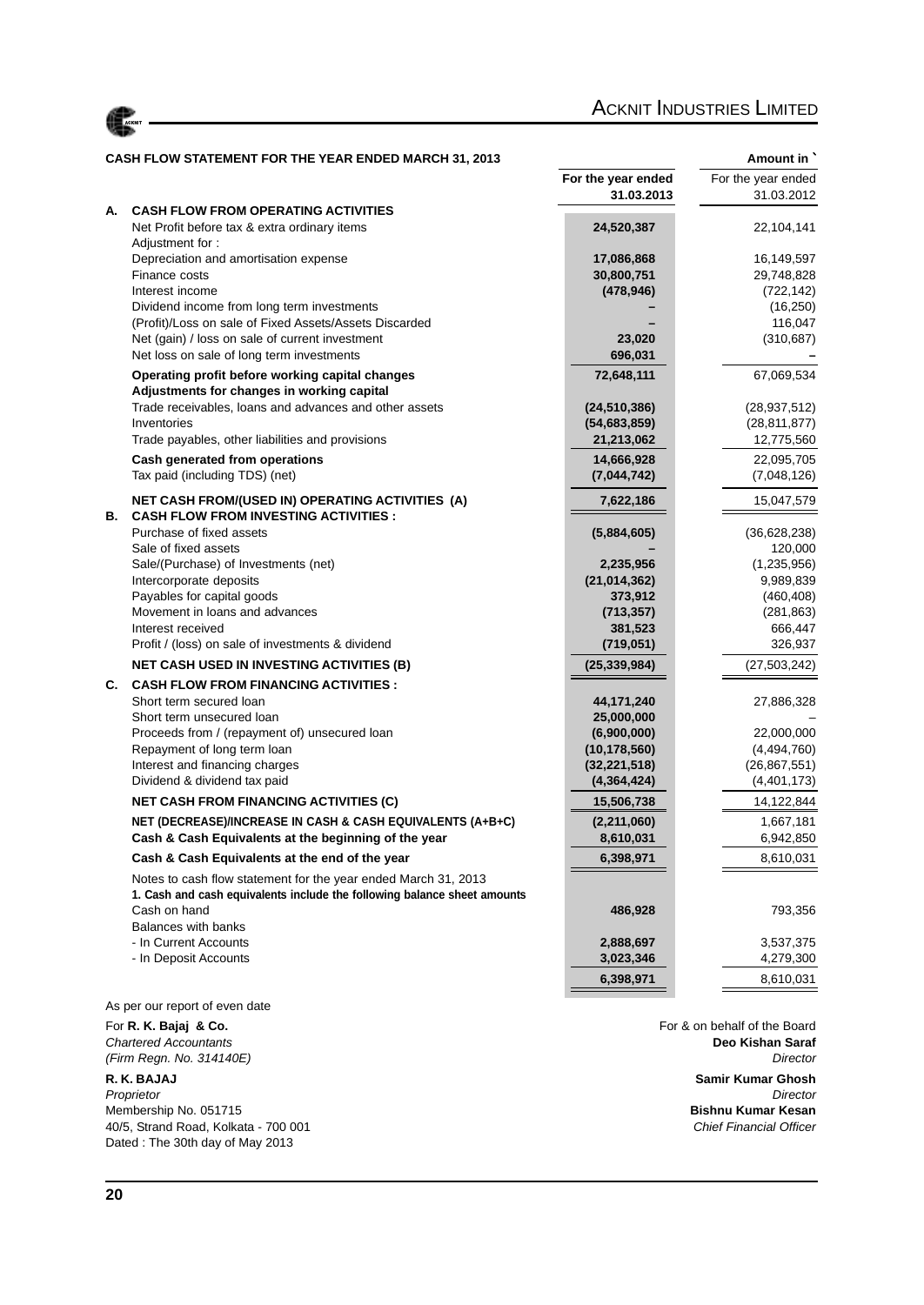

**1. SIGNIFICANT ACCOUNTING POLICIES**

#### **Corporate Information**

Acknit Industries Limited (the company) is a public company domiciled in India and incorporated under the provisions of the Companies Act, 1956. Its shares are listed on two stock exchanges in India. The company is engaged in manufacturing and selling of Industrial Hand Gloves, Garments and Safety wears.

The company was first amongst the various units producing safety gloves in India. Because of approved international quality standards and its comparatively competitive sales price, the products of the company were accepted immediately in the European market.

Over the years the company has grown in its operation which has been multiplied continuously and in the process the company has diversified its products from gloves to garments and safety wears.

#### **Convention**

To prepare financial statements in accordance with applicable Accounting Standards in India. A summary of important accounting policies is set out below. The financial statements have also been prepared in accordance with relevant presentational requirements of the Companies Act, 1956.

#### **Basis of Accounting**

The financial statements have been generally prepared under the historical cost convention on an accrual basis except in case of assets for which provisions for impairment is made and revaluation is carried out. Wherever it is not possible to determine the quantum of accrual with reasonable certainty, e.g. insurance and other claims, etc. are accounted for on settlement basis.

All assets and liabilities have been classified as current or, noncurrent as per the Company's normal operating cycle and other criteria set out in the revised Schedule VI to the Companies Act, 1956 based on the nature of products and the time between the acquisition of assets for processing and their realisation in cash and cash equivalents.

#### **Use of Estimates**

The preparation of the financial statements in conformity with the GAAP requires that the management make estimates and assumptions that affect the reported amounts of assets and liabilities as at the date of the financial statements, and the reported amounts of revenue and expenses during the reported year. Actual results could differ from those estimates.

#### **Fixed Assets and Impairment Losses**

Fixed assets are stated at actual cost less accumulated depreciation. The actual cost capitalized includes material cost, inward freight, installation cost, duties and taxes, finance charges and other incidental expenses incurred during the construction/installation stage.

Gains/losses arising on Foreign exchange liabilities incurred for the purpose of acquiring fixed assets are adjusted in the carrying amount of the respective fixed assets.

The cost of and the accumulated depreciation for fixed assets sold are removed from the stated value and the resulting gains and losses are included in the Statement of Profit and Loss.

The carrying amounts of assets are reviewed at each balance sheet date if there is any indication of impairment based on internal /external factors. An impairment loss is recognized wherever the carrying amount of an asset exceeds its recoverable amount. The recoverable amount is the greater of the asset net selling price and value in use. In assessing value in use, the estimated future cash flows are discounted to their present value at the weighted average cost of capital.

A previously recognized impairment loss is increased or reversed depending on the changes in circumstances. However, the carrying value after reversal is not increased beyond the carrying value that would have prevailed by charging useful depreciation if there was no impairment.

To calculate depreciation on Fixed Assets, Tangible and Intangible, in a manner that amortizes the cost of the assets after commissioning, over their estimated useful lives or, where specified, lives based on the rates specified in schedule XIV of the Companies Act, 1956, whichever is lower.

#### **Investments**

Investments that are readily realisable and are intended to be held for not more than one year from the date, on which such investments are made, are classified as current investments. All other investments are classified as long term investments.

Long term investments are valued at cost. Current investments are valued at lower of cost and fair value as on the date of the Balance Sheet. The Company provides for diminution in value of investments, other than temporary in nature.

#### **Valuation of Inventories**

Inventories are valued as follows :

| Raw materials,<br>components,<br>stores and spares<br>and Packing<br>material | Lower of cost and net realizable value.<br>However materials and other items held<br>for use in the production of Inventories<br>are not written down below cost, if the<br>finished products in which they will be<br>incorporated are expected to be sold at<br>or above cost. Cost is determined on<br>FIFO basis and includes cost incurred<br>in bringing the material to its present<br>location and condition. |
|-------------------------------------------------------------------------------|-----------------------------------------------------------------------------------------------------------------------------------------------------------------------------------------------------------------------------------------------------------------------------------------------------------------------------------------------------------------------------------------------------------------------|
| Work-in-progress<br>& Finished goods                                          | Lower of cost and net realizable value.<br>Cost includes direct material and Labour<br>and a proportion of manufacturing<br>overheads based on normal operating<br>capacity. The company accrues for<br>excise duty liability in respect of stock of<br>finished goods lying at works.                                                                                                                                |

#### **Revenue Recognition**

Revenue from business and other activities consist primarily of revenue earned on a "time and material" basis. The related revenue is recognized as and when the material supplied/ services performed. Sales are recognized inclusive of duty if any but net of sales tax. Export Incentives are accounted on accrual basis and include estimated realizable value/ benefits from Duty Free Import Authorization Scheme (DFIA), Focus Product Scheme and Focus Market Scheme.

#### **Sales & Export Incentives**

Sales are recognized, net of return, on dispatch of goods to customers and are reflected in the accounts at gross realizable value net of taxes but inclusive of excise/ customs duties.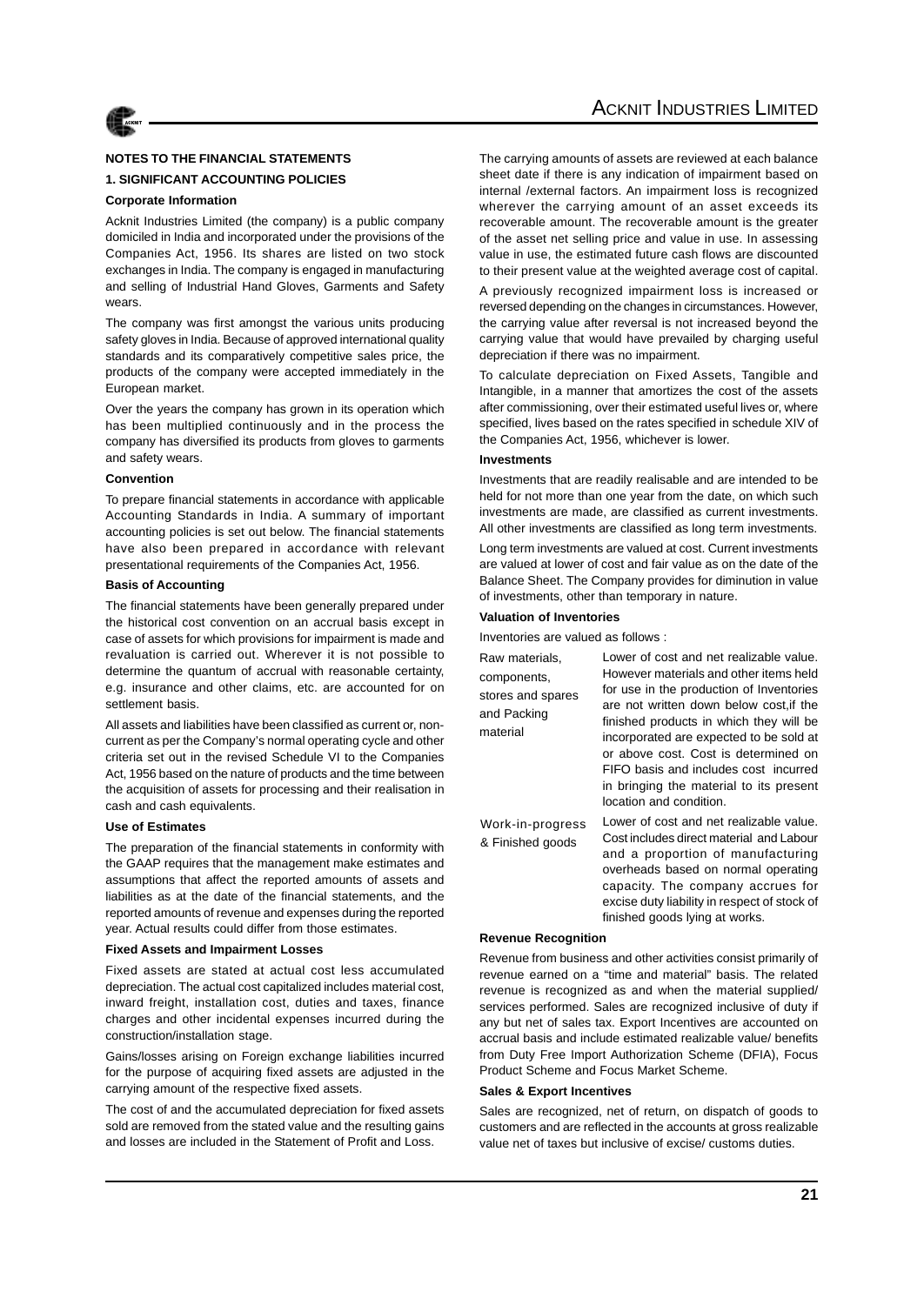

Export incentives are accounted on accrual basis and include estimated realizable value / benefits from Duty Free Import Authorization Scheme (DFIA), DEPB, Focus Product Scheme and Focus Market Scheme.

#### **Investment Income**

To account for income from investments on an accrual basis, inclusive of related tax deducted at source. To account for income from dividends when the right to receive such dividends is established.

#### **Employee Benefits**

The Employee benefits are provided in accordance with revised AS 15 and are dealt in the following manner.

- (i) Contribution to Provident Fund and other Funds are accounted on accrual basis.
- (ii) Gratuity Liability is determined by actuarial valuation done at the end of the year and the current year charge is debited in the Statement of Profit and Loss.

#### **Foreign Currency Transaction**

Transactions in foreign currency are recorded at the exchange rate prevailing on the date of transaction. Monetary assets and liabilities denominated in foreign currency are translated at the rates of exchange at the balance sheet date and resultant gain or loss arising out of fluctuations in the exchange rate are recognized in the Statement of Profit and Loss in the period in which they arise, except in respect of fixed assets where exchange variance is adjusted in the carrying amount of respective fixed assets.

To account for differences between the forward exchange rates and the exchanges rates at the date of transactions as income or expense over the life of the contracts.

To account for profit / loss arising on cancellation or renewal of forward exchange contracts as income / expenses for the period.

To recognize the net mark to market losses in the Statement of Profit and Loss on the outstanding portfolio of forwards as at the Balance Sheet date and to ignore the net gain if any.

#### **Taxes on Income**

To provide & determine current tax as the amount of tax payable in respect of taxable income for the period, measured using the tax rates and tax laws.

To provide and recognize deferred tax on timing differences between taxable income and accounting income subject to consideration of prudence, measured using the tax rates and tax laws that have been enacted or substantially enacted by the balance sheet date.

Not to recognize deferred tax assets on unabsorbed depreciation and carry forward of losses unless there is virtual certainty that there will be sufficient future taxable income available to realize such assets.

#### **Insurance Claims**

Insurance claims in respect of loss of assets are accounted for on intimation to the insurer at the value persists on the date of fire. Policy deductibles, surplus or deficit, if any, shall be accounted for when the claim is finally settled by the insurer and such income / expenditure, if any, shall be the income / expenditure of the year in which such claim is settled by the insurer.

#### **Other Claims :**

Other claims including Quality Claim on Exports are accounted for on the basis of determination / admission of outflow of resources required to settle the obligations.

#### **Provisions, Contingent Liabilities and Contingent Assets**

A Provision is recognized when an estimate has a present obligation as a result of past event and it is probable that an outflow of resources will be required to settle the obligation, in respect of which a reliable estimate can be made. Provisions are not discounted to its present value and are determined based on best estimate required to settle the obligation at the balance sheet date. These are reviewed at each balance sheet date and adjust to reflect the current management estimates.

Contingent liabilities, if material, are disclosed by way of notes to accounts. Contingent assets are not recognized or disclosed in the financial statements

#### **Segment Reporting policies**

The Company's operating business are generally organized and managed separately according to the nature of products and services provided, with each segment representing a strategic business unit that offers different products and serves different markets. The analysis of geographical segments is based on the location of the units wherever required.

|    |                                            | As at 31.03.2013 |             |                | As at 31.03.2012 |
|----|--------------------------------------------|------------------|-------------|----------------|------------------|
|    |                                            | <b>Numbers</b>   | Amount (`)  | <b>Numbers</b> | Amount $($ $)$   |
| 2. | <b>SHARE CAPITAL</b>                       |                  |             |                |                  |
|    | Authorised<br>Equity Shares of ` 10/- each | 12,000,000       | 120,000,000 | 12,000,000     | 120,000,000      |
|    |                                            |                  |             |                |                  |
|    |                                            | 12,000,000       | 120,000,000 | 12,000,000     | 120.000.000      |
|    | <b>Issued and Subscribed</b>               |                  |             |                |                  |
|    | Equity Shares of ` 10/-                    | 3,000,000        | 30,000,000  | 3,000,000      | 30,000,000       |
|    | each fully paid                            |                  |             |                |                  |
|    |                                            | 3,000,000        | 30,000,000  | 3,000,000      | 30,000,000       |
|    | Paid-up                                    |                  |             |                |                  |
|    | Equity Shares of ` 10/-                    |                  |             |                |                  |
|    | each fully paid                            | 2,520,000        | 25,200,000  | 2.520.000      | 25,200,000       |
|    | Add: Shares Forfeited                      |                  | 2,377,000   |                | 2,377,000        |
|    | <b>TOTAL</b>                               | 2,520,000        | 27,577,000  | 2,520,000      | 27,577,000       |
|    |                                            |                  |             |                |                  |

b) 4,80,000 Equity shares of  $\hat{ }$  10/- each forfeited in terms of Board resolution during 1998-99.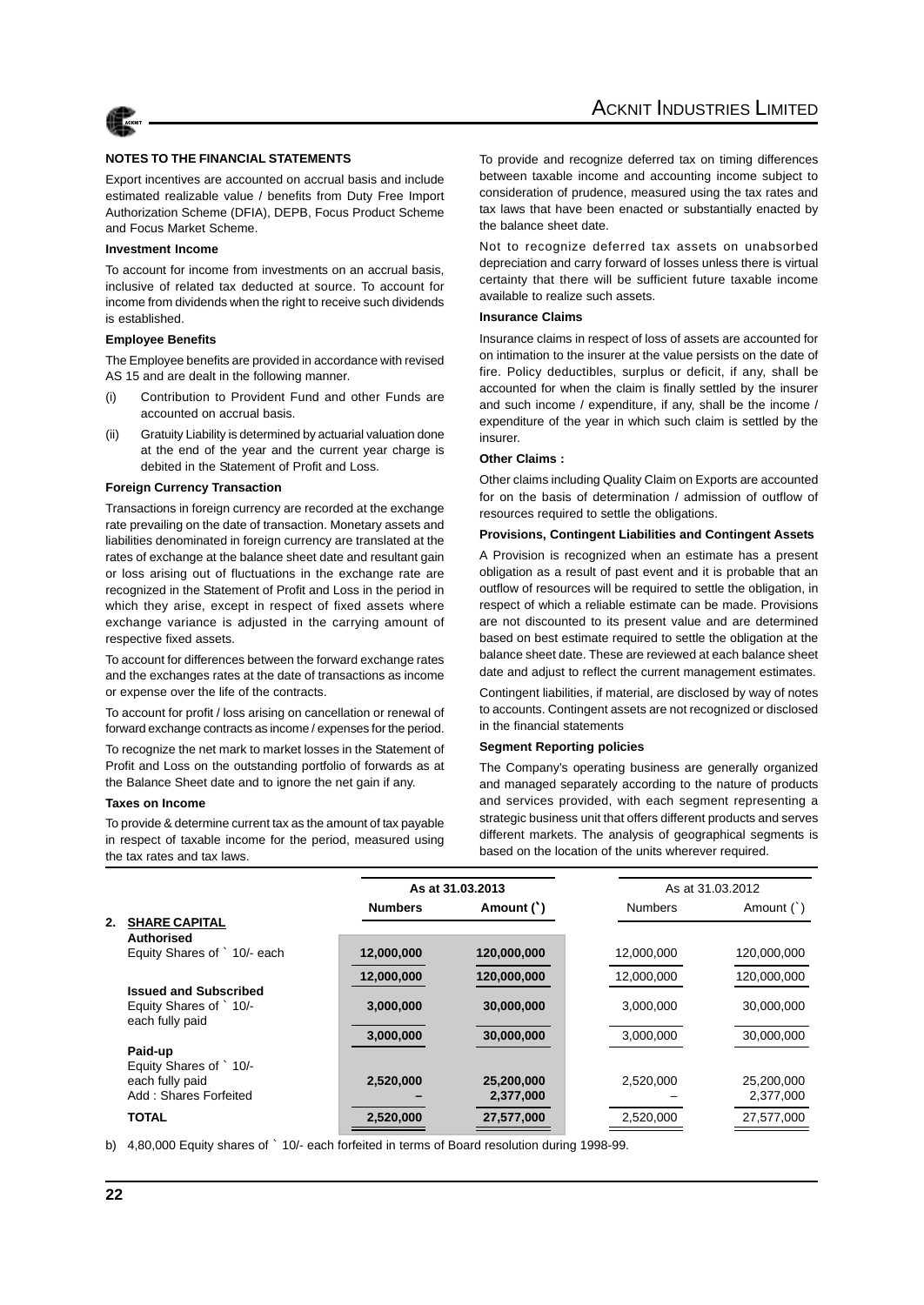c) Reconciliation of the number of Shares outstanding.

|                              |                | As at 31.03.2013 |                | As at 31.03.2012 |
|------------------------------|----------------|------------------|----------------|------------------|
|                              | <b>Numbers</b> | Amount (`)       | <b>Numbers</b> | Amount $( )$     |
| <b>Equity Share</b>          |                |                  |                |                  |
| At the beginning of the year | 2,520,000      | 25,200,000       | 2,520,000      | 25,200,000       |
| Issued during the year       |                |                  |                |                  |
| At the end of the year       | 2,520,000      | 25,200,000       | 2,520,000      | 25,200,000       |

#### **d) Shareholders' holding more than 5% shares of the Company :**

|                             | As at 31.03.2013 |       |                | As at 31.03.2012 |
|-----------------------------|------------------|-------|----------------|------------------|
|                             | <b>Numbers</b>   | %     | <b>Numbers</b> | %                |
|                             |                  |       |                |                  |
| 1. Shri Krishan Saraf       | 381,458          | 15.14 | 381,458        | 15.14            |
| 2. Deo Kishan Saraf         | 364,832          | 14.48 | 364,832        | 14.48            |
| 3. Kusum Saraf              | 158,150          | 6.28  | 158.150        | 6.28             |
| 4. PBS Investment Pvt. Ltd. | 149,900          | 5.95  | 149.900        | 5.95             |
| 5. Ritula Saraf             | 147,696          | 5.86  | 147.696        | 5.86             |

#### **d) Rights, Preference and Restriction attached to Shares**

The company has one class of Equity Shares having par value of ` 10 per share. Each shareholder is eligible for one vote per share held. The dividend proposed by the Board of Directors is subject to the approval of the shareholders in the ensuring Annual General Meeting, except in case of interim dividend. **Amount in** `

|                                                            |                     | Amount in           |
|------------------------------------------------------------|---------------------|---------------------|
|                                                            | As at<br>31.03.2013 | As at<br>31.03.2012 |
| <b>3. RESERVES &amp; SURPLUS</b>                           |                     |                     |
| a) Capital Reserve                                         |                     |                     |
| At the beginning and at the end of the year                | 2,065,344           | 2,065,344           |
| b) Securities Premium Account                              |                     |                     |
| At the beginning and at the end of the year                | 12,288,500          | 12,288,500          |
| c) General Reserve                                         |                     |                     |
| At the beginning of the year                               | 161,000,000         | 151,000,000         |
| Add: Transfer from Surplus in Statement of Profit and Loss | 10,000,000          | 10,000,000          |
| At the end of the year                                     | 171,000,000         | 161,000,000         |
| d) Surplus/(Deficit) in Statement of Profit and Loss       |                     |                     |
| At the beginning of the year                               | 12,473,812          | 12,032,882          |
| Add: Profit during the year                                | 15,298,314          | 14,834,141          |
| Less: Appropriations                                       |                     |                     |
| Proposed dividend                                          | 3,780,000           | 3,780,000           |
| Tax on proposed dividend                                   | 613,211             | 613,211             |
| Transfer to general reserve                                | 10,000,000          | 10,000,000          |
| At the end of the year                                     | 13,378,915          | 12,473,812          |
| <b>TOTAL</b><br>$(a+b+c+d)$                                | 198,732,759         | 187,827,656         |
|                                                            |                     |                     |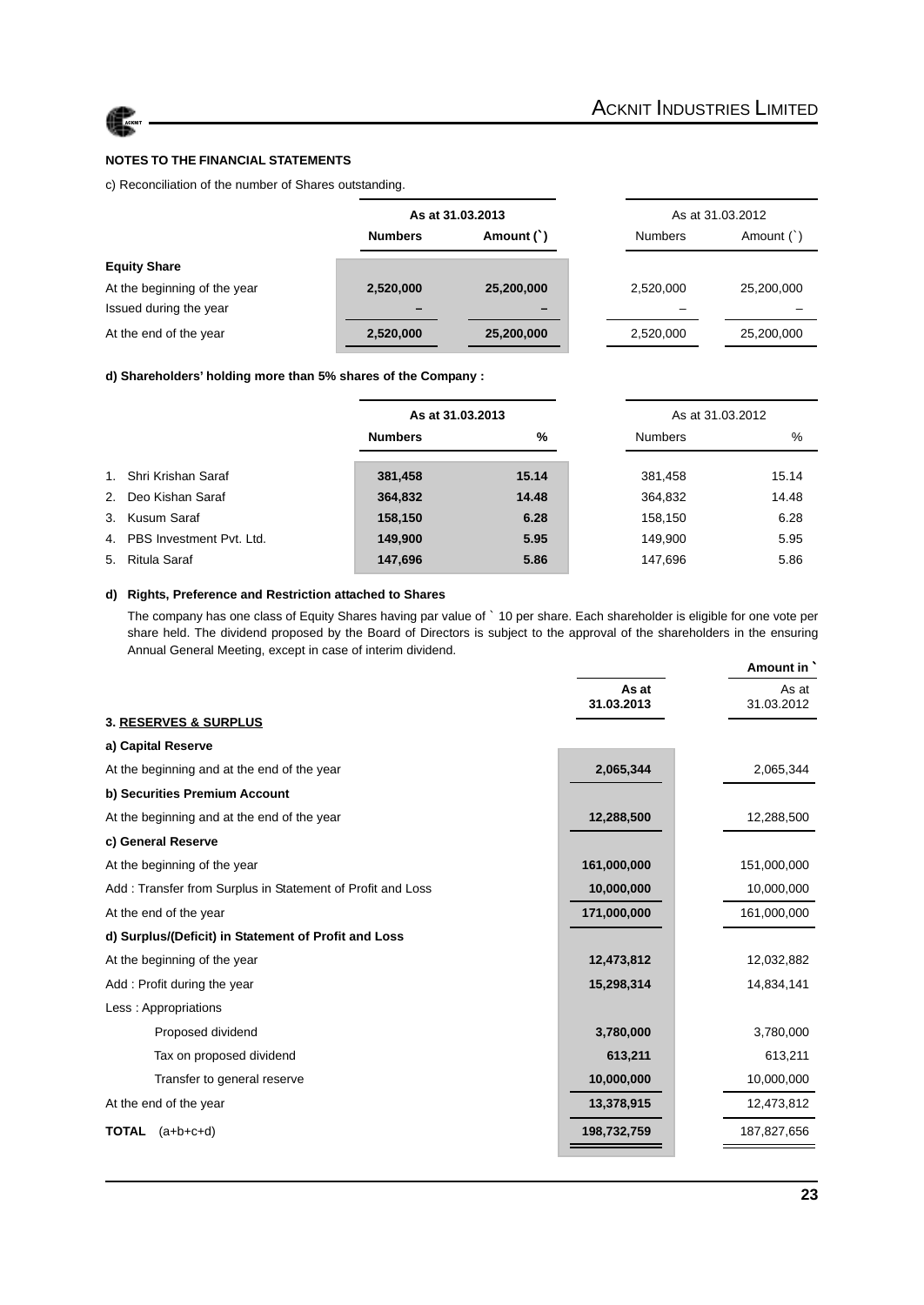| <b>4. LONG TERM BORROWINGS</b> |            | Amount in  |
|--------------------------------|------------|------------|
| A. SECURED                     | As at      | As at      |
| <b>Term Loans</b>              | 31.03.2013 | 31.03.2012 |
| Rupee Loan                     |            |            |
| - From Banks                   |            | 708,296    |
| - From Financial Institution   | 3,887,000  | 9,075,000  |
| <b>Total</b>                   | 3,887,000  | 9,783,296  |
| <b>B. UNSECURED</b>            |            |            |
| Rupee Loan                     |            |            |
| - From Others                  | 63,100,000 | 70,000,000 |
| <b>Total</b>                   | 63,100,000 | 70,000,000 |
| TOTAL (A+B)                    | 66,987,000 | 79,783,296 |
|                                |            |            |

#### **a) Secured Loans are covered by :**

#### **From Bank :**

- 1. Primary charge on plant & machinery and equipment acquired at Falta & Ganganagar Unit.
- 2. Extension of equitable mortgage of Company's leasehold land and factory premises at Shed No. 2, Southern side, Falta Export Processing Zone, West Bengal.
- 3 Extension of equitable mortgage of Company's Land at Ganganagar Unit.

#### **From Financial Institution**

1. Term Loan, including current maturities, from financial institution is secured by way of both immovable and moveable assets / properties, both existing & future pertaining to the Project, Personal guarantee of Directors, PDC.

### **b) Repayment Terms of outstanding long term borrowings (including current maturities) as on March 31, 2013:-**

The Scheduled maturity of the Long-term borrowings is summarised as under: **Amount in** `

|                                      | As at 31.03.2013 |                        |             | As at 31.03.2012 |
|--------------------------------------|------------------|------------------------|-------------|------------------|
|                                      | Bank             | <b>Financial Inst.</b> | <b>Bank</b> | Financial Inst.  |
| <b>TERM LOAN</b>                     |                  |                        |             |                  |
| <b>Borrowings Repayable</b>          |                  |                        |             |                  |
| In the first year (Note 8)           |                  | 5,188,000              | 4,282,264   | 5,188,000        |
| Current maturities of long-term debt |                  | 5,188,000              | 4,282,264   | 5,188,000        |
| In the second year                   |                  | 3,887,000              | 708.296     | 5,188,000        |
| In the third year                    |                  |                        |             | 3,887,000        |
| Long Term Borrowings                 |                  | 3,887,000              | 708,296     | 9,075,000        |
|                                      |                  |                        |             |                  |

### **c) Period of Continuing Default**

There is no continuing default in repayment of Long Term Borrowings.

|                                        |            | Amount in  |
|----------------------------------------|------------|------------|
|                                        | As at      | As at      |
|                                        | 31.03.2013 | 31.03.2012 |
| d) Unsecured Loan from Others includes |            |            |
| i) Related party (bearing interest)    | 11,100,000 | 10,000,000 |
| ii) Intercorporates                    |            |            |
| a) Bearing interest                    | 27,000,000 | 35,000,000 |
| b) Interest free                       | 25,000,000 | 25,000,000 |
|                                        | 63,100,000 | 70,000,000 |
|                                        |            |            |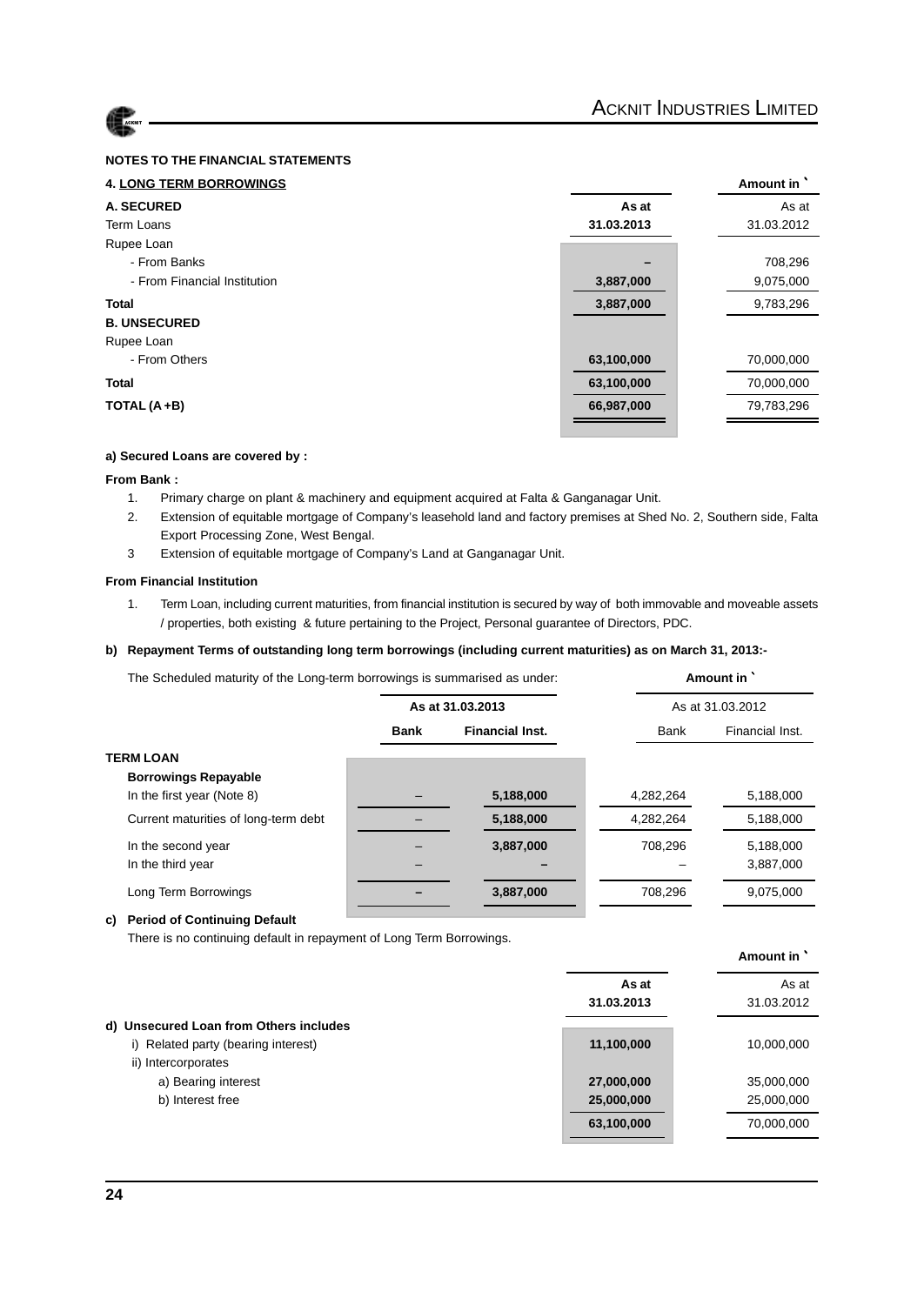| <b>ACKNIT</b> |  |
|---------------|--|

| <b>NOTES TO THE FINANCIAL STATEMENTS</b>                        |               | Amount in ` |
|-----------------------------------------------------------------|---------------|-------------|
|                                                                 | As at         | As at       |
|                                                                 | 31.03.2013    | 31.03.2012  |
| e) Long Term Borrowings from Related Party includes payable to: |               |             |
| Prince Vanijya Pvt. Ltd.                                        | 11,100,000    | 10,000,000  |
|                                                                 | 11,100,000    | 10,000,000  |
| DEFERRED TAX LIABILITIES (NET)<br>5.                            |               |             |
| a) Deferred tax liability :                                     |               |             |
| on depreciation & amortisation                                  | 23,475,000    | 24,670,000  |
| Total deferred tax liability (A)                                | 23,475,000    | 24,670,000  |
| Deferred tax asset:<br>b)                                       |               |             |
| Provision for doubtful assets                                   | 21,600        | 21,600      |
| Provision for doubtful loan & advances                          | 1,296,000     | 1,296,000   |
| Total deferred tax assets (B)                                   | 1,317,600     | 1,317,600   |
| Net Deferred tax liability (A-B)                                | 22,157,400    | 23,352,400  |
| <b>SHORT TERM BORROWINGS</b><br>6.                              |               |             |
| <b>SECURED</b><br>a)                                            |               |             |
| (i)<br>Foreign currency loan from banks                         | 118,873,737   | 65,941,239  |
| (ii)<br><b>Buyers' Credit</b>                                   | 12,639,696    | 3,923,307   |
| (iii)<br>Rupee loan from banks                                  |               |             |
| Packing credit                                                  |               | 12,025,823  |
| <b>Bill Discounting</b>                                         | 45,592,365    | 42,971,235  |
| Cash credit                                                     | 107,029,314   | 115,102,268 |
|                                                                 | 284, 135, 112 | 239,963,872 |

(Secured by way of Entire Fixed Assets,Raw material, Materials Stock in Transit, etc. guarantees, engagements, securities, investment and right etc. both present & future and supply of bills)

### **b) UNSECURED**

**8. OTHER CURRENT LIABILITIES**

| (i)<br>Rupee loan from other parties                                                    | 27,500,000  | 2,500,000   |
|-----------------------------------------------------------------------------------------|-------------|-------------|
|                                                                                         | 27,500,000  | 2,500,000   |
| TOTAL $(a + b)$                                                                         | 311,635,112 | 242,463,872 |
|                                                                                         |             |             |
| Note: From Other Parties includes inter corporate loan of `27,500,000 (P.Y. `25,00,000) |             |             |
| <b>TRADE PAYABLES</b><br>7.                                                             |             |             |
| Trade payables (including acceptances)                                                  | 96,773,117  | 70,994,428  |
| <b>TOTAL</b>                                                                            | 96,773,117  | 70,994,428  |
|                                                                                         |             |             |

Note : A sum of ` 4,781,549/- payable to Micro and Samll Enterprises as at 31st March, 2013 (Previous year - ` 5,454,701/-). There are no Micro, Small and Medium Enterprises, to whom the company owes dues, which are outstanding for more than 45 days during the year and also as at 31st March, 2013. This information as required to be disclosed under. The Micro, Small and Medium Enterprises Development Act, 2006 has been determined to the extent such parties have been indefied on the basis of information available with the company.

| (a) | Current Maturities of Long Term Debt - Note 4(b) | 5,188,000  | 9,470,264  |
|-----|--------------------------------------------------|------------|------------|
| (b) | Interest accrued but not due on Borrowings       | 5,044,497  | 6,450,349  |
| (c) | Interest accrued and due on borrowings           | 15.029     | 29.944     |
| (d) | Unpaid dividends *                               | 724.360    | 695.573    |
| (e) | Other payables                                   | 23,611,669 | 27.803.384 |
|     | <b>TOTAL</b>                                     | 34,583,555 | 44.449.514 |
|     |                                                  |            |            |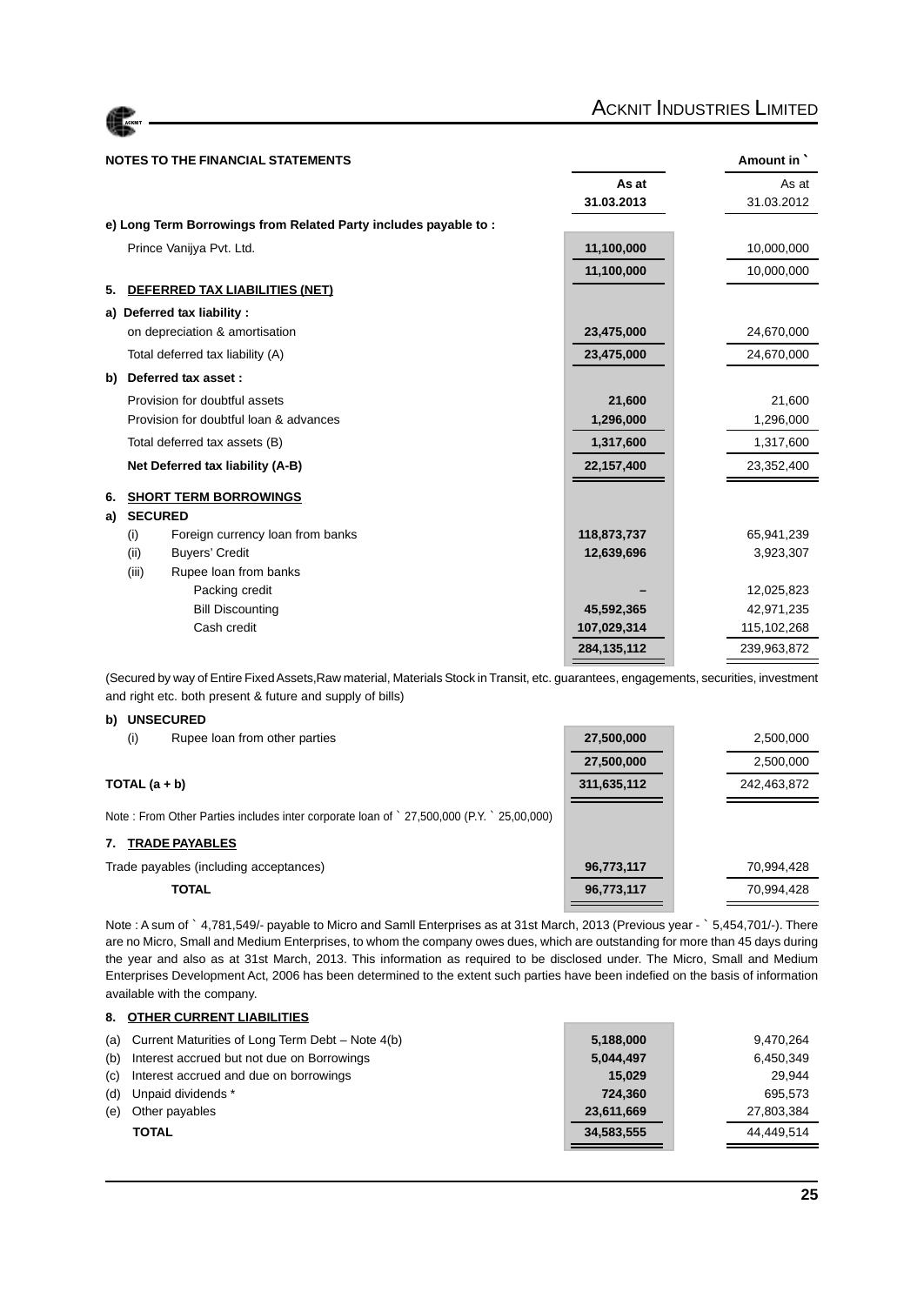#### **NOTES TO THE FINANCIAL STATEMENTS AMOUNT STATEMENTS** Amount in `

|                                 | As at      | As at      |
|---------------------------------|------------|------------|
|                                 | 31.03.2013 | 31.03.2012 |
| Other payables comprise :       |            |            |
| Payables for fixed assets       | 1,107,773  | 733,861    |
| Advance received from customers | 2,264,131  | 2,916,620  |
| <b>Statutory Liabilities</b>    | 1,344,354  | 1,897,641  |
| Others                          | 18,895,411 | 22,255,262 |
|                                 | 23,611,669 | 27,803,384 |
|                                 |            |            |

\* There is no amounts due and outstanding to be credited to Investor Education & Protection Fund.

#### **9. SHORT TERM PROVISIONS**

| Proposed Dividend<br>Tax on proposed dividend             | 3,780,000<br>613.211 | 3,780,000<br>613.211 |
|-----------------------------------------------------------|----------------------|----------------------|
| Provision for Income Tax (Net of Advances of `19,159,906) | 1,340,094            |                      |
| <b>TOTAL</b>                                              | 5,733,305            | 4,393,211            |

## **10. FIXED ASSETS**

#### **Tangible Assets Amount in Amount in Amount in** *Amount in*

|    |                              |                     | <b>GROSS BLOCK</b><br><b>NET BLOCK</b><br><b>DEPRECIATION</b> |                                   |                     |                     |                                   |                 |                     |                     |                     |
|----|------------------------------|---------------------|---------------------------------------------------------------|-----------------------------------|---------------------|---------------------|-----------------------------------|-----------------|---------------------|---------------------|---------------------|
|    | <b>PARTICULARS</b>           | As at<br>01.04.2012 | <b>Addition</b><br>during the<br>year                         | Withdrawals<br>during the<br>Year | As at<br>31.03.2013 | As at<br>01.04.2012 | Withdrawals<br>during the<br>Year | For<br>the year | As at<br>31.03.2013 | As at<br>31.03.2013 | As at<br>31.03.2012 |
| 1. | <b>Office Premises</b>       | 5,271,635           |                                                               | —                                 | 5,271,635           | 194,165             |                                   | 83,181          | 277,346             | 4,994,289           | 5,077,470           |
| 2. | Land                         | 19,329,076          |                                                               | —                                 | 19,329,076          |                     |                                   |                 |                     | 19,329,076          | 19,329,076          |
| 3. | Freehold Building            | 48, 137, 172        | 1,570,560                                                     | —                                 | 49,707,732          | 6,886,272           |                                   | 1,651,429       | 8,537,701           | 41,170,031          | 41,250,900          |
| 4. | Plant & Machinery            | 154,445,981         | 1,157,105                                                     | $\qquad \qquad$                   | 155,603,086         | 73,244,546          |                                   | 9,920,311       | 83,164,857          | 72,438,229          | 81,201,435          |
| 5. | WindMill                     | 59,645,616          |                                                               | —                                 | 59,645,616          | 18,550,606          |                                   | 3,149,289       | 21,699,895          | 37,945,721          | 41,095,010          |
| 6. | <b>Electric Installation</b> | 7,462,474           | 1,211,348                                                     | —                                 | 8,673,822           | 2,676,950           |                                   | 558,186         | 3,235,136           | 5,438,686           | 4,785,524           |
| 7. | <b>Fire Prevention</b>       | 527,287             | 996,262                                                       | —                                 | 1,523,549           | 49,568              |                                   | 54,869          | 104,437             | 1,419,112           | 477,719             |
|    | Equipment                    |                     |                                                               |                                   |                     |                     |                                   |                 |                     |                     |                     |
| 8. | Furniture & Fixtures         | 2,624,915           | 700,824                                                       | —                                 | 3,325,739           | 1,285,630           |                                   | 154,094         | 1,439,724           | 1,886,015           | 1,339,285           |
| 9. | Air Conditioners             | 2,648,922           | 65,398                                                        |                                   | 2,714,320           | 585,611             |                                   | 127,965         | 713,576             | 2,000,744           | 2,063,311           |
|    | 10. Office Equipment         |                     |                                                               |                                   |                     |                     |                                   |                 |                     |                     |                     |
|    | - Computer                   | 1,696,058           | 208,814                                                       | -                                 | 1,904,872           | 1,083,575           |                                   | 184,126         | 1,267,701           | 637,171             | 612,483             |
|    | $-$ Other                    | 877,273             | 36,778                                                        |                                   | 914.051             | 598,326             |                                   | 63,125          | 661,451             | 252,600             | 278,947             |
|    | 11. Refrigerator             | 20,300              |                                                               |                                   | 20,300              | 7,018               |                                   | 1,506           | 8,524               | 11,776              | 13,282              |
|    | 12. Vehicles                 | 2,528,743           | 43,210                                                        | —                                 | 2,571,953           | 1,458,294           |                                   | 234,526         | 1,692,820           | 879,133             | 1,070,449           |
|    | 13. Clicking Dies            | 3,275,679           | 858,888                                                       |                                   | 4,134,567           | 3,275,679           |                                   | 858,888         | 4,134,567           |                     |                     |
|    |                              | 3,08,491,131        | 6,849,187                                                     | $\overline{\phantom{0}}$          | 315,340,318         | 109,896,240         |                                   | 17,041,495      | 126,937,735         | 188,402,583         | 198,594,891         |
|    | <b>CAPITAL WIP</b>           | 1,579,098           | 585,916                                                       | 1,579,098                         | 585,916             |                     |                                   |                 |                     | 585,916             | 1,579,098           |
|    | <b>TOTAL</b>                 | 310,070,229         | 7,435,103                                                     | 1,579,098                         | 315,926,234         | 109,896,240         |                                   | 17,041,495      | 126,937,735         | 188,988,499         | 200,173,989         |
|    | Previous Year                | 273,873,253         | 36,628,238                                                    | 431,262                           | 310,070,229         | 93,984,669          | 195,215                           | 16,106,786      | 109,896,240         | 200,173,989         | 179,888,584         |

#### Note :

1. Building Freehold include ` 36,556,198/- (previous year - ` 34,985,639/-), aggregate cost of Building on Leasehold Land situated at various locations.

2. Office Premises include ` 5,271,635/- (previous year - ` 5,271,635/-), aggregate cost of Office Premises on lease. While the ownership of office premises ` 5,271,635/- is in the name of the company has not yet effected formal transfer.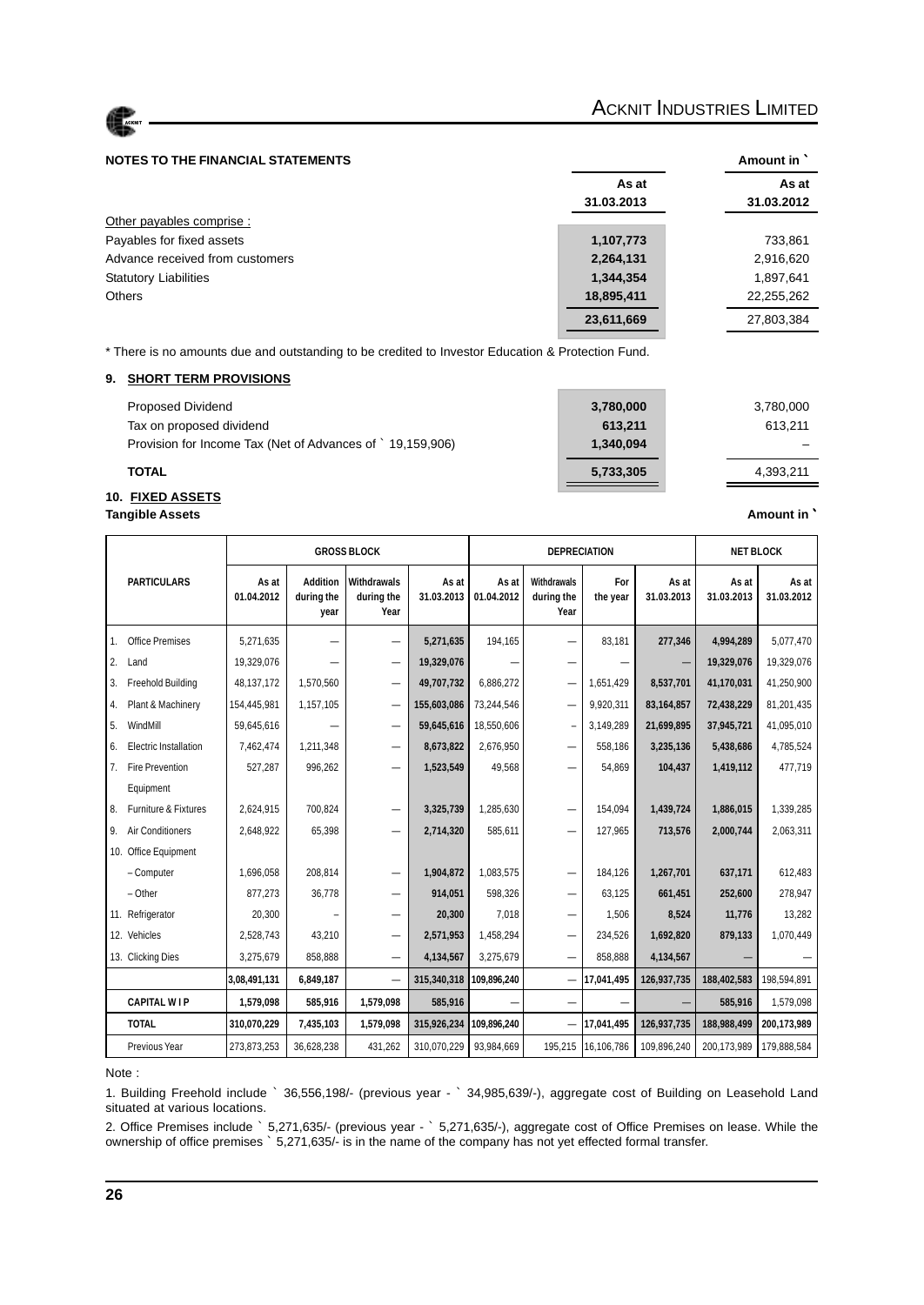

3. The company imported plant & machineries under concessional rate or zero customs duty under Export Promotion Capital Goods Scheme (EPCG Scheme). Under the scheme, the company is obliged to export goods aggregating USD 4.42 lacs, equivalent to 8 times of duty saved on capital goods. The company is required to meet this export obligation over a period of 8 years from the date of issue of authorisations. Out of the above, the company has fulfilled export obligation of USD 2.40 lacs (P.Y. - USD 0.99 Lacs) upto 31.03.2013.

4. Depreciation had been provided at WDV up to the additions made on 31.03.95 and at SLM on the additions made on or after 01.04.95 as per Companies Act, 1956 (as amended). The Total depreciation provided ` 28,464/- on WDV method on Gross Block of ` 3,303,142/- (previous year depreciation ` 7,111/- on Gross Block of ` 3,303,142/-) and ` 17,058,404/- on SLM on Gross Block of

` 305,455,990/- (previous year depreciation ` 16,142,486/- on Gross Block of ` 305,455,990/-)

#### **Intangible Assets Amount in** `

|                        | <b>GROSS BLOCK</b>  |                                |                                   | <b>DEPRECIATION</b> |                     |                                   |                 | <b>NET BLOCK</b>    |                     |                     |
|------------------------|---------------------|--------------------------------|-----------------------------------|---------------------|---------------------|-----------------------------------|-----------------|---------------------|---------------------|---------------------|
| <b>PARTICULARS</b>     | As at<br>01.04.2012 | Addition<br>during the<br>year | Withdrawals<br>during the<br>Year | As at<br>31.03.2013 | As at<br>01.04.2012 | Withdrawals<br>during the<br>Year | For<br>the year | As at<br>31.03.2013 | As at<br>31.03.2013 | As at<br>31.03.2012 |
| 1. Computer - Software | 268.001             | 28.600                         | _                                 | 296,601             | 150,395             |                                   | 45.373          | 195.768             | 100.833             | 117.606             |
| <b>TOTAL</b>           | 268.001             | 28.600                         |                                   | 296,601             | 150,395             |                                   | 45.373          | 195.768             | 100.833             | 117.606             |
| Previous Year          | 268,001             |                                |                                   | 268,001             | 107,584             |                                   | 42.811          | 150.395             | 117.606             | 160,417             |

| <b>11. NON CURRENT INVESTMENTS</b>                   |            | Amount in ` |
|------------------------------------------------------|------------|-------------|
| (at cost unless stated otherwise)                    | As at      | As at       |
| Long Term and Non Trade Investments                  | 31.03.2013 | 31.03.2012  |
| Investment in equity instruments                     |            |             |
| <b>Unquoted</b>                                      |            |             |
| <b>Gujrat NRE Mineral Resources Limited</b>          | 1,050,000  | 1,050,000   |
| 34,500 (P.Y. 34,500) shares of ` 10 each, fully paid |            |             |
|                                                      | 1,050,000  | 1,050,000   |
| Quoted                                               |            |             |
| Henkel Spic India Limited                            | 15,341     | 15,341      |
| 250 (P. Y - 250) shares of ` 10 each                 |            |             |
| Ispat Industries Limited                             | 796        | 796         |
| 100 (P. Y - 100) shares of ` 10 each                 |            |             |
|                                                      | 16,137     | 16,137      |
| Aggregate amount of non-current investments          | 1,066,137  | 1,066,137   |
| Aggregate market value of quoted investments.        | 8,175      | 7,300       |
| <b>12. LONG-TERM LOANS AND ADVANCES</b>              |            |             |
| (Unsecured, considered good unless otherwise stated) |            |             |
| a) Security Deposits                                 | 5,144,984  | 4,533,794   |
| b) Deposits with body corporate and others           |            |             |
| - Considered good                                    |            |             |
| - Considered doubtful                                | 3,900,000  | 3,900,000   |
| c) Loan to Employees                                 | 508,917    | 597,917     |
| d) Other advances recoverable in cash or kind        | 1,629,880  | 1,629,880   |
|                                                      | 11,183,781 | 10,661,591  |
| Less: Provision for doubtful advances                | 3,900,000  | 3,900,000   |
| <b>TOTAL</b>                                         | 7,283,781  | 6,761,591   |
|                                                      |            |             |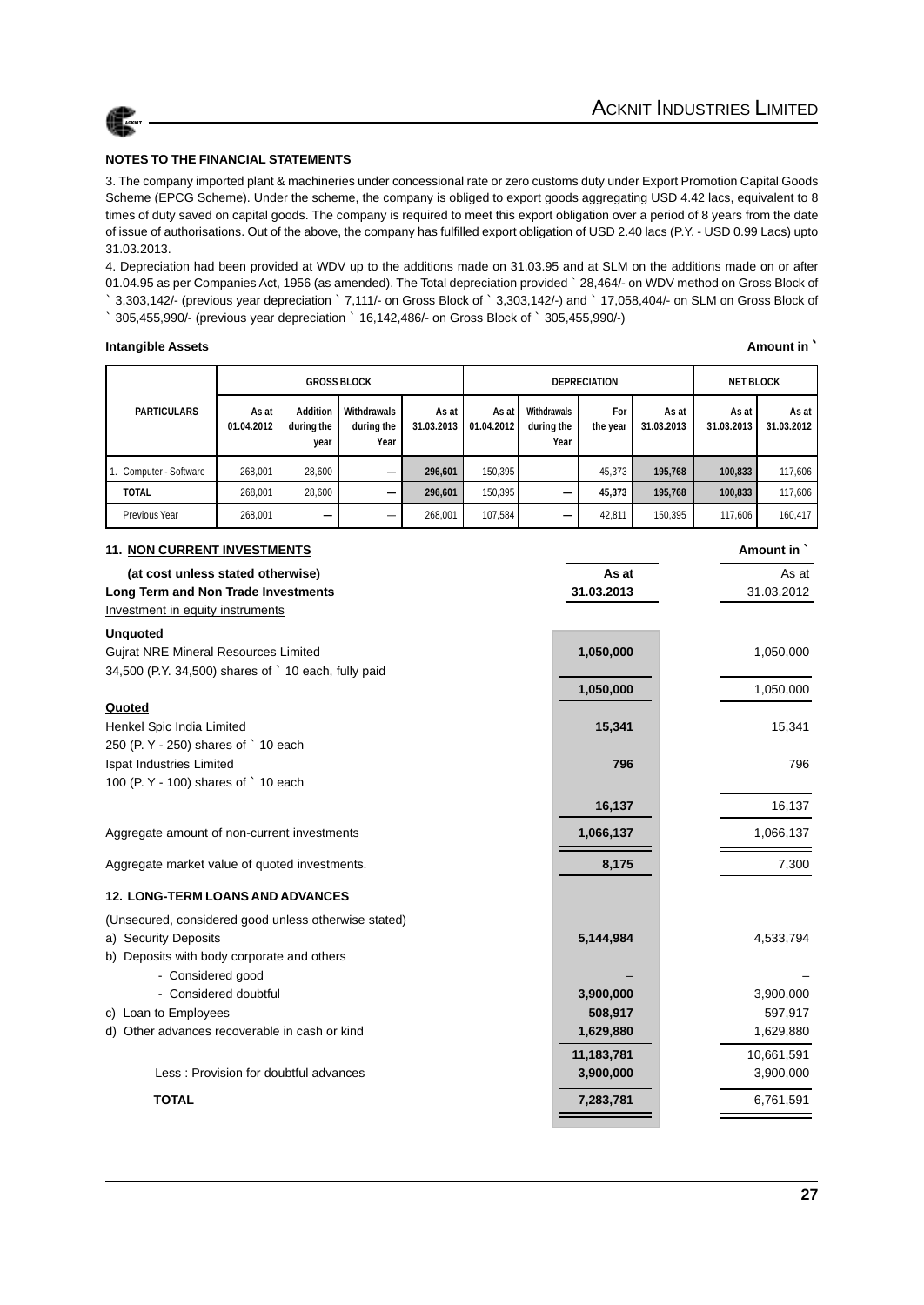

|              |       | <b>NOTES TO THE FINANCIAL STATEMENTS</b>                                       |             | Amount in   |
|--------------|-------|--------------------------------------------------------------------------------|-------------|-------------|
|              |       |                                                                                | As at       | As at       |
|              |       |                                                                                | 31.03.2013  | 31.03.2012  |
| 13.          |       | <b>OTHER NON-CURRENT ASSETS</b>                                                |             |             |
|              | a)    | <b>Prepaid Expenses</b>                                                        | 721,175     | 530,008     |
|              | b)    | Deposits with Banks (with maturity more than 12 months)                        | 303,050     | 303,050     |
| <b>TOTAL</b> |       |                                                                                | 1,024,225   | 833,058     |
| 14.          |       | <b>CURRENT INVESTMENTS</b>                                                     |             |             |
|              |       | (at lower of cost and fair value)                                              |             |             |
|              |       | <b>Non Trade Investments</b>                                                   |             |             |
|              |       | <b>Investment in equity instruments</b>                                        |             |             |
| Quoted       |       |                                                                                |             |             |
|              | (i)   | <b>Electrosteel Steel Limited</b>                                              |             | 1,000,000   |
|              |       | Nil (P.Y. 1,00,000) shares of ` 10 each, fully paid up                         |             |             |
|              | (ii)  | <b>Arvind Limited</b>                                                          |             | 155,814     |
|              |       | Nil (P.Y. 2,000) shares of ` 10 each, fully paid up                            |             |             |
|              | (iii) | Alok Industries Limited<br>Nil (P.Y. 5,000) shares of ` 10 each, fully paid up |             | 131,716     |
|              | (iv)  | <b>Ballarpur Industries Limited</b>                                            |             | 948,426     |
|              |       | Nil (P.Y. 25,000) shares of 2 each, fully paid up                              |             |             |
|              |       |                                                                                |             |             |
|              |       | Aggregate Amount of Investments                                                |             | 2,235,956   |
|              |       | Market value of quoted investments                                             |             | 1,533,050   |
| 15.          |       | <b>INVENTORIES</b>                                                             |             |             |
|              |       | (At lower of cost and net realisable value)                                    |             |             |
|              | (a)   | <b>Raw Materials</b>                                                           | 132,497,442 | 104,956,976 |
|              | (b)   | Work-in-progress (refer note 24)                                               | 47,249,093  | 35,981,024  |
|              | (c)   | Finished goods (refer note 24)                                                 | 78,662,206  | 62,708,632  |
|              | (d)   | Traded goods (refer note 24)                                                   |             | 388,476     |
|              | (e)   | Stores spares & packing materials                                              | 5,005,874   | 4,695,648   |
| <b>TOTAL</b> |       |                                                                                | 263,414,615 | 208,730,756 |
|              |       | The above includes goods in transit as under:                                  |             |             |
|              | (a)   | Raw Materials (incl. semi finished goods)                                      | 7,008,932   | 7,500,476   |
|              | (b)   | Stores, Spares & packing materials                                             | 117,125     | 92,934      |
|              |       |                                                                                | 7,126,057   | 7,593,410   |
|              |       |                                                                                |             |             |

Note : Valuation of inventories certified and decided by the management are according to normally accepted accounting principal.

## (a) Outstanding for a period exceeding six months from the date they are due for payment Unsecured, considered good **16,688,226** 15,751,696 Doubtful **64,800** 64,800 **16,753,026** 15,816,496 Less : Provision for doubtful receivables **64,800** 64,800 64,800 64,800 64,800 64,800 64,800 **64,800 Total 16,688,226** 15,751,696 (b) Others Unsecured, considered good **133,388,892** 125,565,875 **Total (a + b) 150,077,118** 141,317,571

**16. TRADE RECEIVABLES**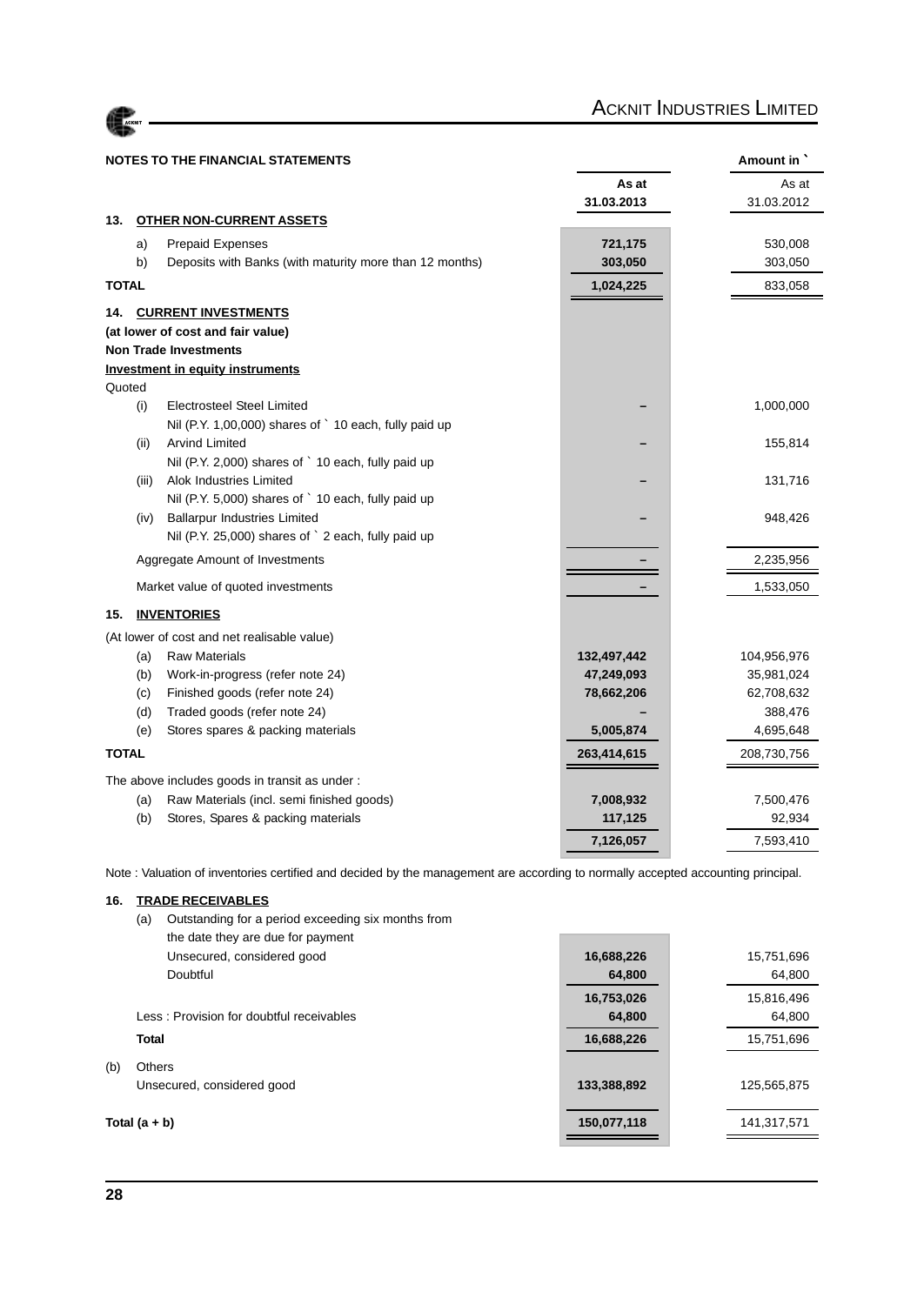| <b>NOTES TO THE FINANCIAL STATEMENTS</b>                    |            | Amount in  |
|-------------------------------------------------------------|------------|------------|
|                                                             | As at      | As at      |
|                                                             | 31.03.2013 | 31.03.2012 |
| <b>CASH AND BANK BALANCES</b><br>17.                        |            |            |
| <b>Cash and Cash Equivalents</b><br>a)                      |            |            |
| <b>Balances with banks</b>                                  |            |            |
| - In current accounts                                       | 886,991    | 1,111,425  |
| - In EEFC accounts                                          | 2,001,706  | 2,425,950  |
| - In deposit accounts (with less than 3 months maturity)    | 3,023,346  | 4,279,300  |
| Cash in hand                                                | 486,928    | 793,356    |
| Total                                                       | 6,398,971  | 8,610,031  |
| b) Other Bank Balances                                      |            |            |
| - In deposit accounts (with maturity of more than 3 months) | 188,467    | 185,167    |
| but less than 12 months)                                    |            |            |
| - In unpaid dividend accounts                               | 727,768    | 701,750    |
| Total                                                       | 916,235    | 886,917    |
| TOTAL (a+b)                                                 | 7,315,206  | 9,496,948  |
|                                                             |            |            |

Deposits with banks having maturity more than 12 months of ` 303,050/- (Previous Year : ` 303,050/-) is classified as Other Noncurrent Assets (Refer Note 13)

### **18. SHORT TERM LOANS AND ADVANCES**

**CALLER** 

|              | (Unsecured, considered good unless otherwise stated)        |             |             |
|--------------|-------------------------------------------------------------|-------------|-------------|
|              | a) Loans and advances to Related Parties                    | 20,031,403  | 17,041      |
| b)           | <b>Others</b>                                               |             |             |
|              | i) Advance Income Tax (Net of provision for                 |             | 2,032,237   |
|              | Previous year ` 15,535,000/-)                               |             |             |
|              | ii) Loans and advances to other body corporate              | 3,667,461   | 2,667,461   |
|              | iii) Export incentives & Receivables from govt. authorities | 90,787,049  | 80,573,381  |
|              | iv) Loans & Advances to Employees                           | 459,904     | 463,946     |
|              | v) Other Loans and Advances                                 | 26,770,729  | 22,163,700  |
| <b>TOTAL</b> |                                                             | 141,716,546 | 107,917,766 |
|              | Loans and advances to Related Parties - Refer Note 33       |             |             |
|              | <b>19. OTHER CURRENT ASSETS</b>                             |             |             |
|              | a) Prepaid Expenses                                         | 2,567,962   | 1,663,096   |
|              | b) Interest accrued on deposits                             | 264,326     | 166,903     |
|              | b) Security Deposits                                        | 360,000     | 360,000     |
| <b>TOTAL</b> |                                                             | 3,192,288   | 2,189,999   |
|              |                                                             |             |             |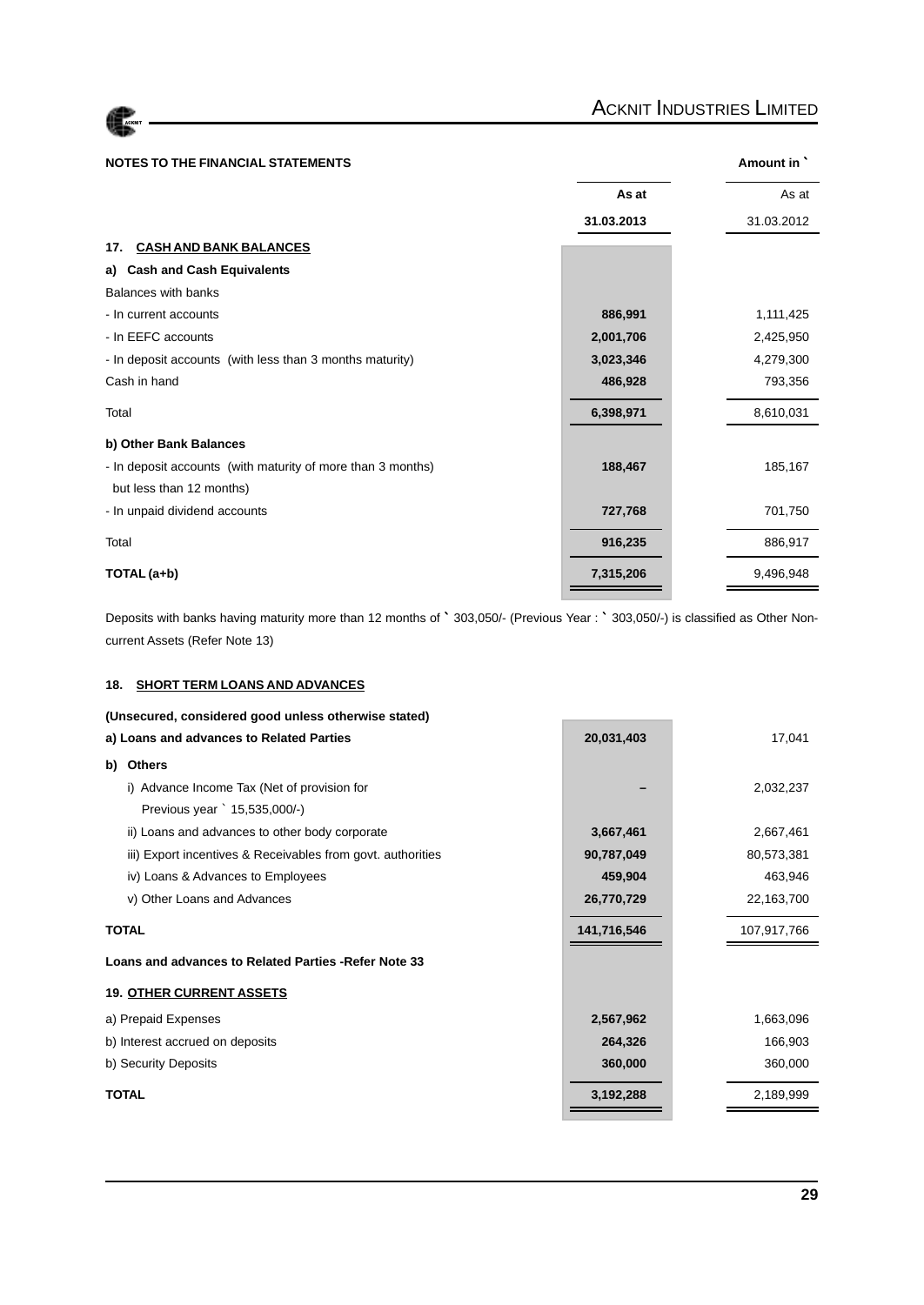

|              | <b>NOTES TO THE FINANCIAL STATEMENTS</b>                  |             |                    | Amount in `        |
|--------------|-----------------------------------------------------------|-------------|--------------------|--------------------|
|              |                                                           |             | For the year ended | For the year ended |
|              |                                                           |             | 31.03.2013         | 31.03.2012         |
| 20.          | <b>REVENUE FROM OPERATIONS</b>                            |             |                    |                    |
|              | Sale of products                                          |             | 906,935,701        | 839,390,606        |
|              | Other operating revenue                                   |             | 72,439,307         | 66,040,163         |
|              | Revenue from operations (gross)                           |             | 979,375,008        | 905,430,769        |
|              | Less : Excise duty attributable to product sold           |             | 13,380,640         | 15,016,885         |
|              | Revenue from operations (net)                             |             | 965,994,368        | 890,413,884        |
|              | Details of products sold                                  |             |                    |                    |
| А.           | <b>Finished goods sold</b>                                |             |                    |                    |
|              | <b>Hand Gloves</b>                                        |             | 738,668,218        | 668,935,819        |
|              | Readymade Garments                                        |             | 117, 127, 622      | 147,720,752        |
|              | Windpower                                                 |             | 8,422,286          | 7,575,080          |
|              | Others                                                    |             | 37,956,272         | 5,387,678          |
|              |                                                           | (A)         | 902,174,398        | 829,619,329        |
| В.           | Traded goods sold                                         |             |                    |                    |
|              | Yarn, fabrics, chemicals and other traded goods           |             | 4,761,303          | 9,771,277          |
|              |                                                           | (B)         | 4,761,303          | 9,771,277          |
|              |                                                           | $(A) + (B)$ | 906,935,701        | 839,390,606        |
|              | Other operating revenue                                   |             |                    |                    |
|              | Scrap sales                                               |             | 287,355            | 931,775            |
|              | <b>Export Incentives</b>                                  |             | 72,151,952         | 65,108,388         |
|              |                                                           |             | 72,439,307         | 66,040,163         |
| 21.          | <b>OTHER INCOME</b>                                       |             |                    |                    |
|              | Interest income on                                        |             |                    |                    |
|              | <b>Bank Deposits</b>                                      |             | 433,696            | 703,208            |
|              | <b>Others</b>                                             |             | 45,250             | 18,934             |
|              | Dividend income on                                        |             |                    |                    |
|              | Long-term investments                                     |             |                    | 16,250             |
|              | Net Gain on Sale of                                       |             |                    |                    |
|              | <b>Current investments</b>                                |             |                    | 310,687            |
|              | Net gain on foreign currency transactions and translation |             | 7,603,837          |                    |
|              | Other Non-operating income *                              |             | 355,263            | 1,202,886          |
| <b>TOTAL</b> |                                                           |             | 8,438,046          | 2,251,965          |
|              | * Other Non-operating income includes                     |             |                    |                    |
|              | <b>Discount Received</b>                                  |             | 169,127            | 100,507            |
|              | Brokerage Income                                          |             |                    | 1,634              |
|              | Other Misc. Income                                        |             | 186,136            | 1,100,745          |
|              |                                                           |             | 355,263            | 1,202,886          |
| 22.          | <b>COST OF RAW MATERIALS CONSUMED</b>                     |             |                    |                    |
|              | <b>Opening Stock</b>                                      |             | 104,956,976        | 85,225,264         |
|              | Add: Purchase                                             |             | 721,287,979        | 630,033,877        |
|              | Less: Closing Stock                                       |             | 132,497,442        | 104,956,976        |
|              | Cost of raw materials consumed                            |             | 693,747,513        | 610,302,165        |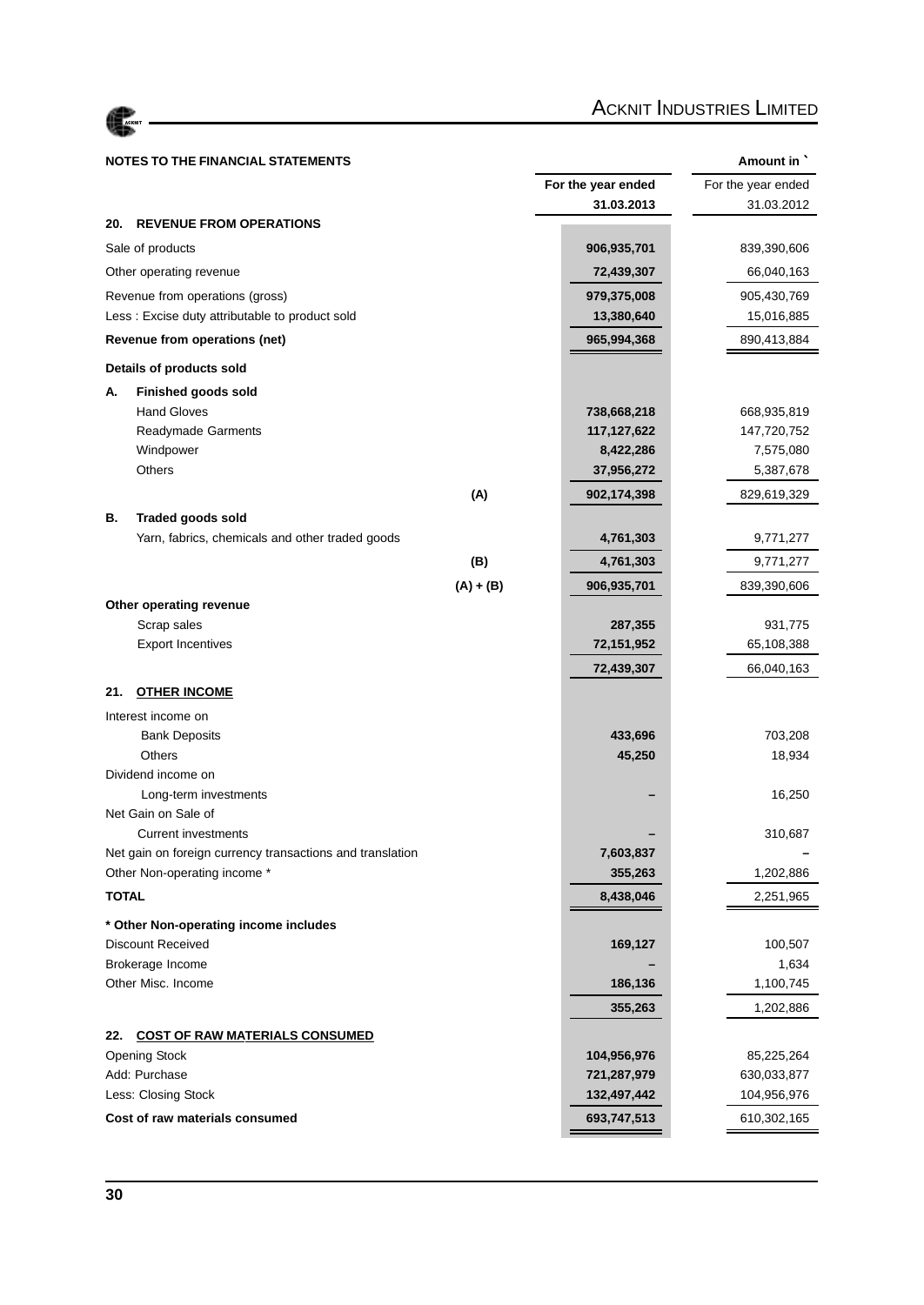

# ACKNIT INDUSTRIES LIMITED

| <b>NOTES TO THE FINANCIAL STATEMENTS</b>                |         |                    |                    | Amount in     |
|---------------------------------------------------------|---------|--------------------|--------------------|---------------|
|                                                         |         | For the year ended | For the year ended |               |
|                                                         |         | 31.03.2013         |                    | 31.03.2012    |
| Details of raw materials consumed                       |         |                    |                    |               |
| Yarn                                                    |         | 39,200,821         |                    | 56,229,658    |
| Fabrics                                                 |         | 69,878,202         |                    | 74,773,116    |
| Leathers                                                |         | 388,761,773        |                    | 313,808,379   |
| Chemicals                                               |         | 32,347,794         |                    | 34,441,467    |
| Industrial Gloves (SF)                                  |         | 16,178,371         |                    | 95,366,175    |
| Others                                                  |         | 147,380,552        |                    | 35,683,370    |
|                                                         |         | 693,747,513        |                    | 610,302,165   |
| Value of Raw materials consumed during the year         |         |                    |                    |               |
| Imported                                                | 16.03%  | 111,205,760        | 21.86%             | 133,436,772   |
| Indigenious                                             | 83.97%  | 582,541,753        | 78.14%             | 476,865,393   |
|                                                         | 100.00% | 693,747,513        | 100.00%            | 610,302,165   |
| PURCHASES OF STOCK-IN-TRADE<br>23.                      |         |                    |                    |               |
| <b>Hand Gloves</b>                                      |         | 8,231              |                    | 2,402,155     |
| <b>Others</b>                                           |         | 168,000            |                    |               |
| <b>Total</b>                                            |         | 176,231            |                    | 2,402,155     |
| <b>CHANGES IN INVENTORIES OF FINISHED GOODS,</b><br>24. |         |                    |                    |               |
| <b>WORK-IN-PROGRESS &amp; STOCK-IN-TRADE</b>            |         |                    |                    |               |
| <b>Opening Stock</b>                                    |         |                    |                    |               |
| Work-in-progress                                        |         | 35,981,024         |                    | 32,799,692    |
| Finished goods                                          |         | 62,708,632         |                    | 58,067,258    |
| Traded goods                                            |         | 388,476            |                    | 158,097       |
|                                                         |         | 99,078,132         |                    | 91,025,047    |
| <b>Closing Stock</b>                                    |         |                    |                    |               |
| Work-in-progress                                        |         | 47,249,093         |                    | 35,981,024    |
| Finished goods                                          |         | 78,662,206         |                    | 62,708,632    |
| Traded goods                                            |         |                    |                    | 388,476       |
|                                                         |         | 125,911,299        |                    | 99,078,132    |
| Excise duty on increase / (decrease) of finished goods  |         | (745, 281)         |                    | (1,058,287)   |
| <b>TOTAL</b>                                            |         | (27, 578, 448)     |                    | (9, 111, 372) |
| <b>Details of inventories</b>                           |         |                    |                    |               |
| <b>Work-in-progress</b>                                 |         |                    |                    |               |
| Hand gloves                                             |         | 31,067,528         |                    | 23,683,063    |
| Garments                                                |         | 16,051,822         |                    | 12,297,961    |
| <b>Others</b>                                           |         | 129,743            |                    |               |
|                                                         |         | 47,249,093         |                    | 35,981,024    |
| <b>Finished goods</b>                                   |         |                    |                    |               |
| Hand gloves                                             |         | 75,606,528         |                    | 50,127,098    |
| Garments                                                |         | 2,703,465          |                    | 11,963,004    |
| Others                                                  |         | 352,213            |                    | 618,530       |
|                                                         |         | 78,662,206         |                    | 62,708,632    |
| <b>Traded goods</b>                                     |         |                    |                    |               |
| Hand gloves                                             |         |                    |                    | 388,476       |
|                                                         |         |                    |                    | 388,476       |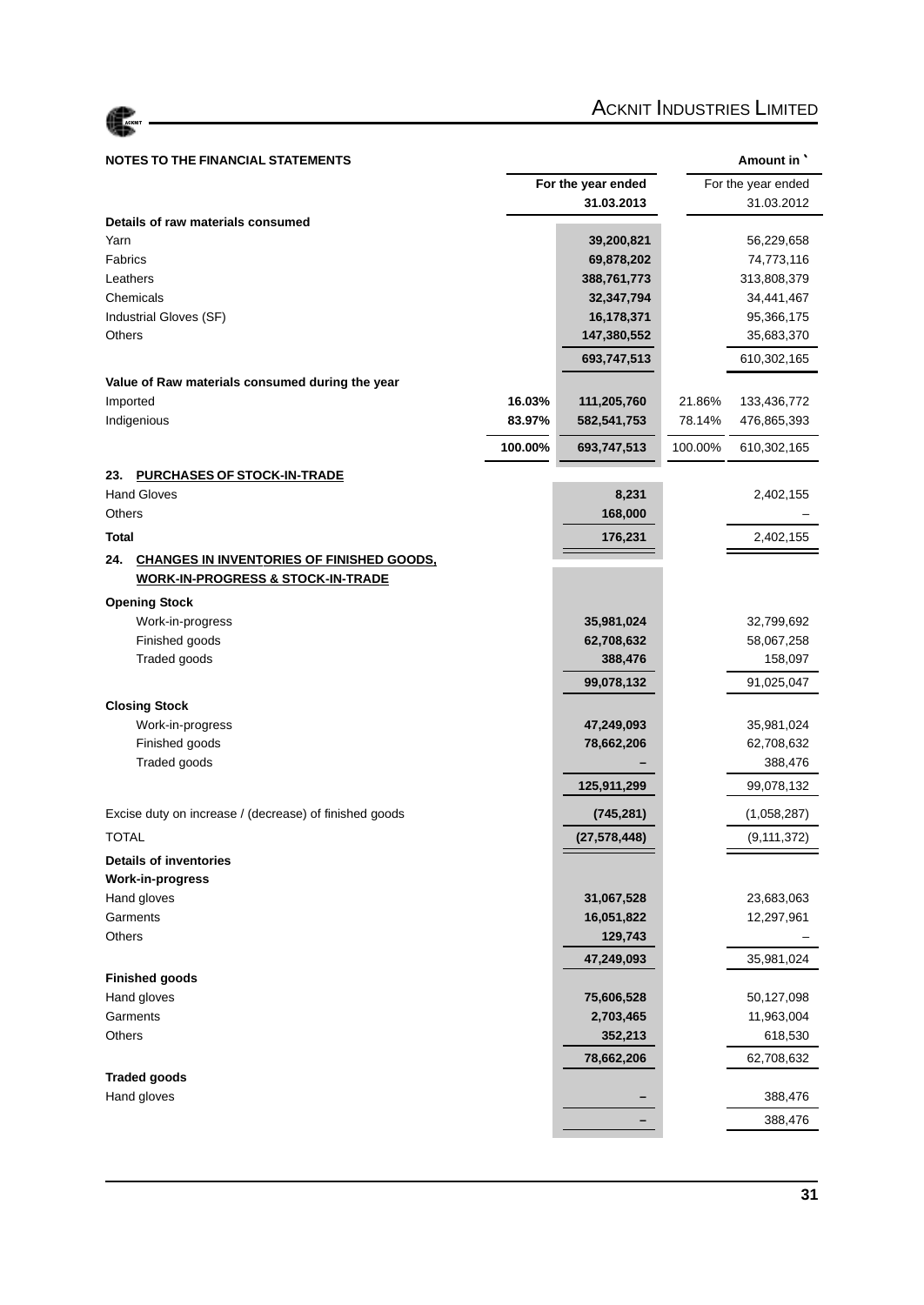

#### **NOTES TO THE FINANCIAL STATEMENTS AMOUNT IN A SET ALCOHOLY AMOUNT AMOUNT IN A SET AMOUNT IN A SET AMOUNT IN**

|                                           | For the year ended | For the year ended |
|-------------------------------------------|--------------------|--------------------|
|                                           | 31.03.2013         | 31.03.2012         |
| 25.<br><b>EMPLOYEE BENEFITS EXPENSE</b>   |                    |                    |
| Salaries, wages, bonus, etc.              | 16,958,630         | 16,498,507         |
| Contribution to provident and other funds | 1,623,052          | 1,549,186          |
| Gratuity expenses                         | 235,098            | (53, 501)          |
| Staff welfare expenses                    | 464,638            | 288,515            |
| <b>TOTAL</b>                              | 19,281,418         | 18,282,707         |
|                                           |                    |                    |

Note : No provision was made in respect of Leave encashment in the account.

As required by Accounting Standard "Employee Benefits" (AS-15), the disclosures are as under :

| (i) Employer's Contribution to Provident Fund | $\cdot$ 1.290.316 $\cdot$ | 1,241,919 |
|-----------------------------------------------|---------------------------|-----------|
|                                               |                           |           |

#### **Defined Benefit Plan :**

The employees' gratuity fund scheme managed by Life Insurance Corporation of India is a defined benefit plan. The present value obligation is determined based on actuarial valuation using the Projected Unit Credit Method, which recognized each period of service as giving rise to additional unit of employee benefit entitlement and measures each unit separately to build up the final obligation.

#### **Under AS - 15 (Revised 2005) as on 31.03.13 in respect of CGCA scheme of Acknit Industries Limited.**

| 1. Actuarial Assumptions                                                      | 31.03.2013 | 31.03.2012 |
|-------------------------------------------------------------------------------|------------|------------|
| Discount Rate (per annum)                                                     | 8.00%      | 8.00%      |
| Rate of escalation in salary (per annum)                                      | 3.00%      | 3.00%      |
| 2. Changes in present value obligation                                        |            |            |
| Present value obligation as at beginning of the year                          | 2,861,767  | 2,733,764  |
| Interest cost                                                                 | 228,941    | 218,701    |
| Current service cost                                                          | 233,587    | 240,269    |
| Benefits paid                                                                 | (138, 843) | (95, 552)  |
| Actuarial (gain)/ loss on obligation                                          | 77,971     | (235, 415) |
| Present value obligation as at end of the year                                | 3,263,423  | 2,861,767  |
| 3. Changes in fair value of plan assets                                       |            |            |
| Plan assets as at beginning of the year                                       | 3,372,410  | 3,096,377  |
| Expected return on plan assets                                                | 305,401    | 277,056    |
| Contributions                                                                 | 268,354    | 94,529     |
| <b>Benefits Paid</b>                                                          | (138, 843) | (95, 552)  |
| Actuarial gain /(loss)                                                        |            |            |
| Plan assets as at end of the year                                             | 3,807,322  | 3,372,410  |
| 4. Fair value of plan assets                                                  |            |            |
| Plan assets as at beginning of the year                                       | 3,372,410  | 3,096,377  |
| Actual return on plan assets                                                  | 305,401    | 277,056    |
| Contributions                                                                 | 268,354    | 94,529     |
| Benefit paid                                                                  | (138, 843) | (95, 552)  |
| Fair value of plan assets as at end of the year                               | 3,807,322  | 3,372,410  |
| <b>Funded status</b>                                                          | 543,899    | 510,643    |
| Excess of actual over estimated return on plan assets                         |            |            |
| (Actual rate of return = Estimated rate of return as ARD falls on 31st March) |            |            |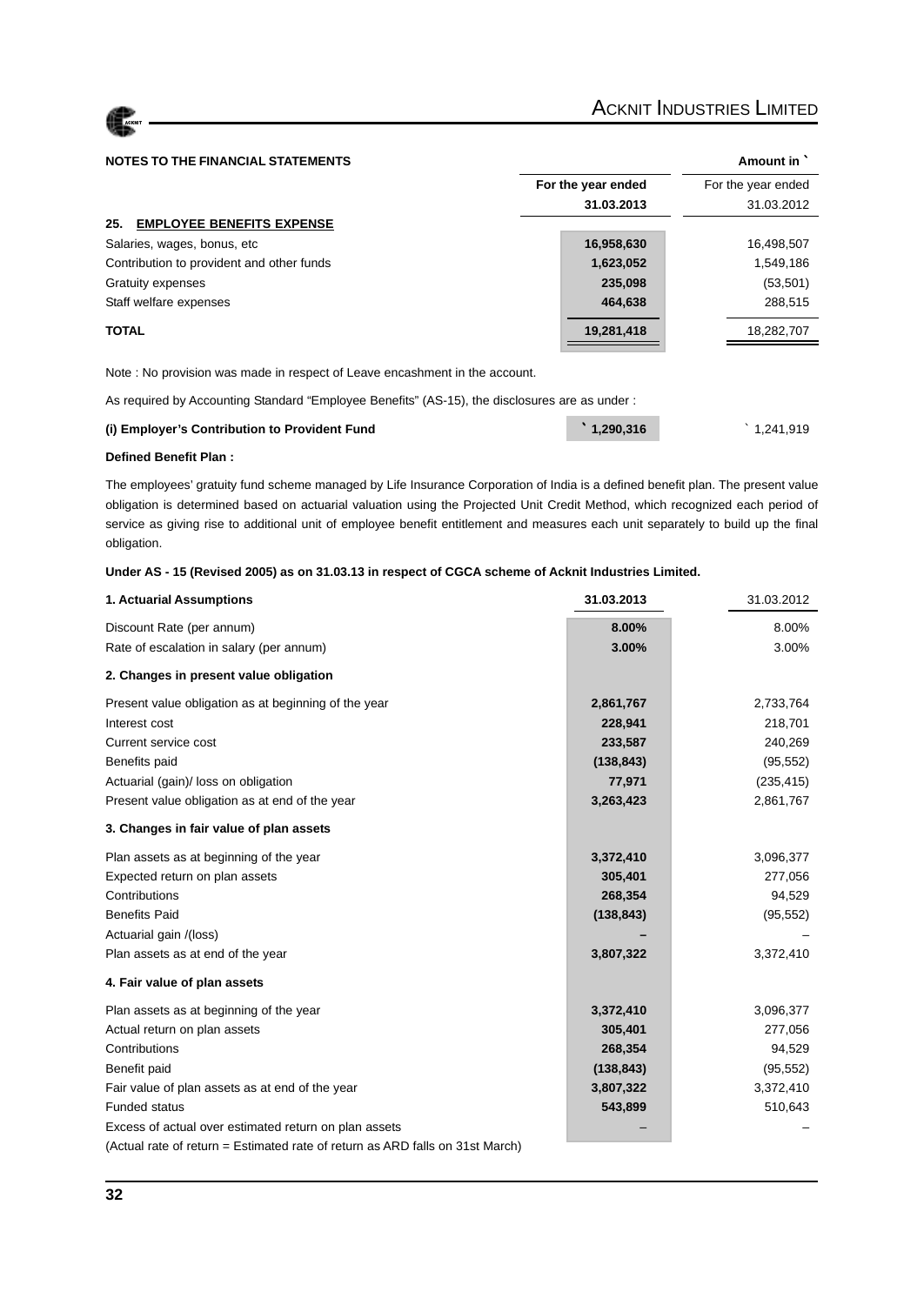ACKNIT

| <b>NOTES TO THE FINANCIAL STATEMENTS</b>                 |            | Amount in  |
|----------------------------------------------------------|------------|------------|
|                                                          | 31.03.2013 | 31.03.2012 |
| 5. Actuarial (Gain) / Loss recognized                    |            |            |
| Actuarial (gain) / loss for the year - obligation        | 77,971     | (235, 415) |
| Actuarial (gain) / loss for the year - plan assets       |            |            |
| Total (gain) / loss for the year                         | 77,971     | (235, 415) |
| Actuarial (gain) / loss recognized in the year           | 77,971     | (235, 415) |
| 6. Amounts to be recognized in the Balance Sheet.        |            |            |
| Present value obligation as at end of the year           | 3,263,423  | 2,861,767  |
| Fair value of plan assets as at end of year              | 3,807,322  | 3,372,410  |
| <b>Funded status</b>                                     | 543,899    | 510,643    |
| Net assets / (liability) recognized in Balance Sheet     | 543,899    | 510,643    |
| 7. Expenses Recognized in the Statement of Profit & Loss |            |            |
| Current service cost                                     | 233,587    | 240,269    |
| Interest cost                                            | 228,941    | 218,701    |
| Expected return on plan assets                           | (305, 401) | (277,056)  |
| Net actuarial (gain)/ loss recognized in the year        | 77,971     | (235, 415) |
| Expenses recognized in the statement of Profit & Loss    | 235,098    | (53, 501)  |
| Expenses related to previous year                        |            |            |

The estimates of rate of escalation in salary considered in actuarial valuation, take into account inflation, seniority, promotion and other relevant factors including supply and demand in the employment market.

| <b>FINANCE COSTS</b><br>26.                         | For the year ended<br>31.03.2013 | For the year ended<br>31.03.2012 |
|-----------------------------------------------------|----------------------------------|----------------------------------|
| Bank charges                                        | 1,545,845                        | 1,538,433                        |
| <b>Interest Expense</b>                             | 29,245,865                       | 28,207,683                       |
| <b>Others</b>                                       | 9,041                            | 2,712                            |
| <b>TOTAL</b>                                        | 30,800,751                       | 29,748,828                       |
| <b>OTHER EXPENSES</b><br>27.                        |                                  |                                  |
| Consumption of stores, spares & packing materials @ | 24,888,526                       | 20,594,732                       |
| Power & fuels                                       | 19,074,250                       | 15,525,907                       |
| Rent, rates & taxes etc.                            | 3,435,413                        | 3,853,991                        |
| Packing & finishing charges                         | 6,439,345                        | 6,252,493                        |
| Printing & stationary                               | 675,381                          | 690,172                          |
| Processing charges                                  | 105,767,021                      | 102,064,467                      |
| <b>Bank Charges</b>                                 | 4,063,745                        | 2,932,121                        |
| Travelling & conveyance expenses                    | 5,070,096                        | 5,135,427                        |
| Auditor's remuneration *                            | 262,083                          | 244,472                          |
| Insurance charges                                   | 2,643,449                        | 2,365,940                        |
| Postage, telegram, telephone & telex                | 1,744,896                        | 1,919,583                        |
| Motor car expenses                                  | 781,297                          | 802,619                          |
| Repairs & maintenance                               |                                  |                                  |
| Plant & machinery                                   | 1,440,261                        | 1,989,466                        |
| <b>Building</b>                                     | 540,536                          | 246,888                          |
| Others                                              | 5,167,912                        | 4,512,606                        |
| Commission on sales                                 | 4,783,574                        | 1,432,942                        |
| Sales promotion expenses                            | 1,517,245                        | 1,824,694                        |
| Coolie, cartage, freight & forwarding charges       | 17,866,704                       | 18,238,807                       |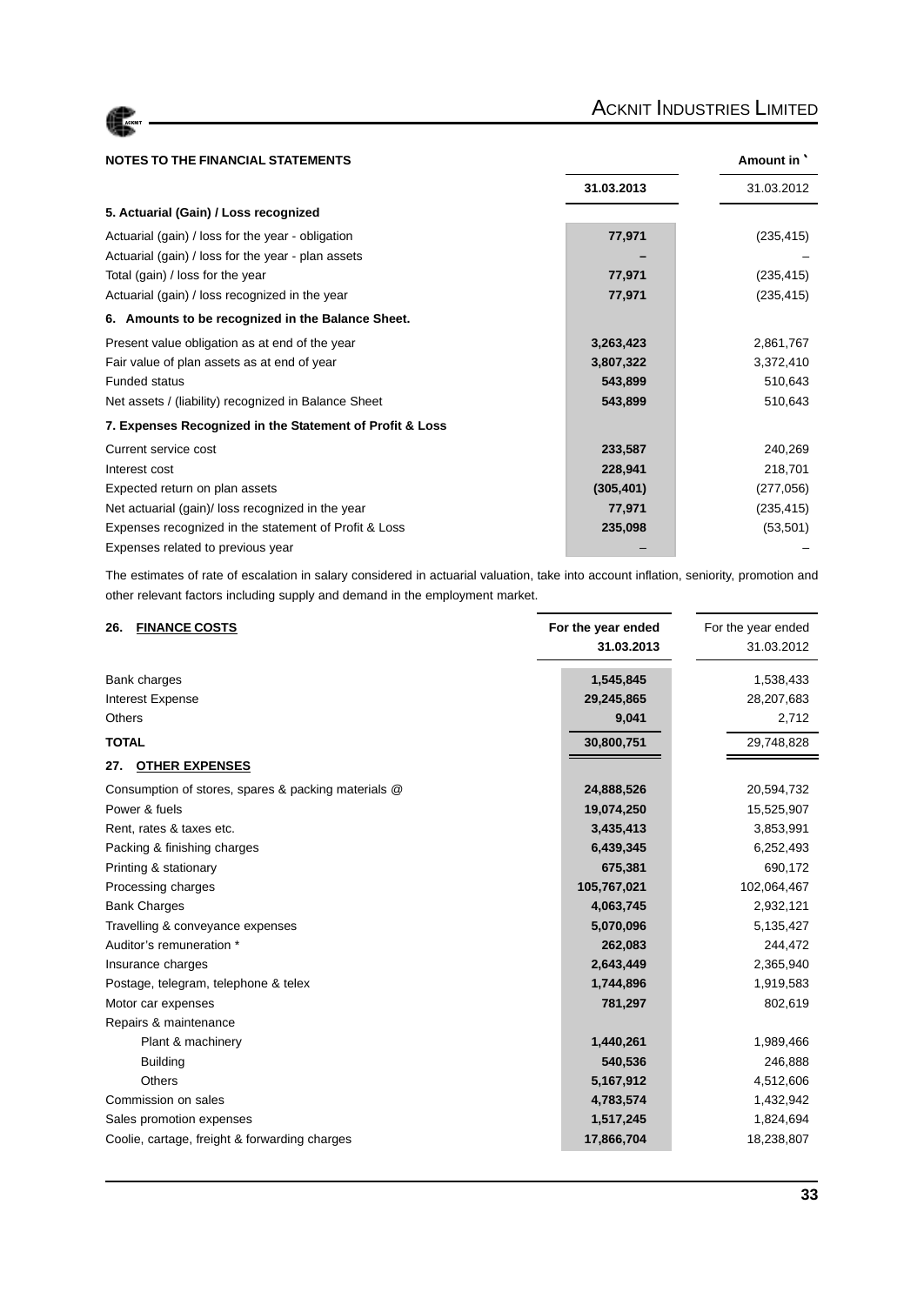

### **NOTES TO THE FINANCIAL STATEMENTS Amount in ` Amount in `**

|                                                                      | For the year ended | For the year ended |
|----------------------------------------------------------------------|--------------------|--------------------|
|                                                                      | 31.03.2013         | 31.03.2012         |
| Quality Claim on Exports                                             | 1,312,143          | 428,455            |
| Applicable net loss on foreign currency transactions and translation | -                  | 7,942,923          |
| Loss on sale of Fixed Assets                                         |                    | 116.047            |
| Loss on sale of Investment                                           | 719,051            |                    |
| Misc. expenses                                                       | 7,174,144          | 3,511,167          |
| Prior Period items #                                                 | 1,030,622          | 161.709            |
| <b>TOTAL</b>                                                         | 216,397,694        | 202,787,628        |
|                                                                      |                    |                    |

Note: - Cyclic expenditure such as Professional Tax, Rates, Taxes, Bonus, Insurance, Telephone expenses are treated on cash basis.

#### **@Value of Stores, spares & packing materials consumed during the year**

| Imported                                      | 14.69%  | 3,655,679  | 14.27%  | 2,939,288  |
|-----------------------------------------------|---------|------------|---------|------------|
| Indigenous                                    | 85.31%  | 21,232,847 | 85.73%  | 17,655,444 |
|                                               | 100.00% | 24,888,526 | 100.00% | 20,594,732 |
| * Auditors' remuneration and expenses         |         |            |         |            |
| <b>Audit Fees</b>                             |         | 179,776    |         | 179,776    |
| <b>Tax Audit Fees</b>                         |         | 39,326     |         | 39,326     |
| Vat Audit Fees                                |         | 8,989      |         | 7,523      |
| <b>Other Matters</b>                          |         | 33,992     |         | 17,847     |
|                                               |         | 262,083    |         | 244,472    |
| # Details of Prior period items (Net)         |         |            |         |            |
| (a) Prior period item (Debit Adjustments)     |         |            |         |            |
| Purchases                                     |         |            |         | 8,607      |
| <b>Export Incentives</b>                      |         | 872,344    |         | 199,155    |
| Coolie, Cartage, Freight & Forwarding Charges |         |            |         | 34,967     |
| VAT Expenses                                  |         | 110,438    |         |            |
| Salary Wages & Bonus                          |         |            |         | 8,000      |
| Gram Panchayat Tax                            |         | 57,969     |         |            |
| <b>Bank Charges</b>                           |         |            |         | 178        |
| Interest                                      |         | 1,168,141  |         |            |
| <b>Processing Charges</b>                     |         |            |         | 31,865     |
| Repairs & Maintenance                         |         | 5,500      |         | 2,500      |
| Others                                        |         | 117,890    |         | 33,675     |
|                                               |         | 2,332,282  |         | 318,947    |
| (b) Prior period item (Credit Adjustments)    |         |            |         |            |
| Coolie, Cartage, Freight & Forwarding Charges |         |            |         | 121,871    |
| Telephone exp                                 |         |            |         | 1,983      |
| Rent Rates & Taxes                            |         | 863,891    |         |            |
| <b>Processing Charges</b>                     |         | 357,299    |         | 2,276      |
| <b>Ineterst Received</b>                      |         |            |         | 2,080      |
| Others                                        |         | 80,470     |         | 29,028     |
|                                               |         | 1,301,660  |         | 157,238    |
| Total $(a) - (b)$                             |         | 1,030,622  |         | 161,709    |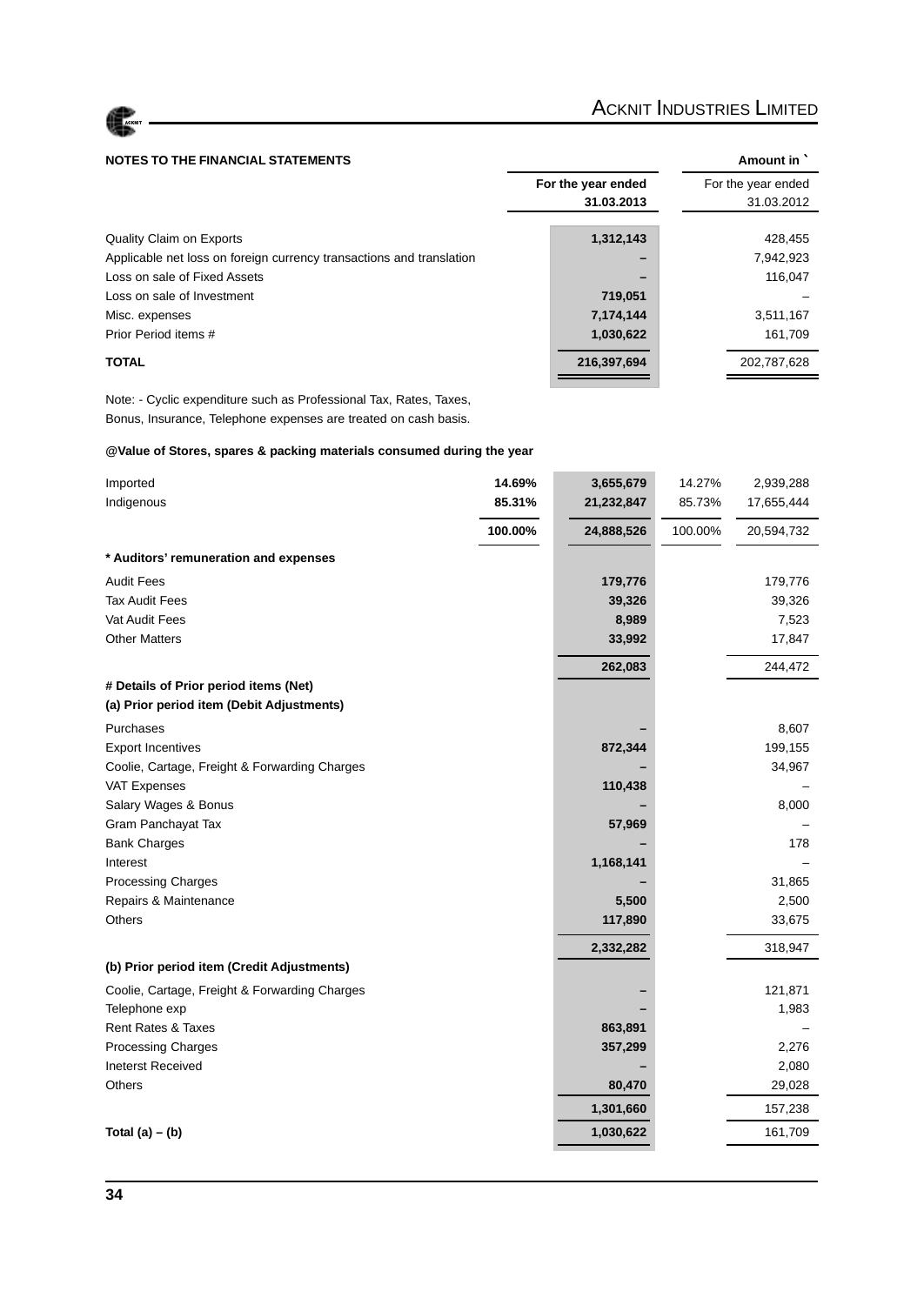

|     | <b>NOTES TO THE FINANCIAL STATEMENTS</b>                              |                    | Amount in `        |
|-----|-----------------------------------------------------------------------|--------------------|--------------------|
|     |                                                                       | For the year ended | For the year ended |
|     |                                                                       | 31.03.2013         | 31.03.2012         |
| 28. | <b>CURRENT TAX</b>                                                    |                    |                    |
|     | Income tax for the year :                                             |                    |                    |
|     | <b>Current Tax</b>                                                    | 8,800,000          | 7,100,000          |
|     |                                                                       | 8,800,000          | 7,100,000          |
|     | Adjustments / (credits) related to previous years - Net               |                    |                    |
|     | <b>Current Tax</b>                                                    | 1,617,073          |                    |
|     |                                                                       | 1,617,073          |                    |
|     | <b>TOTAL</b>                                                          | 10,417,073         | 7,100,000          |
| 29. | <b>EARNINGS PER SHARE</b>                                             |                    |                    |
|     | Profit After Taxation (`)                                             | 15,298,314         | 14,834,141         |
|     | Weighted average number of shares (Nos.)                              | 2,520,000          | 2,520,000          |
|     | Basic and Diluted Earnings Per Share (`)                              | 6.07               | 5.89               |
|     |                                                                       |                    |                    |
|     |                                                                       | 31.03.2013         | 31.03.2012         |
| 30. | <b>CONTINGENT LIABILTIES</b>                                          |                    |                    |
| a)  | Claims against the company not acknoledged as debts                   | 7,629,958          | 127,598,142        |
|     | Sales Taxes claims disputed by the company relating to<br>(i)         |                    |                    |
|     | issues of applicability classification and disallowance               |                    |                    |
|     | (ii) Tax liability demanded by the Kolkata Municipal Tax Authorities* | 2,562,342          | 2,562,342          |
| b)  | <b>Guarantees</b>                                                     |                    |                    |
|     | Letter of Credit                                                      | 15,239,170         | 23,843,457         |
| C)  | Other money for which company is contingently liable                  |                    |                    |
|     | Bills discounted by the Bank                                          | 45,592,365         | 42,971,235         |

\* Tax liability demanded by the Kolkata Municipal Tax Authorities for the periods prior to acquisition of a property of ` 1,265,475/- (P.Y. - ` 1,265,475/-), for the periods after acquisition of the property of ` 245,025/- (P.Y. - ` 245,025/-) and penalty and interest for above amounting to ` 1,051,842/- (P.Y. - ` 1,051,842/-) is pending disposal before Hon'ble High Court at Kolkata against which the company has deposited on account a sum of ` 1,700,000/- (P.Y. - ` 1,700,000/-).

#### **31. SEGMENT REPORTING**

The company's operating business are organized and managed separately according to the nature of products. The five identified reportable segments are (i) Own manufactured cotton & synthetic gloves, (ii) Leather gloves, (iii) Readymade Garments (iv) Other & traded items and (v) Power generation segment. The secondary segment is the geographical segment based on the location of manufacturing unit.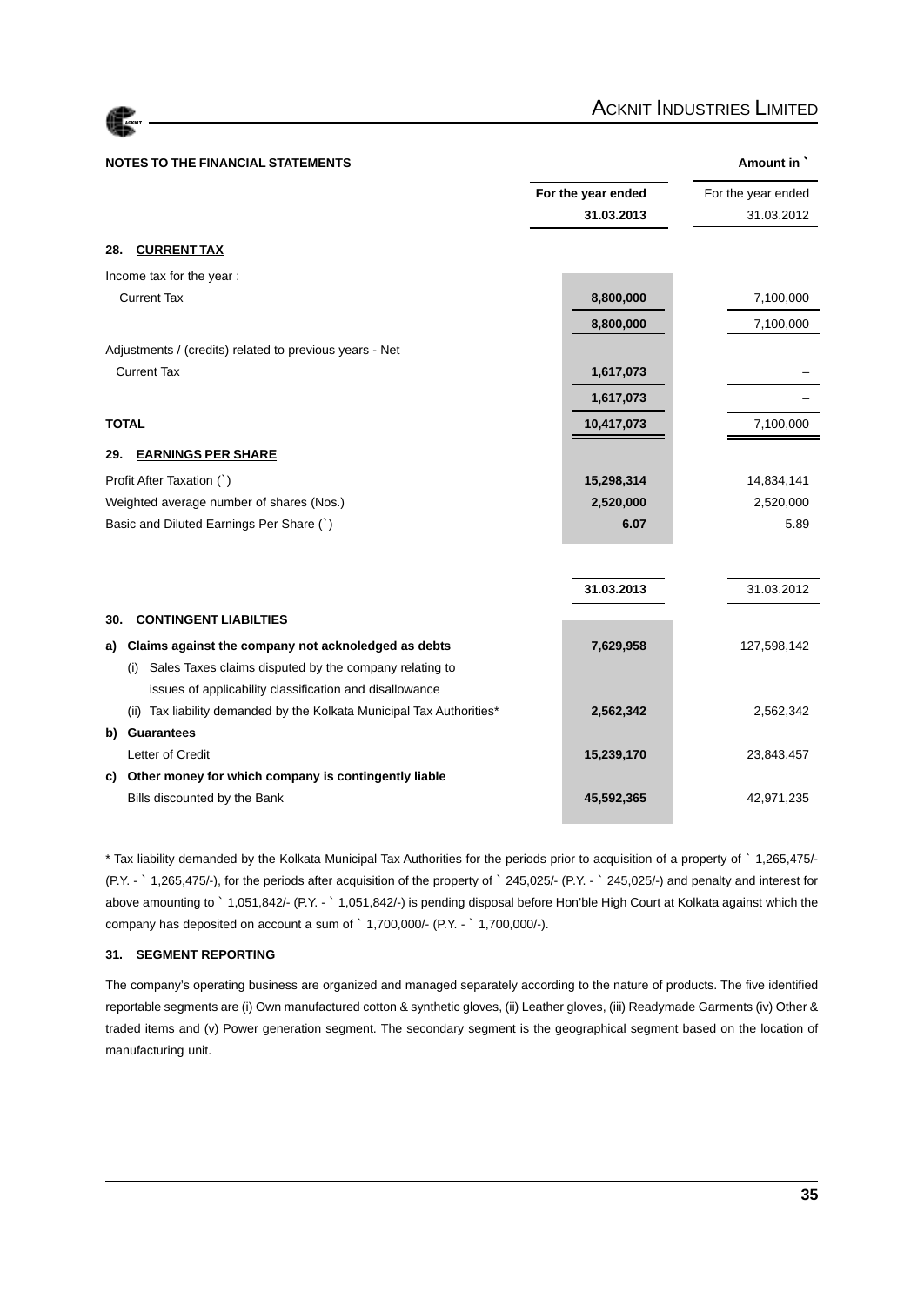

### **NOTES TO THE FINANCIAL STATEMENTS Amount in Amount in Amount in**

### **PRIMARY SEGMENT INFORMATION**

|    |                                  |                      |              | 2013           |                      |              | 2012           |
|----|----------------------------------|----------------------|--------------|----------------|----------------------|--------------|----------------|
|    |                                  | <b>External Sale</b> | Intersegment | <b>Total</b>   | <b>External Sale</b> | Intersegment | Total          |
|    |                                  |                      | <b>Sales</b> |                |                      | Sales        |                |
| А. | <b>SEGMENT REVENUE</b>           |                      |              |                |                      |              |                |
|    | Cotton & Synthetic Gloves        | 113,775,994          |              | 113,775,994    | 126,926,494          |              | 126,926,494    |
|    | <b>Leather Gloves</b>            | 691,629,477          | 5,365,919    | 696,995,396    | 601,369,097          | 18,675,736   | 620,044,833    |
|    | Readymade Garments               | 110,384,878          |              | 110,384,878    | 89,569,142           |              | 89,569,142     |
|    | Others & Traded items            | 41,781,733           | 398,145      | 42,179,878     | 64,974,071           |              | 64,974,071     |
|    | <b>Power Generation</b>          | 8,422,286            |              | 8,422,286      | 7,575,080            |              | 7,575,080      |
|    | <b>Segment Total</b>             | 965,994,368          | 5,764,064    | 971,758,432    | 890,413,884          | 18,675,736   | 909,089,620    |
|    | Ellimination                     |                      |              | (5,764,064)    |                      |              | (18, 675, 736) |
|    | <b>Total Revenue</b>             |                      |              | 965,994,368    |                      |              | 890,413,884    |
| В. | <b>SEGMENTS RESULTS</b>          |                      |              |                |                      |              |                |
|    | Cotton & Synthetic Gloves        |                      |              | 3,751,923      |                      |              | 6,902,447      |
|    | Leather Gloves                   |                      |              | 41,165,312     |                      |              | 46,099,098     |
|    | Readymade Garments               |                      |              | 13,511,738     |                      |              | 6,508,267      |
|    | Others & Traded items            |                      |              | 6,350,002      |                      |              | 10,362,993     |
|    | <b>Power Generation</b>          |                      |              | 2,892,817      |                      |              | 3,317,064      |
|    | <b>Segment Total</b>             |                      |              | 67,671,792     |                      |              | 73,189,869     |
|    | Unallocated Corporate Exps.      |                      |              | (20, 783, 100) |                      |              | (23,053,624)   |
|    | Unallocated Corporate Income.    |                      |              | 7,953,500      |                      |              | 994,582        |
|    | Profit before Finance cost & Tax |                      |              | 54,842,192     |                      |              | 51,130,827     |
|    | Finance cost                     |                      |              | (30,800,751)   |                      |              | (29, 748, 828) |
|    | Interest on loan, deposits, etc. |                      |              | 478,946        |                      |              | 722,142        |
|    | Provision for Taxation (Net)     |                      |              | (9,222,073)    |                      |              | (7, 270, 000)  |
|    | C. Profit after Taxation         |                      |              | 15,298,314     |                      |              | 14,834,141     |

## **D. Other information**

|                                      | <b>Segment Assets</b> | <b>Segment Liabilities</b> | <b>Segment Assets</b> | <b>Segment Liabilities</b> |
|--------------------------------------|-----------------------|----------------------------|-----------------------|----------------------------|
| <b>Cotton &amp; Synthetic Gloves</b> | 221,065,187           | 131.046.208                | 212.886.424           | 131,950,761                |
| Leather Gloves                       | 359.689.411           | 293,946,734                | 281.146.349           | 207,579,065                |
| <b>Readymade Garments</b>            | 93,336,356            | 66,968,365                 | 83,298,630            | 64,670,299                 |
| Other & Traded items                 | 6,905,585             | 6,101,846                  | 17.084.083            | 14,760,188                 |
| <b>Power Generation</b>              | 42,394,418            | 9,811,715                  | 45,534,274            | 15,006,461                 |
| <b>Segment Total</b>                 | 723,390,957           | 507,874,868                | 639,949,760           | 433,966,774                |
| Unallocated corporate Assets/Liab.   | 65,230,596            | 54,436,926                 | 46.174.017            | 36,752,347                 |
| <b>Total</b>                         | 788,621,553           | 562,311,794                | 686,123,777           | 470,719,121                |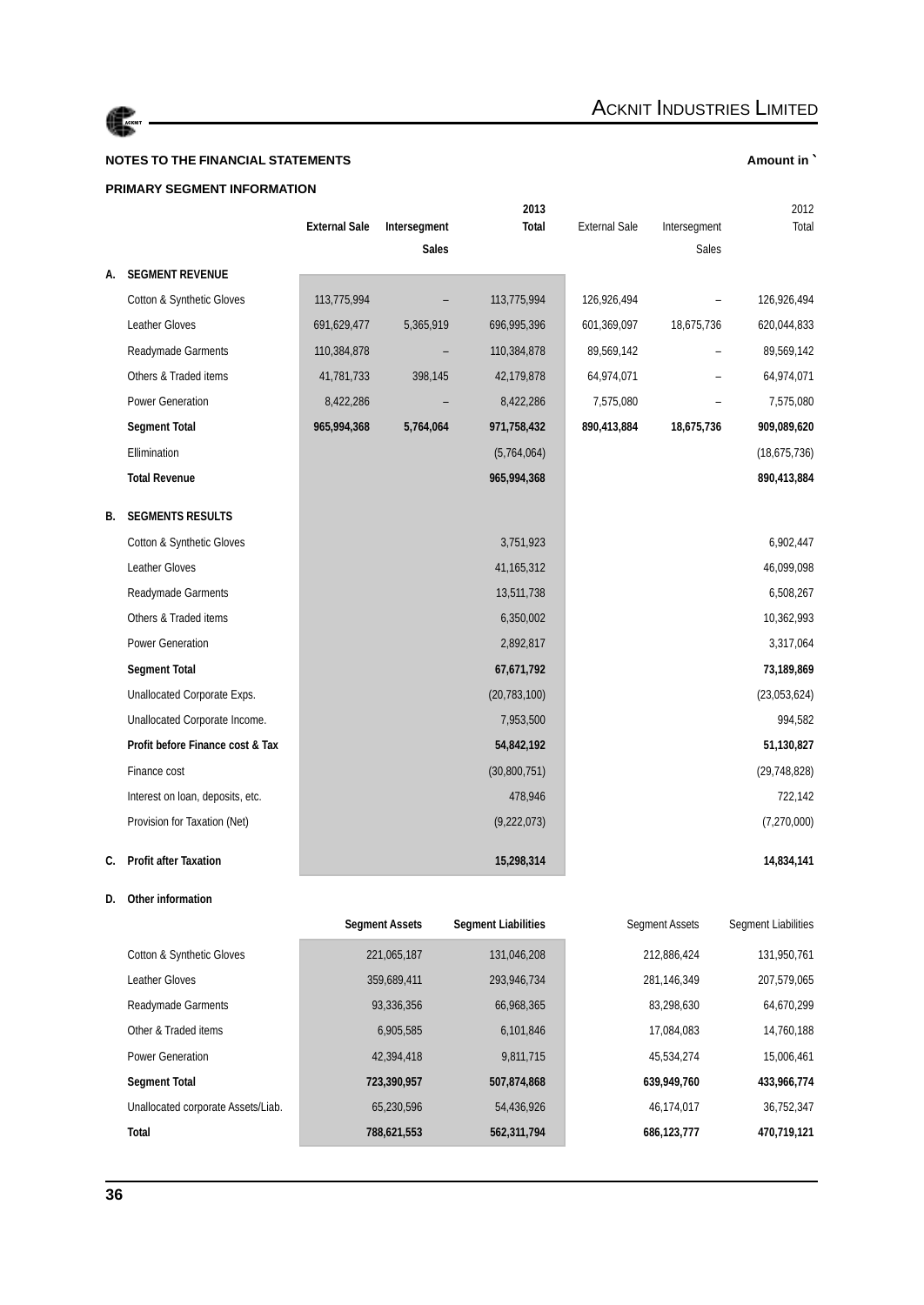

| <b>NOTES TO THE FINANCIAL STATEMENTS</b> |              |              |                          |              | Amount in    |
|------------------------------------------|--------------|--------------|--------------------------|--------------|--------------|
|                                          |              | 2013         |                          |              | 2012         |
|                                          |              | Non Cash     |                          |              | Non Cash     |
| Capital                                  | Depreciation | expenditure  | Capital                  | Depreciation | expenditure  |
| <b>Expenditure</b>                       |              | other than   | Expenditure              |              | other than   |
|                                          |              | depreciation |                          |              | depreciation |
| 4,017,613                                | 9,653,169    |              | 23,598,447               | 9,069,375    |              |
| 1,880,021                                | 3,068,125    |              | 2,810,650                | 2,712,661    |              |
| 1,405,774                                | 719,307      |              | 10,020,109               | 690,080      |              |
|                                          | -            |              | $\overline{\phantom{0}}$ |              |              |
|                                          | 3,149,289    |              |                          | 3,149,289    |              |
| 160,295                                  | 496,978      |              | 199,032                  | 528,192      |              |
| 7,463,703                                | 17,086,868   |              | 36,628,238               | 16,149,597   |              |
|                                          |              |              |                          |              |              |
|                                          |              |              |                          |              |              |
|                                          |              | 113,775,994  |                          |              | 183,671,383  |
|                                          |              | 852,218,374  |                          |              | 706,742,501  |
|                                          |              |              |                          |              |              |
|                                          |              | 221,065,187  |                          |              | 212,886,424  |
|                                          |              | 567,556,366  |                          |              | 473,237,353  |
|                                          |              |              |                          |              |              |
|                                          |              | 4,017,613    |                          |              | 23,598,447   |
|                                          |              | 3,446,090    |                          |              | 13,029,791   |
|                                          |              |              |                          |              |              |

### **32. RELATED PARTY DISCLOSURES**

Related Party Disclosures, as required by Accounting Standard 18, " Related Party Disclosures" , are given below :

| 1. | <b>ASSOCIATES</b>                 | ÷ | (a) | Acme Safetywears Limited      |
|----|-----------------------------------|---|-----|-------------------------------|
|    |                                   |   | (b) | Saraf Capital Markets Limited |
| 2. | <b>KEY MANAGEMENT PERSONNEL</b>   | ÷ | (a) | Mr. Shri Krishan Saraf        |
|    |                                   |   | (b) | Mr. Deo Kishan Saraf          |
|    |                                   |   | (c) | Mr. Swapan Kumar Chakraboarty |
|    |                                   |   | (d) | Mr. Bishnu Kumar Kesan        |
|    |                                   |   | (e) | Mr. Abhishek Saraf            |
| 3. | <b>COMPANIES WHERE THERE IS A</b> |   |     |                               |
|    | <b>SIGNIFICANT INFLUENCE</b>      | ÷ |     | (a) Rosinate India Company    |
|    |                                   |   |     | (b) Prince Vanijya Pvt Ltd.   |
|    |                                   |   |     | (c) Century Safety Wears Ltd. |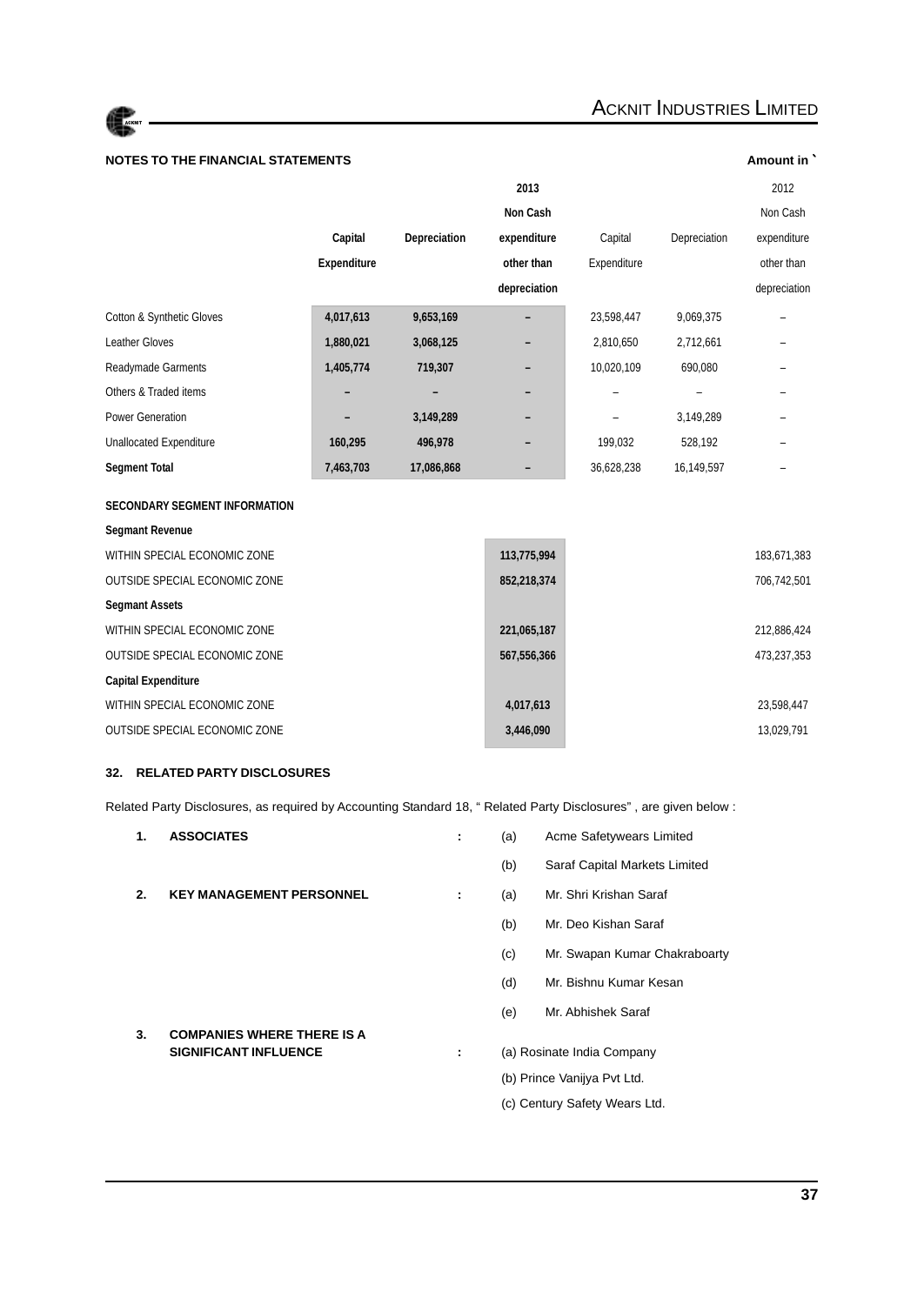

### **NOTES TO THE FINANCIAL STATEMENTS Amount in** `

Disclosure of Transactions between the Company and Related Parties and status of outstanding balance as on 31.03.13

|                                | Parties referred to<br>in (1) above |            | Parties referred to<br>in (2) above |           | Parties referred to<br>in (3) above |            | Total       |            |
|--------------------------------|-------------------------------------|------------|-------------------------------------|-----------|-------------------------------------|------------|-------------|------------|
|                                | 2013                                | 2012       | 2013                                | 2012      | 2013                                | 2012       | 2013        | 2012       |
| Sales of Goods                 |                                     |            |                                     |           | -                                   |            |             |            |
| Purchase of Goods              | 19,178,948                          | 24,501,165 |                                     |           |                                     |            | 19,178,948  | 24,501,165 |
| Sale of Investment             | 1,516,906                           | 4,806,750  |                                     |           |                                     |            | 1,516,906   | 4,806,750  |
| Purchase of Investment         |                                     | 5,732,020  |                                     |           |                                     |            |             | 5,732,020  |
| <b>Rent Paid</b>               |                                     |            |                                     |           | 420,000                             |            | 420,000     |            |
| Interest Income                | 34,892                              | 18.934     |                                     |           |                                     |            | 34,892      | 18,934     |
| Interest Paid                  | 329,683                             | 554,178    |                                     |           | 1,584,360                           | 1,332,534  | 1,914,043   | 1,886,712  |
| Porcessing Charges             | 134,938                             | 1,050,291  |                                     |           | 1,108,054                           | 1,230,383  | 1,242,992   | 2,280,674  |
| Remuneration                   |                                     |            |                                     |           |                                     |            |             |            |
| <b>Directors</b>               |                                     |            | 2,956,800                           | 2.956.800 | -                                   |            | 2,956,800   | 2,956,800  |
| Others                         |                                     |            | 1,130,944                           | 1,043,484 |                                     |            | 1,130,944   | 1,043,484  |
| Loan given                     | 66,500,000                          |            |                                     |           |                                     |            | 66,500,000  |            |
| Receipt Towards Refund of Loan | 46,517,041                          | 11,006,880 |                                     |           | -                                   |            | 46,517,041  | 11,006,880 |
| Advances Given                 |                                     |            |                                     |           |                                     |            |             |            |
| Receipt Towards Refund         |                                     |            |                                     |           |                                     |            |             |            |
| of Advances                    |                                     | 1,500,000  |                                     |           |                                     | 800,000    |             | 2,300,000  |
| Loan Taken                     | 102,401,240                         | 27,500,000 |                                     |           | 1,100,000                           | 10,000,000 | 103,501,240 | 37,500,000 |
| Repayment of Loan              | 102,900,000                         | 27,500,000 |                                     |           |                                     |            | 102,900,000 | 27,500,000 |
| Balance as on 31st March       |                                     |            |                                     |           |                                     |            |             |            |
| Debtors / Receivables          |                                     |            |                                     |           |                                     | 300.000    |             | 3,000,000  |
| Creditors / Payables           | 4,379,276                           | 4,392,764  |                                     |           |                                     | 40,274     | 4,379,276   | 4,433,038  |
| Loan Given                     | 20,031,403                          | 17,041     |                                     |           |                                     |            | 20,031,403  | 17,041     |
| <b>Advances Given</b>          |                                     |            |                                     |           |                                     |            |             |            |
| Loan Taken                     |                                     | 498,760    |                                     |           | 1,100,000                           | 10,000,000 | 1,100,000   | 10,498,760 |

|     |       |                                                       |                    | Amount in `        |
|-----|-------|-------------------------------------------------------|--------------------|--------------------|
|     |       |                                                       | For the year ended | For the year ended |
|     |       |                                                       | 31.03.2013         | 31.03.2012         |
| 33. |       | <b>EXPENDITURE IN FOREIGN CURRENCY</b>                |                    |                    |
|     |       | (Amount remitted in foreign currency by way of letter |                    |                    |
|     |       | of credit arrangements/ others)                       |                    |                    |
|     | (i)   | For purchase of Capital goods on CIF basis            | 618,347            | 14,747,824         |
|     | (ii)  | For purchase of Raw Materials, stores,                | 130,482,878        | 138,344,263        |
|     |       | spares & Finished Goods                               |                    |                    |
|     | (iii) | For Travelling Expenses                               | 3,146,026          | 2,498,508          |
|     | (iv)  | For Commission                                        | 4,783,574          | 1,432,942          |
|     | (v)   | On other accounts                                     | 7,294,725          | 4,464,963          |
|     |       |                                                       | 146,325,550        | 161,488,500        |
| 34. |       | <b>EARNINGS IN FOREIGN CURRENCY ON (FOB BASIS)</b>    |                    |                    |
|     | (i)   | Export of goods                                       | 732,564,230        | 692,596,401        |
|     | (ii)  | Other income                                          | 176,646            | 666,011            |
|     |       |                                                       | 732,740,876        | 693,262,412        |
|     |       |                                                       |                    |                    |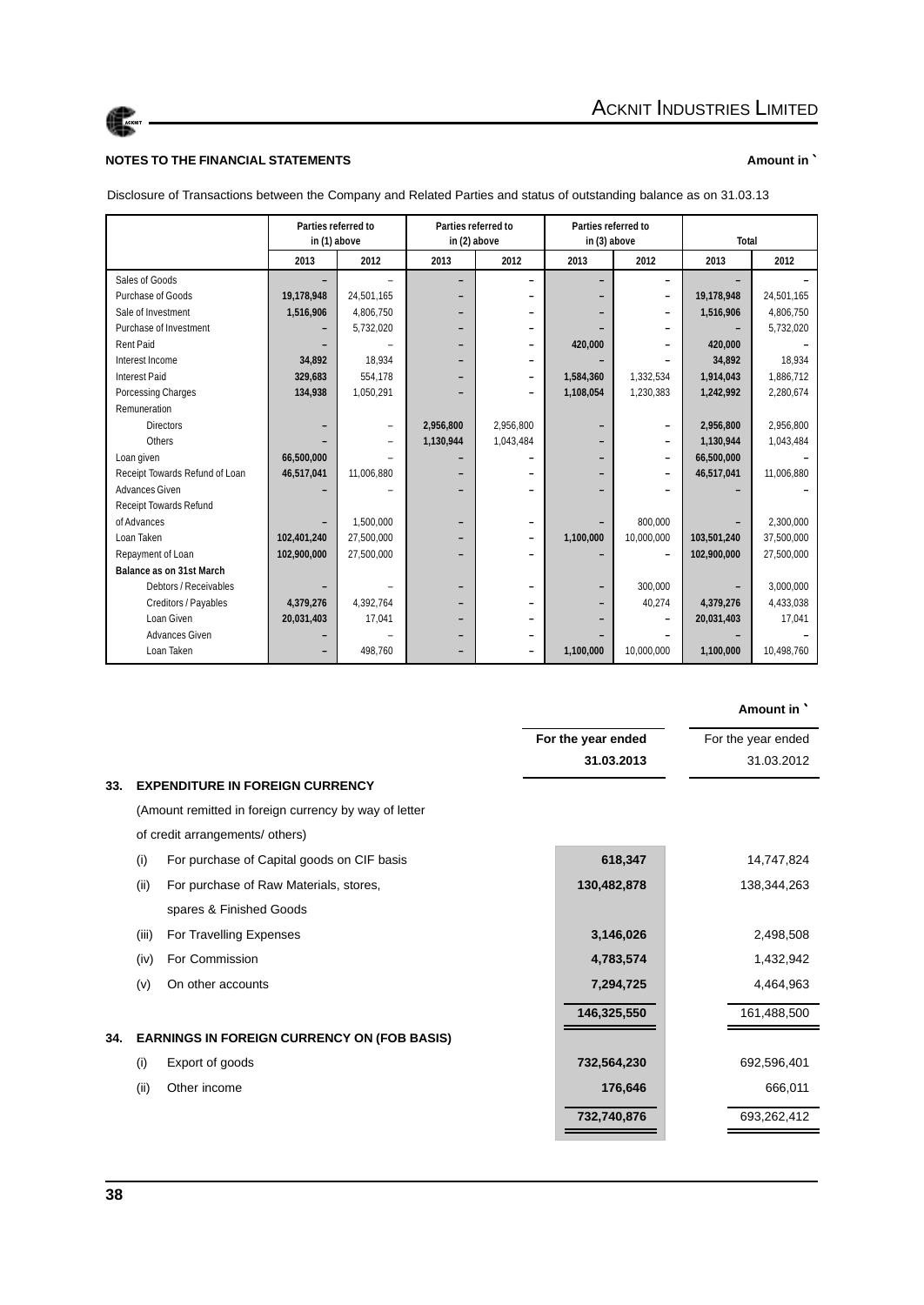

### **35. DERIVATIVE INSTRUMENTS** :-

The company uses forward exchange contracts to hedge its exposure in foreign currency related to firm commitments and highly probable forcasted transactions. The information on derivative instruments is as follows :-

**Forward exchange contracts outstanding as at year end :-**

|           |                       | As at 31.03.2013         |         |        | As at 31.03.2012 |  |
|-----------|-----------------------|--------------------------|---------|--------|------------------|--|
| Currency  | <b>Cross Currency</b> | Buy                      | Sell    | Buy    | Sell             |  |
| Us Dollar | Indian Rupees         | $\qquad \qquad -$        | 934,780 | 16.475 | 1,476,634        |  |
| Euro      | Indian Rupees         | $\overline{\phantom{0}}$ | 452,541 | -      | 429,188          |  |

**36.** Balance under heading trade receivables, trade payables and loans and advances are subject to confirmations.

**37.** Figures have been rounded off to the nearest rupee.

#### As per our report of even date

| For R. K. Bajaj & Co.                | For & on behalf of the Board   |
|--------------------------------------|--------------------------------|
| <b>Chartered Accountants</b>         | Deo Kishan Saraf               |
| (Firm Regn. No. 314140E)             | Director                       |
| R. K. BAJAJ                          | Samir Kumar Ghosh              |
| Proprietor                           | Director                       |
| Membership No. 051715                | <b>Bishnu Kumar Kesan</b>      |
| 40/5, Strand Road, Kolkata - 700 001 | <b>Chief Financial Officer</b> |
| Dated: The 30th day of May 2013      |                                |